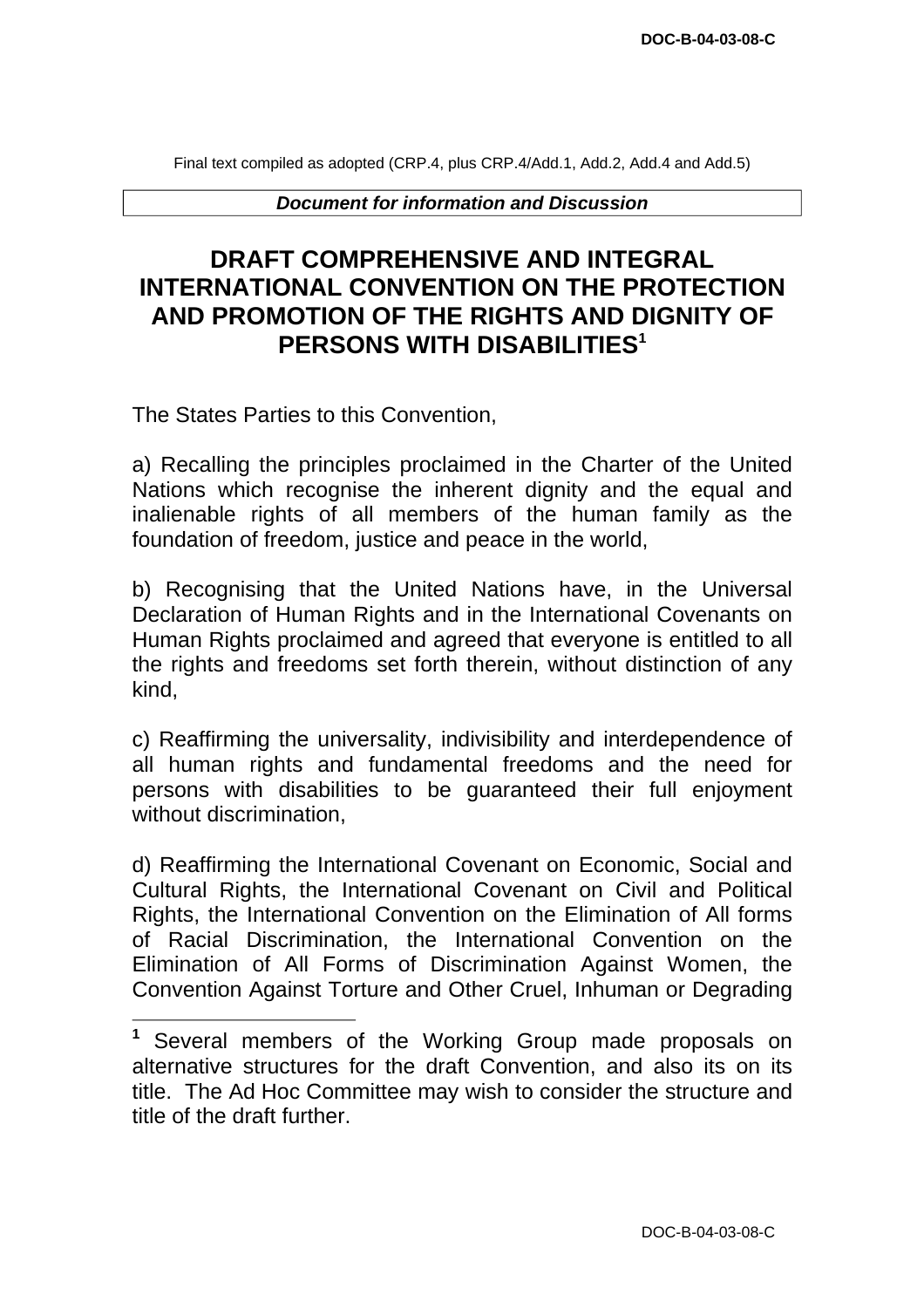Treatment or Punishment, the Convention on the Rights of the Child, and the International Convention on the Protection of the Rights of All Migrant Workers and Members of their Families. $2$ 

e) Recognising the importance of the principles and policy guidelines contained in the Standard Rules on the Equalisation of Opportunities for Persons with Disabilities in influencing the promotion, formulation, and evaluation of the policies, plans, programs and actions at the national, regional and international levels to further equalise opportunities for persons with disabilities,

f) Recognising that discrimination against any person on the basis of disability is a violation of the inherent dignity of the human person,

g) Recognising the diversity of persons with disabilities,

h) Concerned that, despite the efforts and actions undertaken by Governments, bodies and relevant organisations, persons with disabilities continue to face barriers in their participation as equal members of society and violations to their human rights in all parts of the world,

i) Emphasising the importance of international cooperation<sup>3</sup> to promote the full enjoyment of human rights and fundamental freedoms of persons with disabilities,<sup>4</sup>

<sup>&</sup>lt;sup>2</sup> Some members of the Working Group considered that there should not be a reference to this Convention on the grounds that it did not have the same status as the other Covenants and Conventions listed. Other members pointed out that the Convention had entered into force and should therefore be listed.

**<sup>3</sup>**Some members of the Working Group considered that there should not be a reference to international cooperation in the Preamble, or that it should be subject to final agreement on whether the issue of international cooperation should be addressed in the Convention, and if so where it should be included.

**<sup>4</sup>**The following alternative formulation was also proposed for consideration: "Recognising the importance of international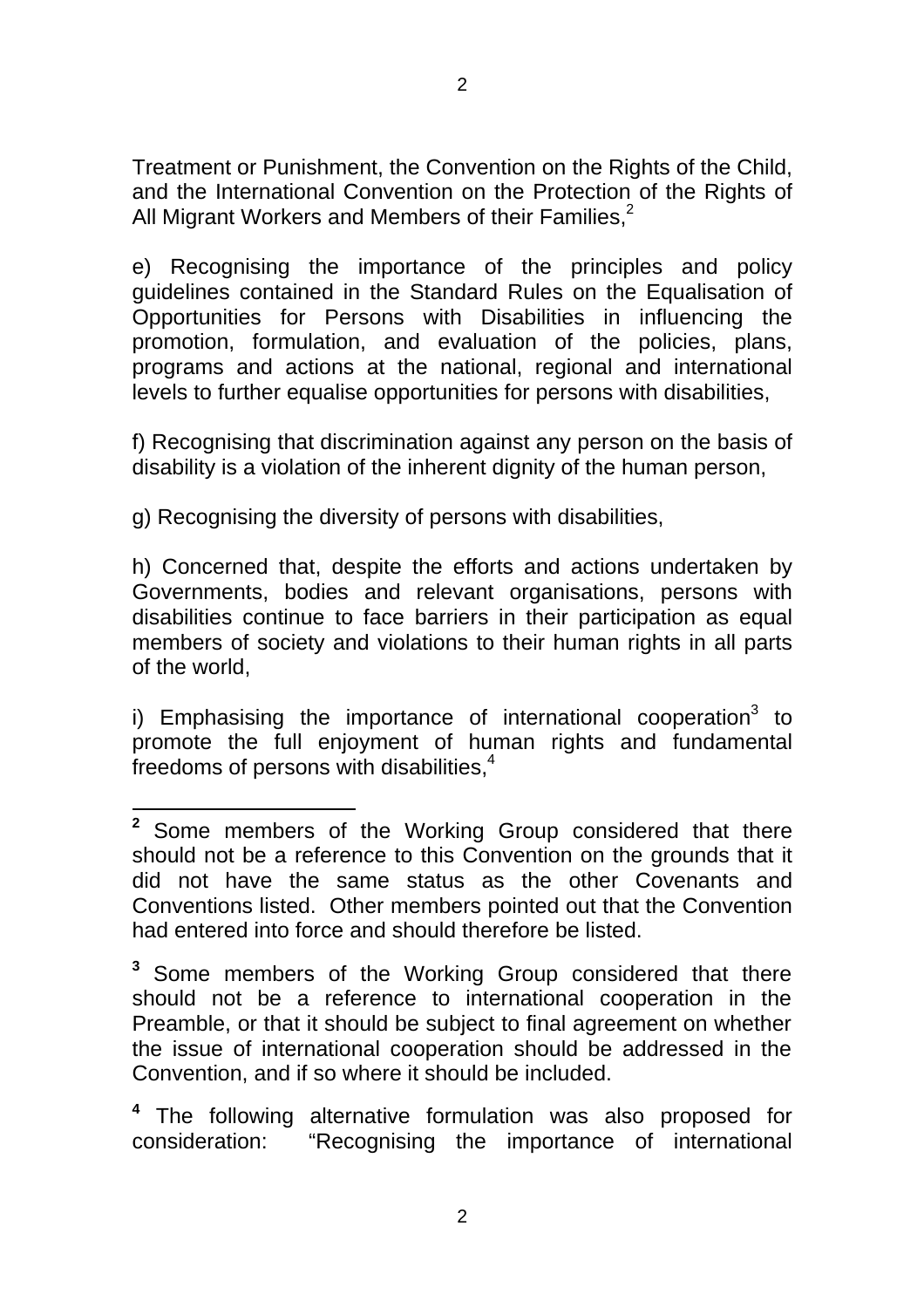3

j) Emphasising the existing and potential contributions made by persons with disabilities to the overall well-being and diversity of their communities, and that the promotion of the full enjoyment by persons with disabilities of their human rights and fundamental freedoms and of full participation by persons with disabilities will result in significant advances in the human, social and economic development of their societies and the eradication of poverty,

k) Recognising the importance for persons with disabilities of their individual autonomy and independence, including the freedom to make their own choices,

l) Considering that persons with disabilities should have the opportunity to be actively involved in decision-making processes about policies and programs, especially those directly concerning them,

m) Concerned about the difficult conditions faced by persons with severe or multiple disabilities and of persons with disabilities who are subject to multiple or aggravated forms of discrimination on the basis of race, colour, sex, language, religion, political or other opinion, national or social origin, property, birth or other status,<sup>5</sup>

n) Emphasising the need to incorporate a gender perspective in all efforts to promote the full enjoyment of human rights and fundamental freedoms by persons with disabilities,

o) Mindful of the need to alleviate the negative impact of poverty on the conditions of persons with disabilities.<sup>6</sup>

cooperation for improving the living conditions of persons with disabilities in every country, in particular in the developing countries".

<sup>5</sup> See the footnotes to paragraph 1(c) of draft Article 23 on social security and an adequate standard of living.

**<sup>6</sup>**Some members of the Working Group had reservations about the wording of this paragraph.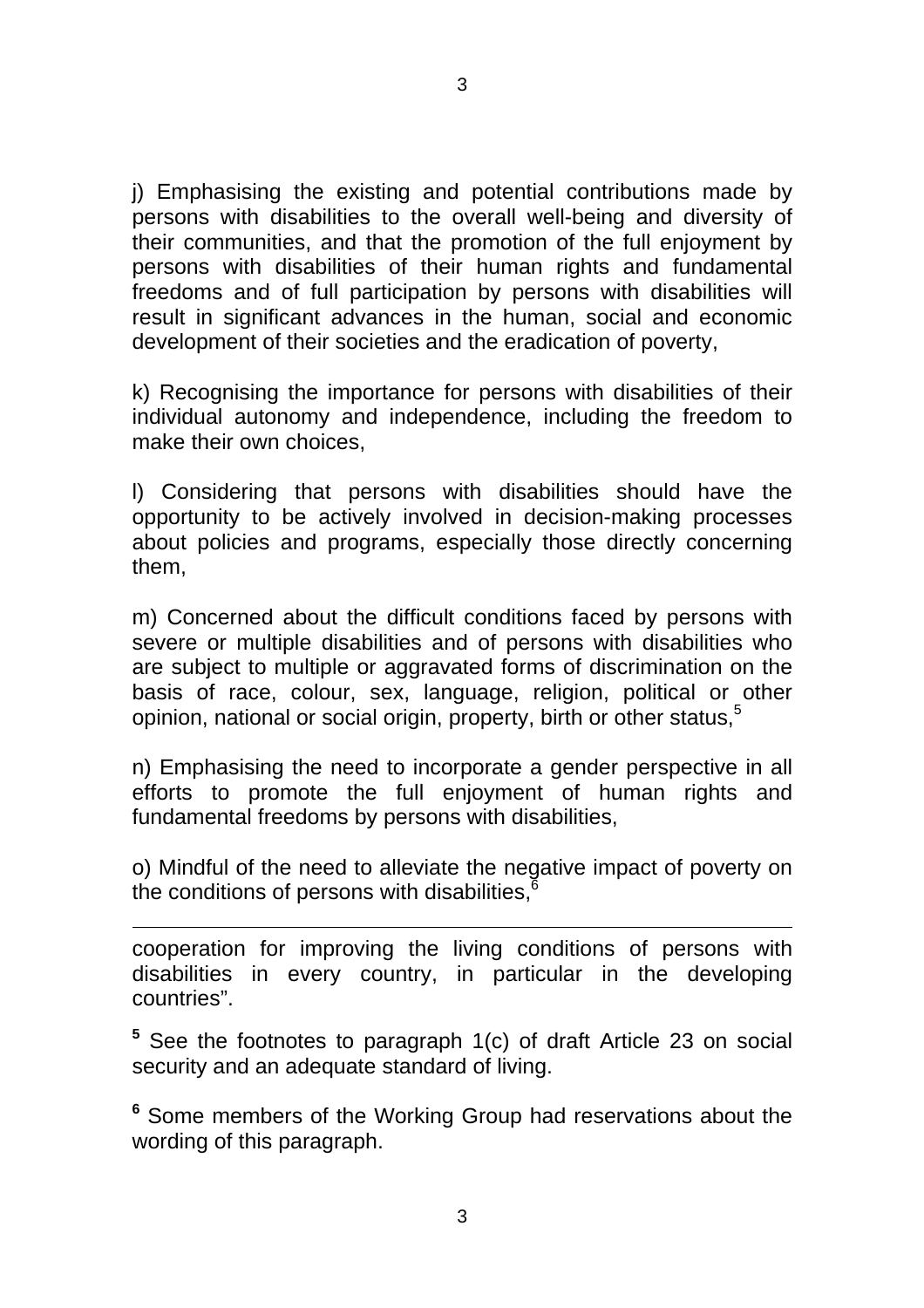p) Concerned that situations of armed conflict have especially devastating consequences for the human rights of persons with disabilities

q) Recognising the importance of accessibility to the physical, social and economic environment and to information and communication, including information and communications technologies, in enabling persons with disabilities to fully enjoy all human rights and fundamental freedoms,

r) Convinced that a convention dealing specifically with the human rights of persons with disabilities will make a significant contribution to redressing the profound social disadvantage of persons with disabilities and promote their participation in the civil, political, economical, social and cultural spheres with equal opportunities, in both developing and developed countries,

Hereby agree as follows:

## **Draft Article 1 PURPOSE**

The purpose<sup>7</sup> of this Convention shall be to ensure the full, effective and equal enjoyment of all human rights and fundamental freedoms by persons with disabilities. $8<sup>8</sup>$ 

<sup>&</sup>lt;sup>7</sup> Some members of the Working Group suggested that international cooperation should be included as one of the objectives of the Convention. Other members suggested that international cooperation was a means to achieve the objectives of the Convention, and not an objective itself. See also paragraph i) in the preamble.

**<sup>8</sup>**An alternative formulation that the Ad Hoc Committee may wish to consider is: "The purpose of this Convention shall be to protect and promote the rights of persons with disabilities."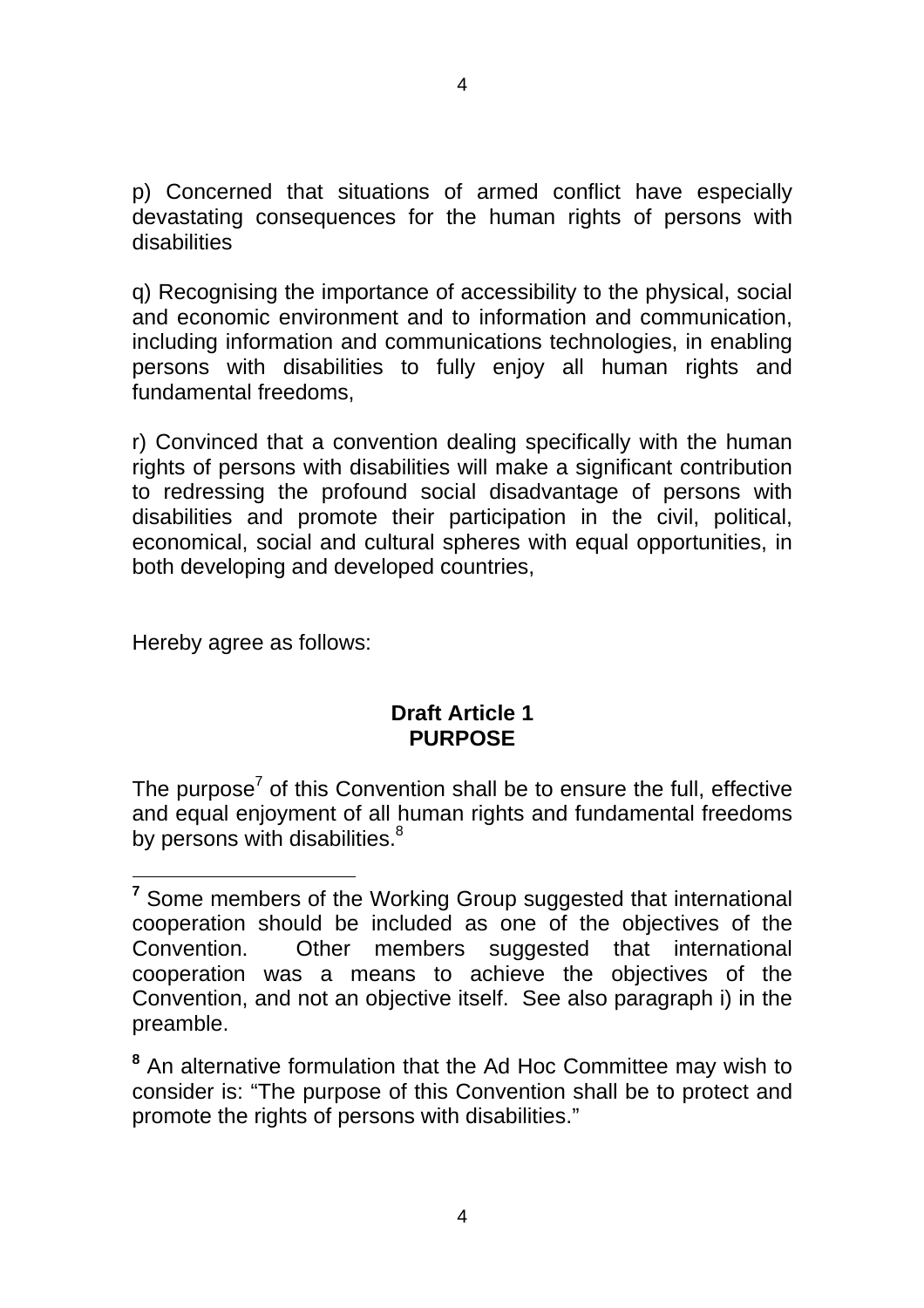## **Draft Article 2 GENERAL PRINCIPLES**

The fundamental principles of this Convention shall be:

- (a) dignity, individual autonomy including the freedom to make one's own choices, and independence of persons;
- (b) non-discrimination;
- (c) full inclusion of persons with disabilities as equal citizens and participants in all aspects of life;
- (d) respect for difference and acceptance of disability as part of human diversity and humanity;
- (e) equality of opportunity.

## **Draft Article 3 DEFINITIONS<sup>9</sup>**

"Accessibility"10

"Communication" includes oral-aural communication, communication using sign language, tactile communication, Braille, large print, audio, accessible multimedia, human reader and other augmentative

<sup>&</sup>lt;sup>9</sup> In the consideration of this article, the Ad Hoc Committee may wish to take into account the different proposals that were presented to the Committee and the Working Group regarding the specific definitions of the concepts herein contained.

**<sup>10</sup>**The need for a definition of "accessibility" and the content of any definition will depend on the outcome of the discussion in the Ad Hoc Committee on draft Article 19 on accessibility.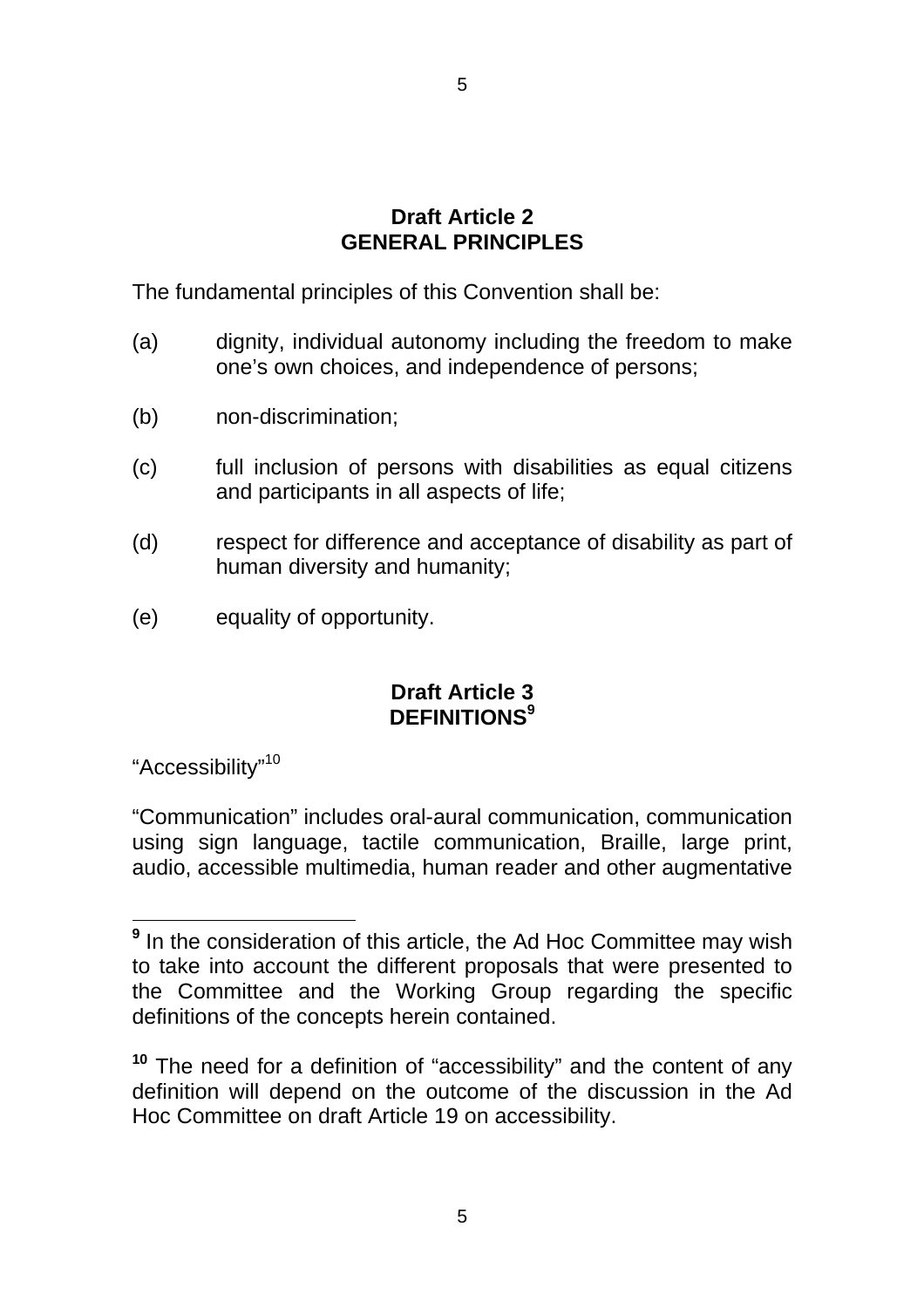or alternative modes of communication, including accessible information and communication technology.<sup>11</sup>

"Disability"<sup>12</sup>

"Persons with disability"<sup>13</sup>

"Discrimination on the ground of disability"14

"Language" includes oral-aural language and sign language.15

**<sup>11</sup>**The Ad Hoc Committee may wish to consider the need for a definition of "communication" (separate from draft Article 13 on Freedom of Expression and Opinion) and, if so, the content of that definition.

<sup>12</sup> Many members of the Working Group emphasised that a convention should protect the rights of all persons with disabilities (i.e. all different types of disabilities) and suggested that the term "disability" should be defined broadly. Some members were of the view that no definition of 'disability' should be included in the convention, given the complexity of disability and the risk of limiting the ambit of the convention. Other delegations pointed to existing definitions used in the international context including the World Health Organisation's International Classification of Function, Disability and Health. There was general agreement that if a definition is included, it should be one that reflects the social model of disability, rather than the medical model.

**<sup>13</sup>** Some members of the Working Group considered that it was more important to include this definition than the definition of "disability". Other members were of the view that a definition of this term was not necessary.

**<sup>14</sup>**This definition is addressed in draft Article 7 on Equality and Non-Discrimination. The Ad Hoc Committee may wish to consider the best placement for this definition.

**<sup>15</sup>**Some delegations were of the view that the separate draft articles of the Convention specify that language includes sign language, and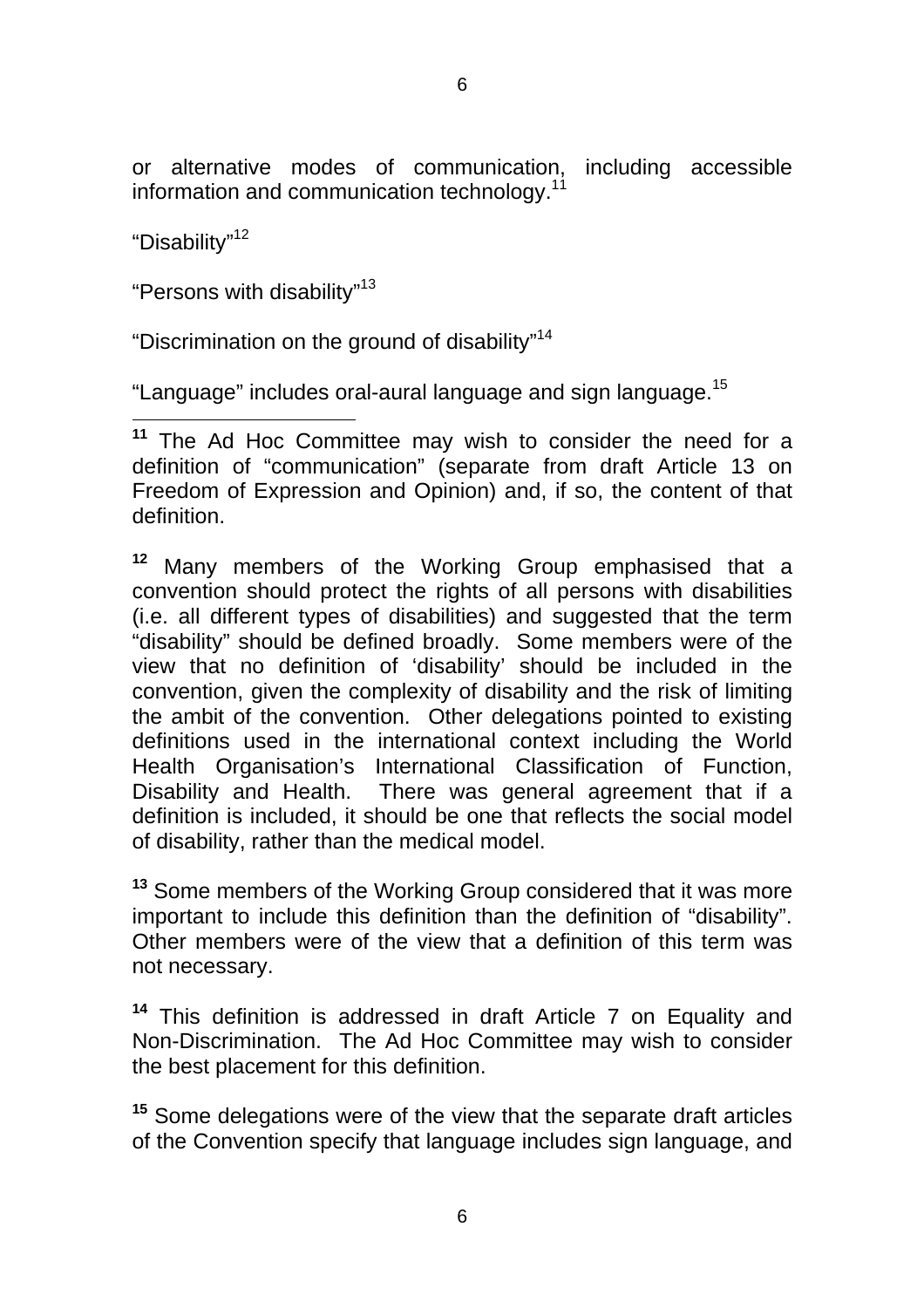7

"Reasonable accommodation"16

"Universal Design", and "Inclusive design".<sup>17</sup>

## **Draft Article 4 GENERAL OBLIGATIONS18, 19**

1. States Parties undertake to ensure the full realisation of all human rights and fundamental freedoms for all individuals

questioned the need for this definition in the present article. Others expressed the view that the definition was needed.

**<sup>16</sup>** The definition of this concept was not discussed beyond the definition that is included in draft Article 7, although the Working Group considered necessary to include it.

<sup>17</sup> These definitions were not discussed but the Working Group considered that they would be useful.

**<sup>18</sup>** Both the Bangkok draft and the Chair's draft included in this section a paragraph on remedies. Some members of the Working Group noted that while the Covenant on Civil and Political Rights includes such a provision, the Covenant on Economic, Social and Cultural rights does not. It may be difficult, therefore, to include such an article in a convention that elaborates the rights contained in both Covenants. The Ad Hoc Committee may wish to consider this issue further.

**<sup>19</sup>** The issue of progressive realisation of economic, social and cultural rights was raised by several delegations during the Working Group's discussion. The Working Group noted that, consistent with existing international human rights law, the concept would apply to some of the rights in the Convention (the economic, social and cultural rights), but not to others (the civil and political rights). The Ad Hoc Committee will need to consider how best to incorporate this issue into the Convention, and may wish to note the precedent set in the Convention on the Rights of the Child. The debate was raised in other articles also.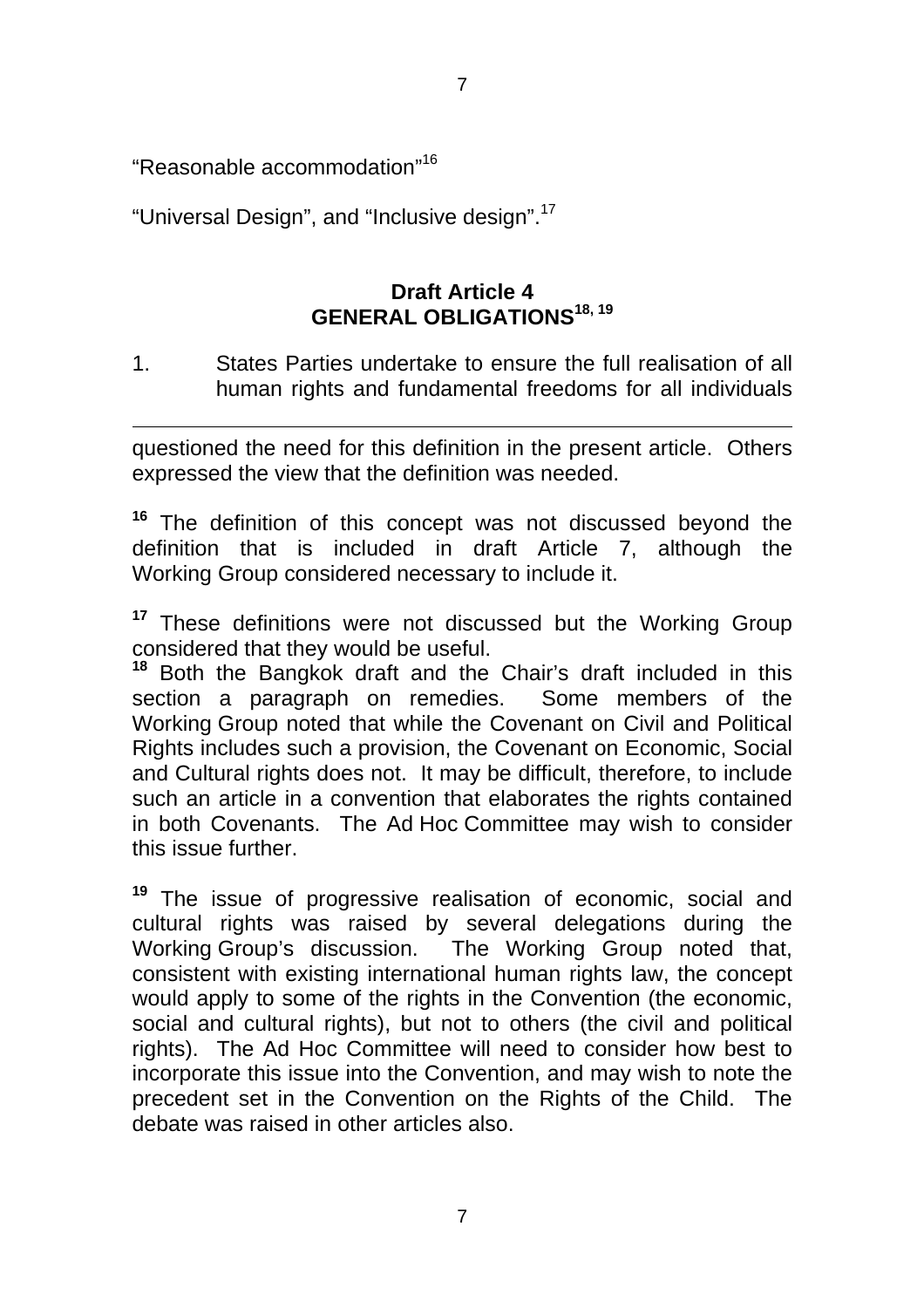within their jurisdiction<sup>20</sup> without discrimination of any kind on the basis of disability. To this end, States Parties undertake:

- (a) to adopt legislative, administrative and other measures to give effect to this Convention, and to amend, repeal or nullify any laws and regulations and to discourage customs or practices that are inconsistent with this convention;
- (b) to embody the rights of equality and non-discrimination on the ground of disability in their national constitutions or other appropriate legislation, if not yet incorporated therein, and to ensure, through law and other appropriate means, the practical realisation of these rights;
- (c) to mainstream disability issues into all economic and social development policies and programmes;
- (d) to refrain from engaging in any act or practice that is inconsistent with this convention and to ensure that public authorities and institutions act in conformity with this Convention;
- (e) to take all appropriate measures to eliminate discrimination on the ground of disability by any person, organisation or private enterprise;

**<sup>20</sup>** The phrase "within their jurisdiction" will need closer examination by the Ad Hoc Committee. It is taken from Article 2 of the Convention on the Rights of the Child. It may be too inclusive and imply, for example, that rights that are not guaranteed for noncitizens could be extended to non-citizens with disabilities. Article 1(2) of the Convention on the Elimination of all Forms of Racial Discrimination may offer an alternative approach, but that may be too exclusive and imply that non-citizens with disabilities do not enjoy any of the protections of this Convention.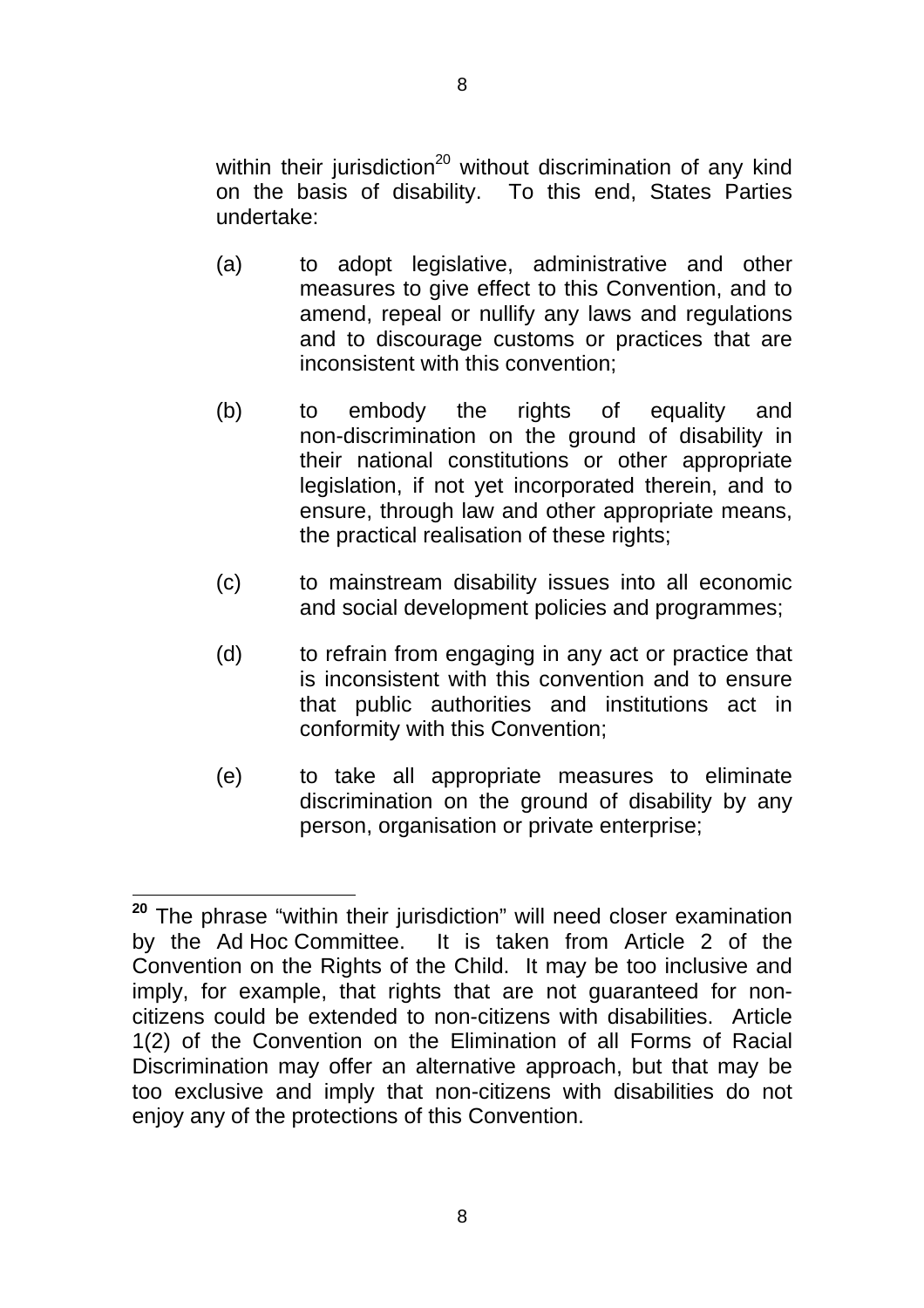- (f) to promote<sup>21</sup> the development, availability and use of universally designed goods, services, equipment and facilities. Such goods, services, equipment and facilities should require the minimum possible adaptation and the least cost to meet the specific needs of a person with disabilities. $^{22}$
- 2. In the development and implementation of policies and legislation to implement this convention, States Parties shall do so in close consultation with, and include the active involvement of, persons with disabilities and their representative organisations.

## **Draft Article 5 PROMOTION OF POSITIVE ATTITUDES TO PERSONS WITH DISABILITIES**

- 1. States Parties undertake to adopt immediate and effective measures to:
	- (a) Raise awareness throughout society regarding disability and persons with disabilities;
	- (b) Combat stereotypes and prejudices about persons with disabilities:

**<sup>21</sup>** The Ad Hoc Committee may wish to consider whether a term that places stronger obligations on States Parties should replace "promote".

**<sup>22</sup>** The Ad Hoc Committee may wish to consider whether the term "universal design" or its near synonym "inclusive design" should be used here and throughout the Convention. The Ad Hoc Committee may also wish to consider whether this paragraph should remain as part of draft Article 4, be incorporated into draft Article 19, or be a separate article in its own right.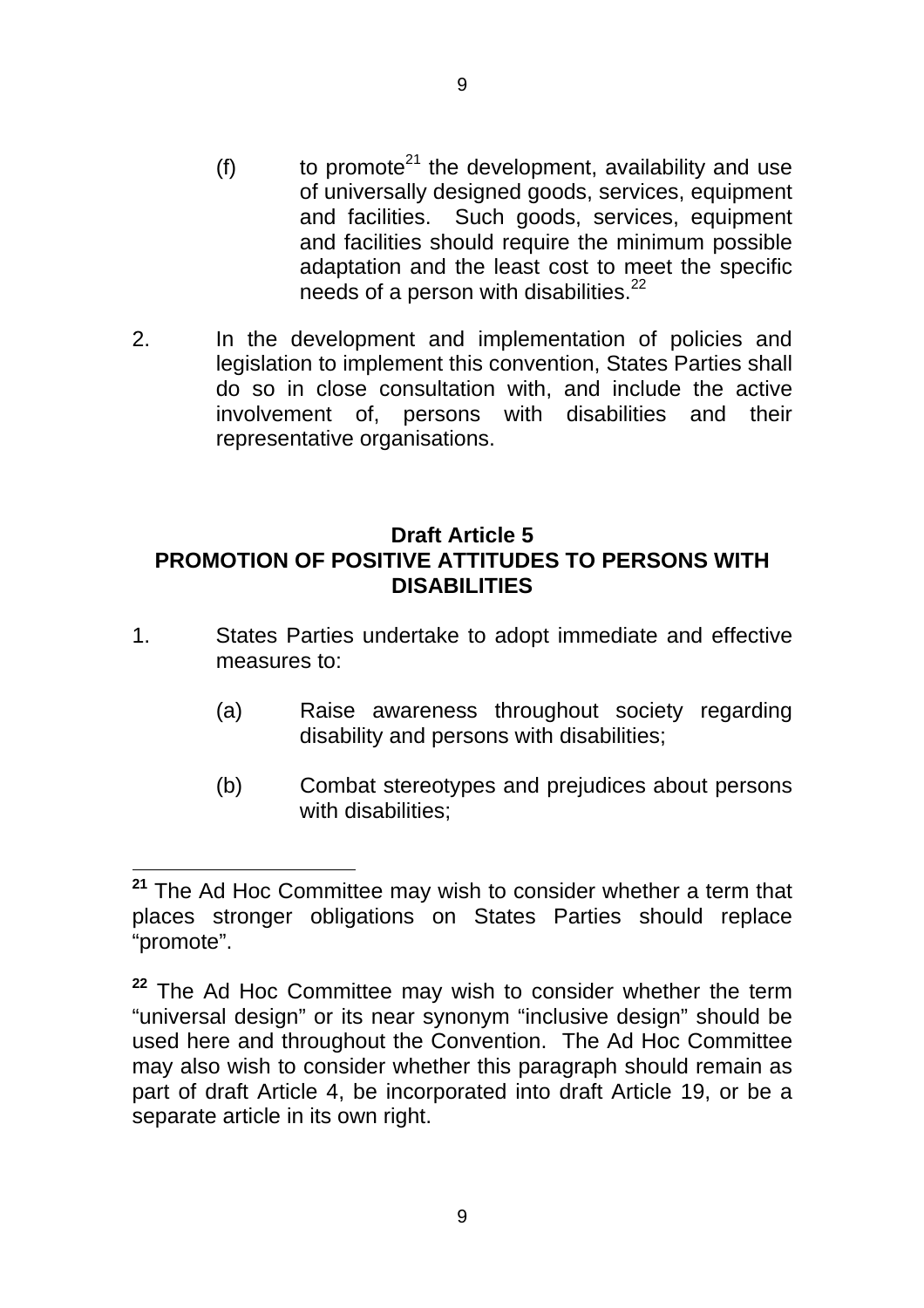- (c) Promote an image of persons with disabilities as capable and contributing members of society sharing the same rights and freedoms as all others and in a manner consistent with the overall purpose of this Convention.
- 2. These measures shall include, among others:
	- (a) initiating and maintaining an effective public awareness campaign designed to nurture receptiveness to the rights of persons with disabilities;
	- (b) promoting awareness, including in all children from an early age and at all levels of the education system, to foster an attitude of respect for the rights of persons with disabilities;
	- (c) encouraging all organs of the media to project an image of persons with disabilities consistent with the purpose of this Convention;
	- (d) working in partnership with persons with disabilities and their representative organisations in all measures taken to give effect to the obligations contained in this article.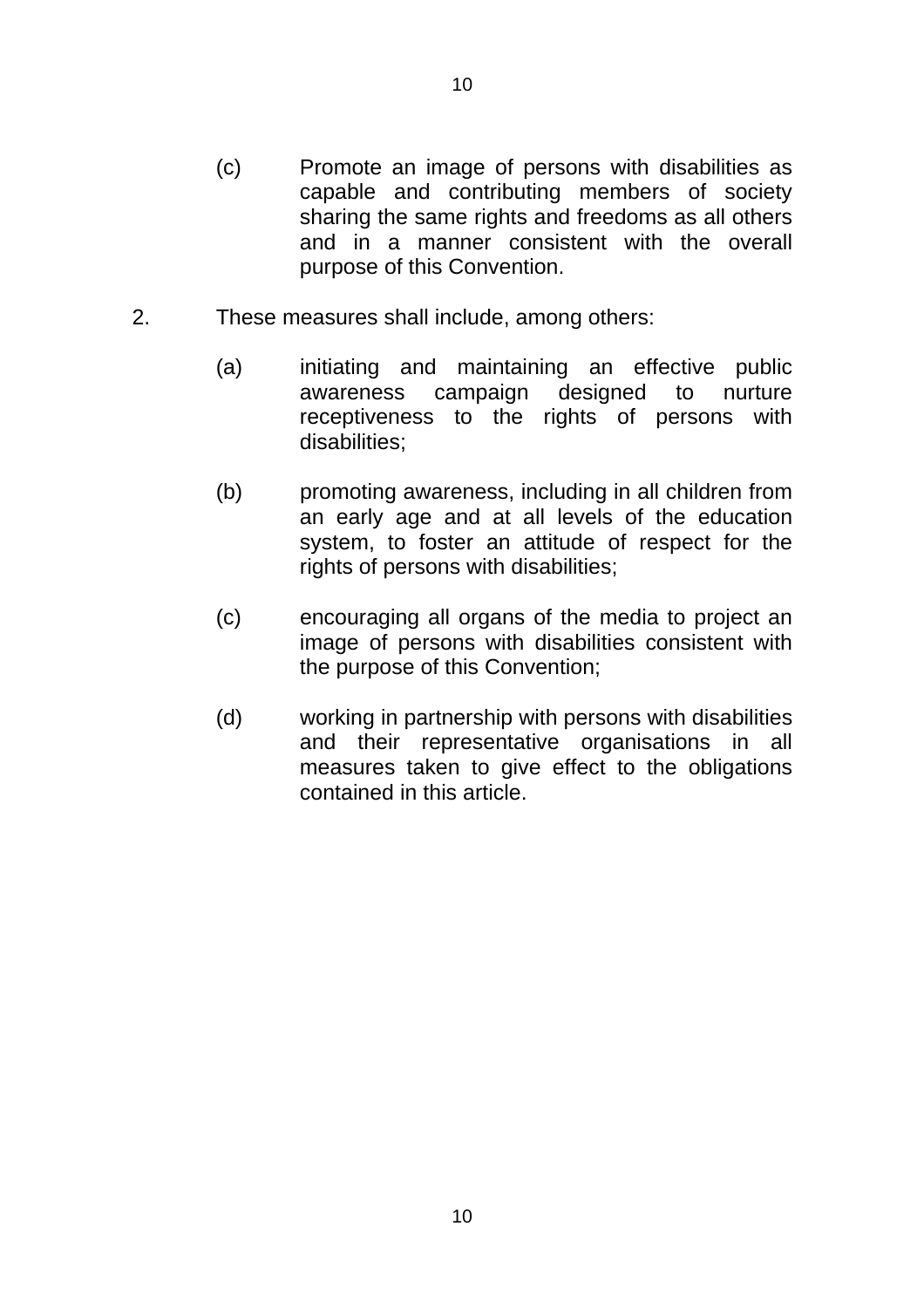#### **Draft Article 6 STATISTICS AND DATA COLLECTION<sup>23</sup>**

In order to formulate and implement appropriate policies to protect and promote the rights of persons with disabilities, States Parties should encourage the collection, analysis, and codification of statistics and information on disabilities and on the effective enjoyment of human rights by persons with disabilities. The process of collecting and maintaining this information should:

**<sup>23</sup>**There were differing views within the Working Group regarding the inclusion of this draft Article. Some delegations strongly supported the inclusion of an article on statistics and data collection in the text of the convention for several reasons. Data collection is a recommended by Rule 13 of the Standard Rules on the Equalisation of Opportunities for Persons with Disabilities. Its inclusion could allow States to respond more effectively to the needs of the persons with disabilities and to have an accurate assessment of the situation of the persons concerned so as to implement programs for their benefit. General Assembly Resolution A/58/132, in paragraphs 9 and 10, also deals with the issue of data and statistics. In this draft Article, the respect for the right to privacy is fundamental.

Other delegations opposed the inclusion of an article on statistics and data collection in the convention, for several reasons. They expressed a concern for the respect of the right to privacy and the risk of misusing the information, and considered that such an article does not belong in a human rights treaty. They considered that statistics are not useful as a policy tool, and that resources spent in data collection should be used instead in programs for persons with disabilities. There should be a mainstreaming of surveys and not just surveys for persons with disabilities.

Other delegations suggested that the draft article should be re-titled. One suggestion was "Collection and Protection of Statistics and Data". It was clearly considered that any data collected on disabilities must not infringe on the human rights of persons with disabilities.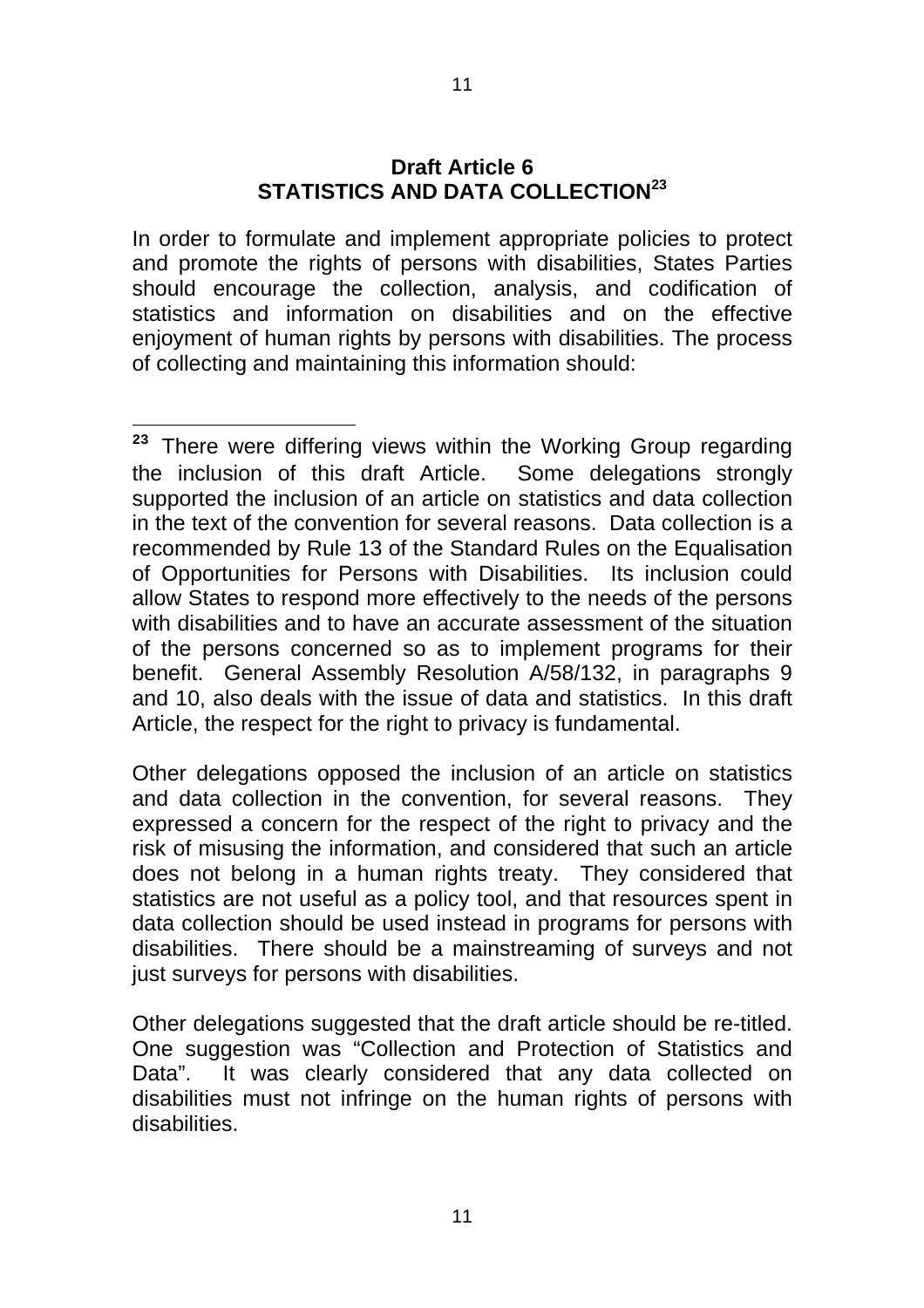- (a) respect the right to privacy, the dignity and the rights of persons with disabilities, and the information collected from persons with disabilities should be on a voluntary basis;
- (b) be kept only in a statistical format without identifying individuals and should be kept secure to prevent unauthorised access or misuse of information;
- (c) ensure that the design and implementation of data collection is done in partnership with persons with disabilities, their representative organisations and all other relevant stakeholders;
- (d) be disaggregated according to the purpose of the collection of information and should include age, sex and type of disability;
- (e) include detailed information on their access to public services, rehabilitation programs, education, housing and employment;
- (f) adhere to established ethics regarding respect for anonymity and confidentiality in the collection of statistics and data.

## **Draft Article 7 EQUALITY AND NON-DISCRIMINATION**

1. States Parties recognise that all persons are equal before the law and are entitled without any discrimination to the equal protection of the law. States Parties shall prohibit any discrimination on the basis of disability, and guarantee to all persons with disabilities equal and effective protection against discrimination. States Parties shall also prohibit any discrimination and guarantee to all persons with disabilities equal and effective protection against discrimination on any ground such as race, colour, sex, language, religion, political or other opinion, national or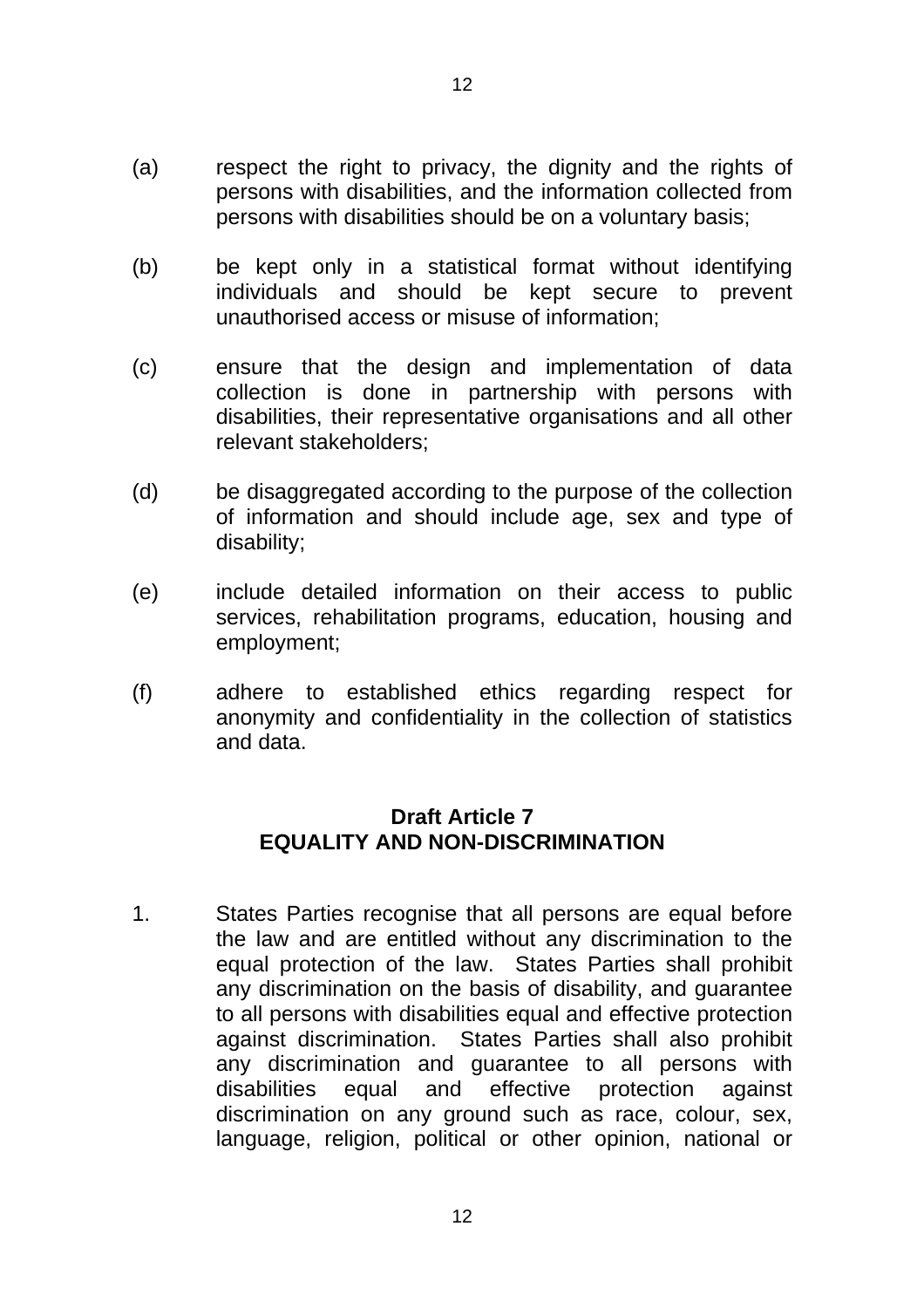social origin, property, birth, source or type of disability, age, or any other status.

- 2. (a) Discrimination shall mean any distinction, exclusion or restriction which has the purpose or effect of impairing or nullifying the recognition, enjoyment or exercise by persons with disabilities, on an equal footing, of all human rights and fundamental freedoms.
	- (b) Discrimination discrimination, including direct, indirect<sup>24</sup> shall include all forms of and systemic, and shall also include discrimination based on an actual or perceived $^{25}$  disability.
- 3. Discrimination does not include a provision, criterion or practice that is objectively and demonstrably justified by the State Party by a legitimate aim and the means of achieving that aim are reasonable and necessary.26

**<sup>25</sup>** The Ad Hoc Committee may wish to consider the scope of this term, and whether it should apply to the individual's perception of themselves, or society's perception of them.

**<sup>24</sup>** Some members of the Working Group considered that the Convention should have a specific reference to both direct and indirect discrimination. Other members considered that the distinction between the two forms of discrimination was not sufficiently clear. They considered that both a reference to "all forms of discrimination" in paragraph 1, and the reference to the "effect" of discrimination in paragraph 2(a), would cover the concept of indirect discrimination.

**<sup>26</sup>**This paragraph has not appeared in any of core international human rights treaties, although the concept has been developed in the jurisprudence of the treaty bodies. The Human Rights Committee has included it, for example, it its general comment on Article 26 of the Covenant on Civil and Political Rights. The Working Group discussed three options for the consideration of the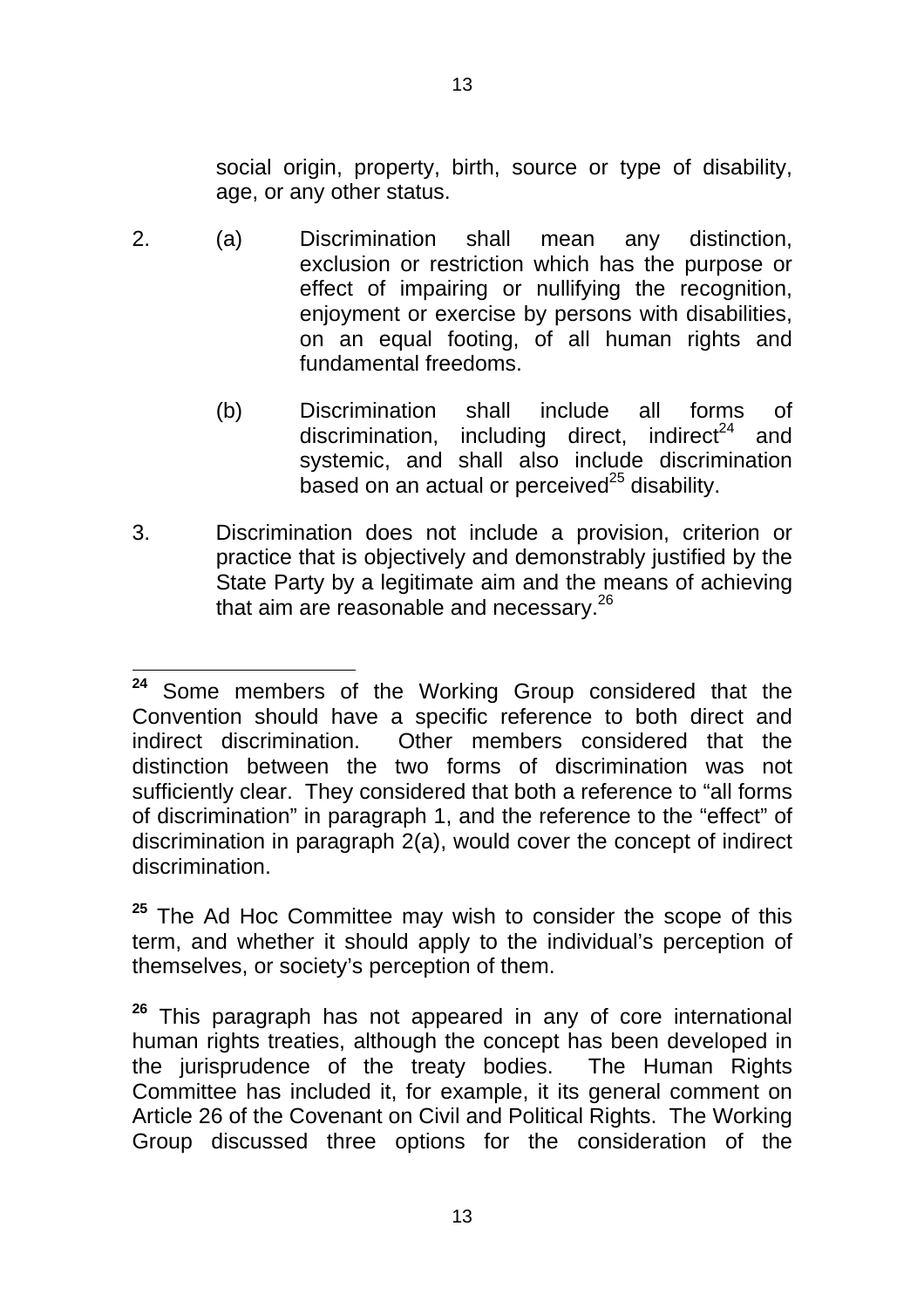4. In order to secure the right to equality for persons with disabilities, states parties undertake to take all appropriate steps, including by legislation, to provide reasonable accommodation,<sup>27</sup> defined as necessary and appropriate

Ad Hoc Committee: 1) The paragraph should not appear in the text at all; 2) the paragraph should be included only as an exception to the specific prohibition on indirect discrimination, and 3) the paragraph should apply to all forms of discrimination. In addition to those options, some members proposed adding the following phrase to the end of the paragraph: "…and consistent with international human rights law;"

**<sup>27</sup>**The Ad Hoc Committee may wish to consider the following points when considering the term 'reasonable accommodation':

The Working Group considered that there was a need for a concept such as 'reasonable accommodation' in the Convention in order to secure compliance with the principle of non-discrimination.

There was widespread agreement in the Working Group on the need to keep the notion both general and flexible in order to ensure that it could be readily adapted to different sectors (e.g., employment, education, etc.) and in order to respect the diversity of legal traditions.

There was also general agreement that the process of determining what amounted to a 'reasonable accommodation' should be both individualised (in the sense that it should consciously address the individual's specific need for accommodation) and interactive as between the individual and the relevant entity concerned. It was understood that an entity should not be allowed to compel an individual to accept any particular 'reasonable accommodation'. It was also felt, however, that in situations where a range of 'reasonable accommodations' is available – each of which is, by definition, reasonable - that an individual did not have the right to choose the one that he or she preferred.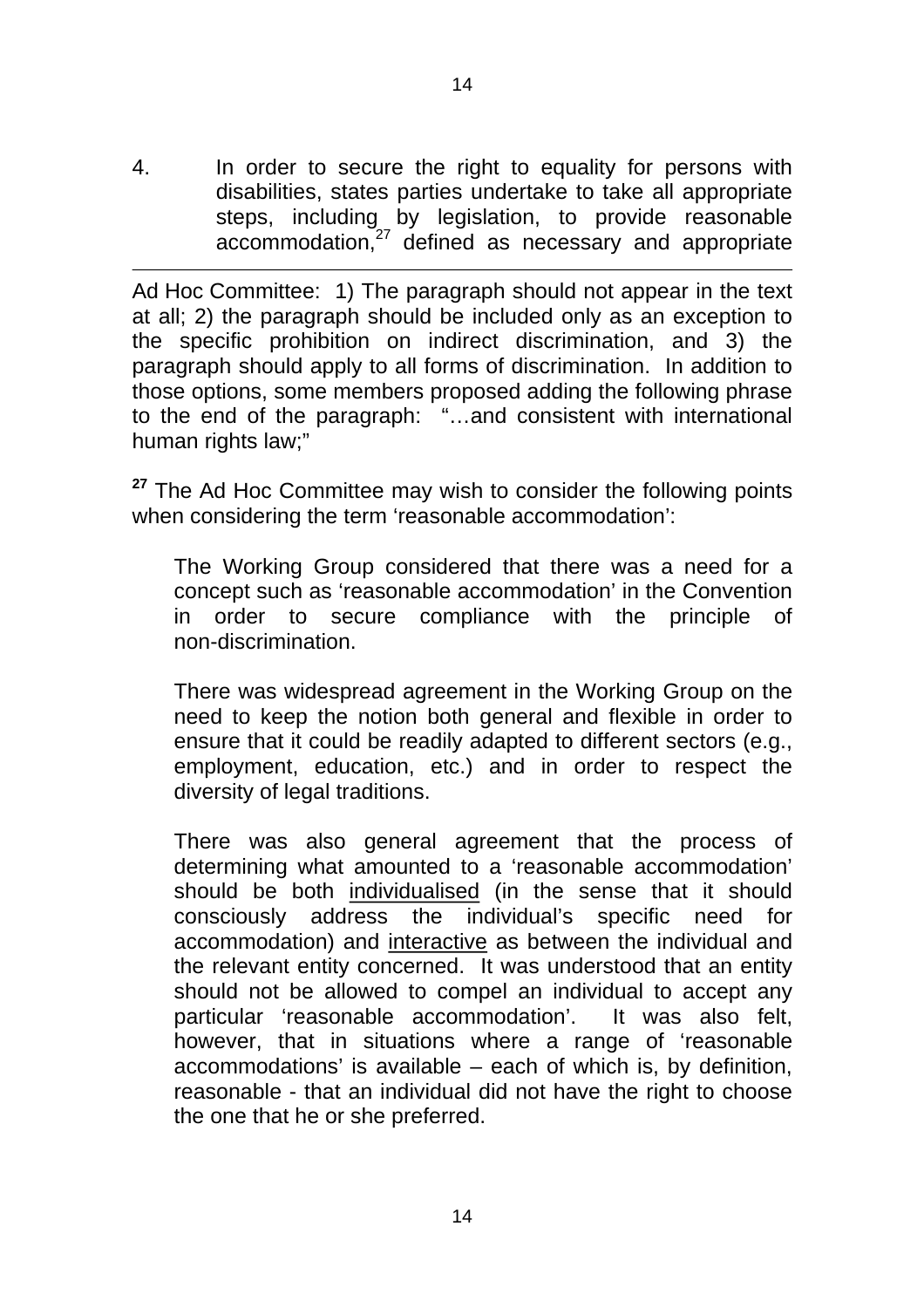modification and adjustments to guarantee to persons with disabilities the enjoyment or exercise on an equal footing of all human rights and fundamental freedoms, unless such measures would impose a disproportionate burden.

5. Special measures<sup>28</sup> aimed at accelerating de facto equality of persons with disabilities shall not be considered discrimination as defined in the present Convention, but shall in no way entail as a consequence the maintenance of unequal or separate standards; those measures shall be

There was general agreement that the availability of state funding should limit the use of 'disproportionate burden' as a reason by employers and service providers not to provide reasonable accommodation.

Some members of the Working Group supported the proposition that a failure to 'reasonably accommodate' should in itself constitute discrimination, some of whom highlighted General Comment 5 of the Committee on Economic, Social and Cultural Rights as supporting this view.

Other members of the Working Group considered that the Convention should not dictate the manner by which the concept of 'reasonable accommodation should be achieved or framed under relevant domestic legislation. Specifically, they took the view that it was inappropriate for an international legal instrument designed primarily to engage State responsibility to frame a failure to 'reasonably accommodate' on the part of private entities as a violation of the non-discrimination principle.

**<sup>28</sup>**The term "special measures" is used in other international human rights treaties. The Ad Hoc Committee may wish to discuss the appropriateness of using the term in the disability context, and whether alternative terms could be used.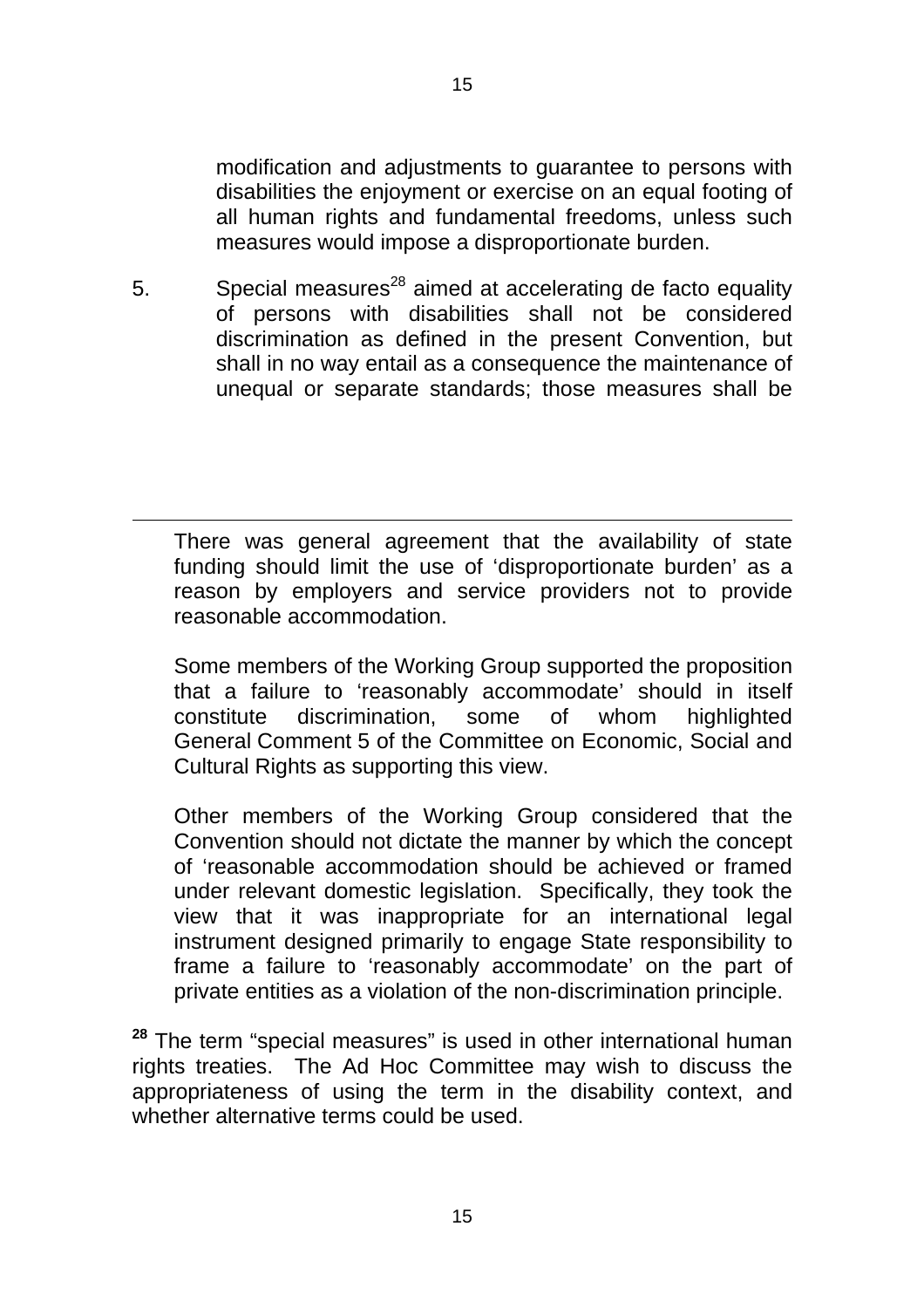discontinued when the objectives of equality of opportunity and treatment have been achieved  $29$ 

## **Draft Article 8 RIGHT TO LIFE<sup>30</sup>**

States Parties reaffirm the inherent right to life of all persons with disabilities, and shall take all necessary measures to ensure its effective enjoyment by them.<sup>31</sup>

## **Draft Article 9 EQUAL RECOGNITION AS A PERSON BEFORE THE LAW**

States Parties shall:

- (a) recognise persons with disabilities as individuals with rights before the law equal to all other persons;
- (b) accept that persons with disabilities have full legal capacity on an equal basis as others, $32$  including in financial matters;

**<sup>29</sup>**The Ad Hoc Committee may wish to discuss whether special measures in the disability context should be limited in time or more permanent.

**<sup>30</sup>**There were different views expressed within the Working Group as to whether the Convention should include an article on the right to life, and if so, its content.

**<sup>31</sup>** In the context of the discussion on this draft Article, some members of the Working Group suggested that the Convention should contain a separate draft article on the protection of the rights of persons with disabilities in armed conflict, similar to the approach taken in Article 38(4) of the Convention on the Rights of the Child. It was also suggested that such an article could deal more broadly with the protection of the rights of groups at particular risk.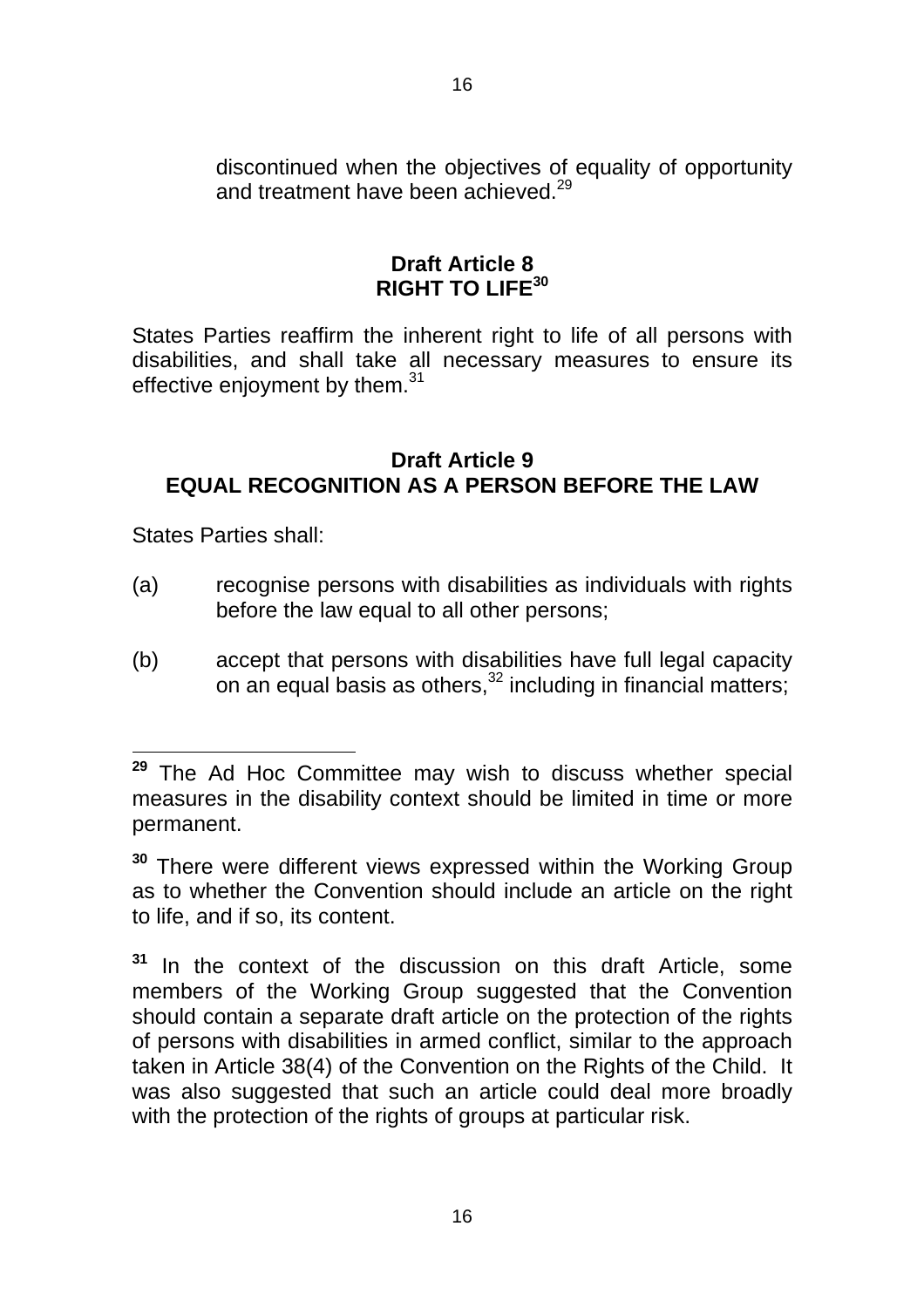- (c) ensure that where assistance is necessary to exercise that legal capacity:
	- (i) the assistance is proportional to the degree of assistance required by the person concerned and tailored to their circumstances, and does not interfere with the legal capacity, rights and freedoms of the person;
	- (ii) relevant decisions are taken only in accordance with a procedure established by law and with the application of relevant legal safeguards: <sup>33</sup>
- (d) ensure that persons with disabilities who experience difficulty in asserting their rights, in understanding information, and in communicating, have access to assistance to understand information presented to them and to express their decisions, choices and preferences, as

**<sup>33</sup>** Paragraph (c) allows for the provision of assistance to a disabled person to exercise their legal capacity, and is based on the assumption of full legal capacity, even if the person needs assistance in exercising that capacity. It is intended that subparagraph (c)(ii) apply only in exceptional circumstances, for which legal safeguards must be provided. The Ad Hoc Committee may wish to consider whether the paragraph is sufficiently clear, and also how best to protect persons with disabilities who cannot exercise their legal capacity. A separate paragraph may be required for this purpose. Some members of the Working Group proposed that where others are exercising legal capacity for a person with disabilities, those decisions should not interfere with the rights and freedoms of the person concerned.

**<sup>32</sup>** The intent of this paragraph is to acknowledge that children are not generally accepted as having full legal capacity and that neither would, therefore, children with disabilities. In terms of legal capacity, persons with disabilities should be treated without discrimination on the basis of disability.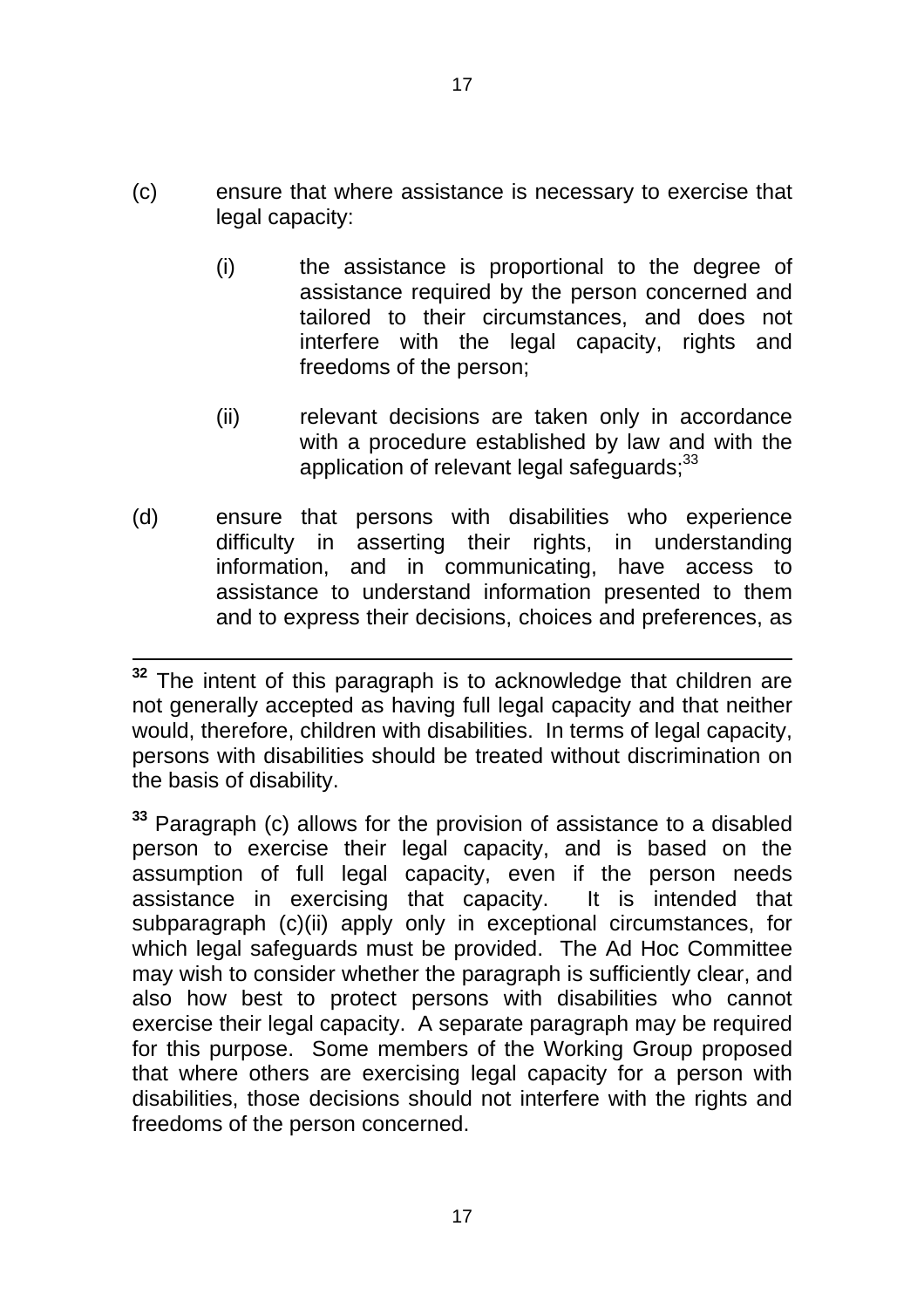well as to enter into binding agreements or contracts, to sign documents, and act as witnesses;<sup>34</sup>

- (e) take all appropriate and effective measures to ensure the equal right of persons with disabilities to own or inherit property, to control their own financial affairs, and to have equal access to bank loans, mortgage and other forms of financial credit;
- (f) ensure that persons with disabilities are not arbitrarily deprived of their property.

## **Draft Article 10 LIBERTY AND SECURITY OF THE PERSON**

- 1. States Parties shall ensure that persons with disabilities:
	- (a) enjoy the right to liberty and security of the person, without discrimination based on disability;
	- (b) are not deprived of their liberty<sup>35</sup> unlawfully<sup>36</sup> or arbitrarily, and that any deprivation of liberty shall

**<sup>34</sup>** The first part of paragraph 4 has more general application than the equal recognition of persons with disabilities as persons before the law and the Ad Hoc Committee may wish to consider its most appropriate placement in the Convention.

**<sup>35</sup>** The jurisprudence of the Human Rights Committee (see, for example, General Comment number 8) notes that States interpret deprivation of liberty too narrowly, so that it applies only to the criminal justice system. The right to liberty and security of persons, however, applies to all deprivations of liberty, whether in criminal cases or in other cases such as, for example, mental illness or intellectual disability, vagrancy, drug addiction, educational purposes, or immigration control. The Ad Hoc Committee may wish to consider: 1) whether civil and criminal cases should be dealt with separately; 2) whether the text needs further elaboration on civil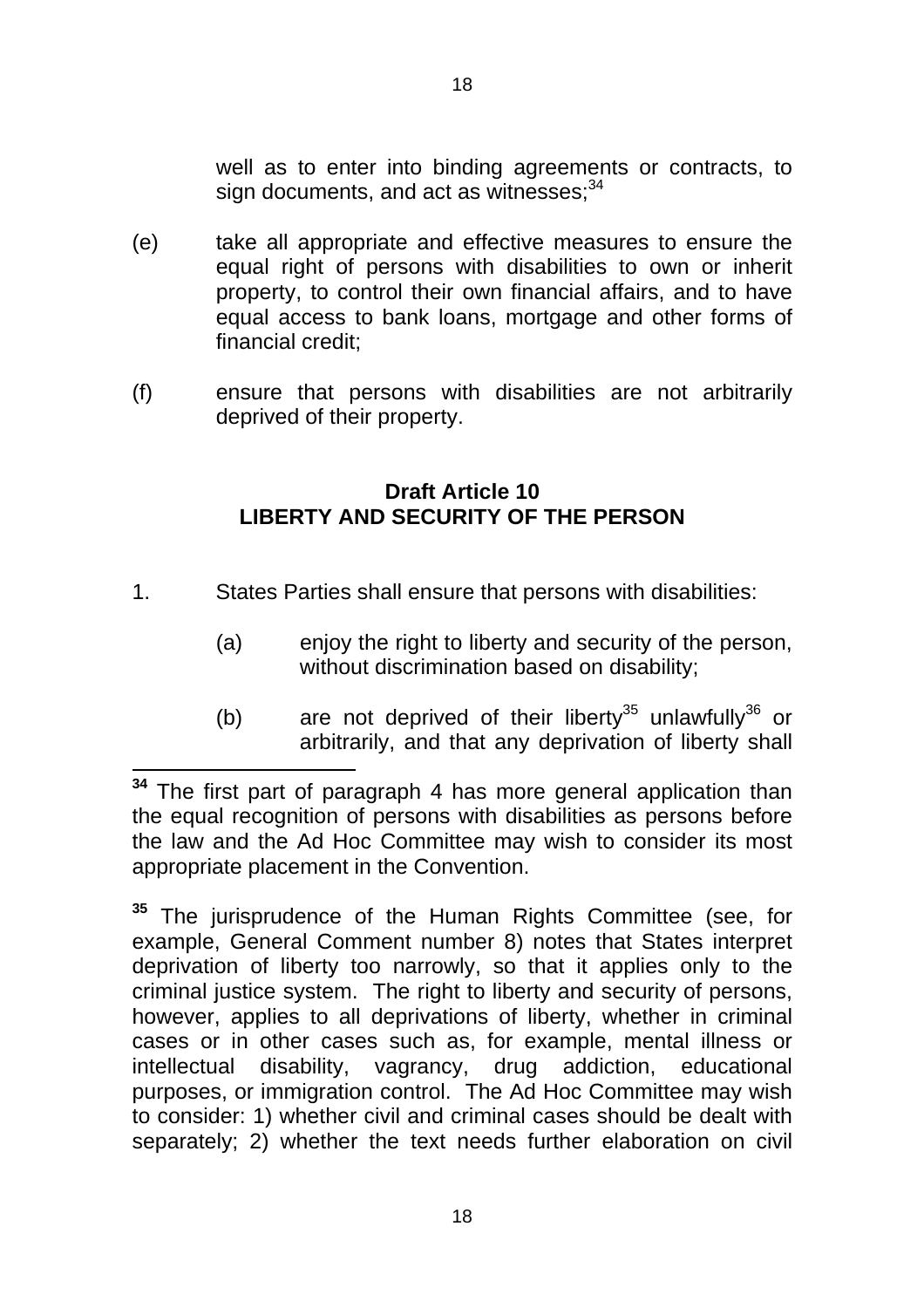be in conformity with the law, and in no case shall be based on disability.<sup>37</sup>

- 2. States Parties shall ensure that if persons with disabilities are deprived of their liberty, they are:
	- (a) treated with humanity and respect for the inherent dignity of the human person, and in a manner that takes into account the needs they have because of their disabilities;
	- (b) provided with adequate information in accessible formats as to the reasons for their deprivation of liberty;
	- (c) provided with prompt access to legal and other appropriate assistance to;
		- (i) challenge the lawfulness of the deprivation of their liberty before a court or other competent, independent and impartial authority (in which case, they shall be provided with a prompt decision on any such action);

cases of deprivation of liberty; and 3) whether, for criminal cases, the clauses in this text dealing with procedural matters need strengthening (see also Article 9 of the International Covenant on Civil and Political Rights).

**36** The Ad Hoc Committee may wish to discuss whether the wording of paragraph 2 does or does not prohibit civil commitment, and whether it should.

**<sup>37</sup>** The Ad Hoc Committee may wish to consider adding a provision that obliges states to reform laws and procedures that perpetuate the arrest and detention of persons with disabilities on the basis of disability.

19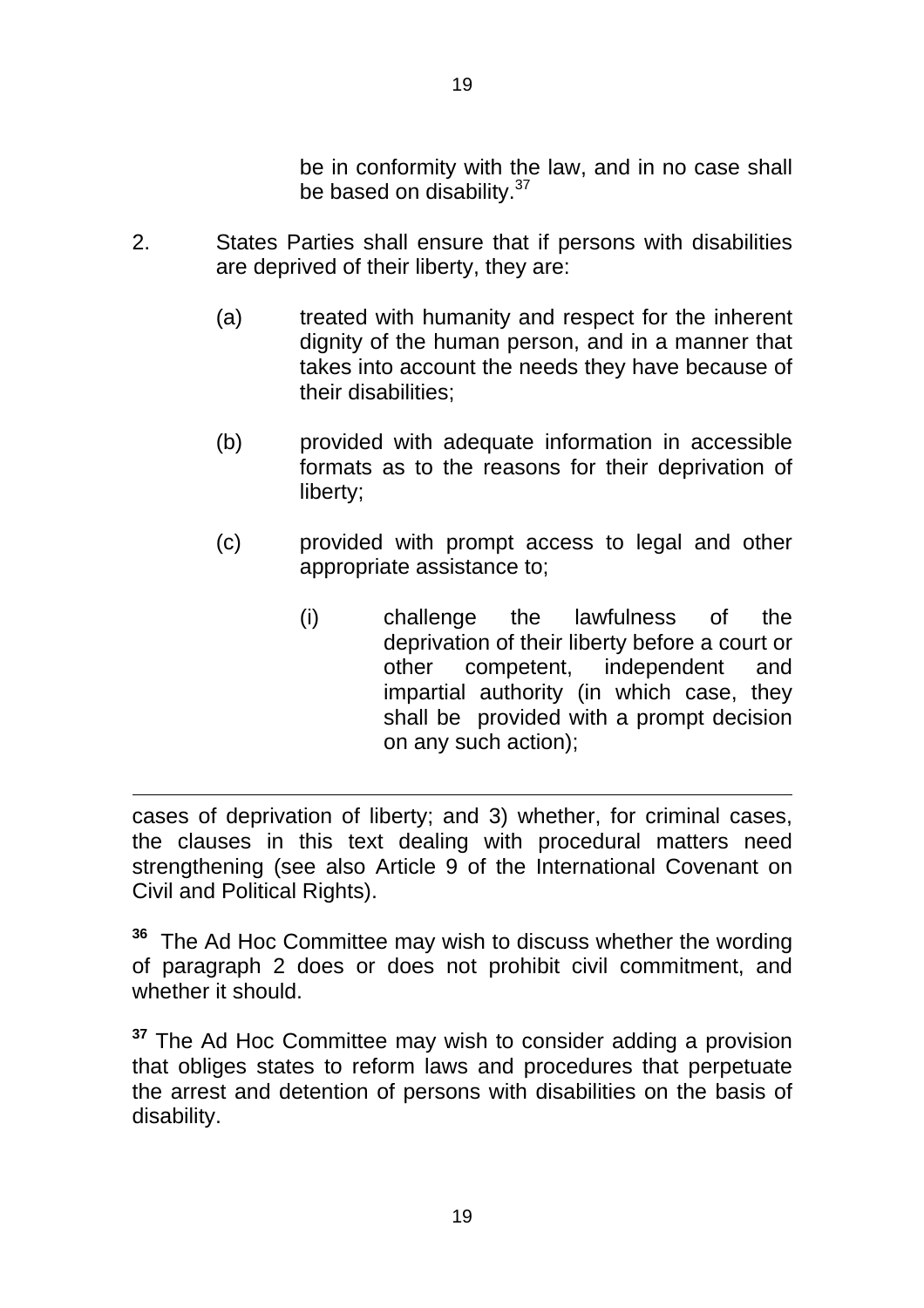(d) provided with compensation in the case of unlawful deprivation of liberty, or deprivation of liberty based on disability, contrary to this Convention.

## **Draft Article 11 FREEDOM FROM TORTURE OR CRUEL, INHUMAN OR DEGRADING TREATMENT OR PUNISHMENT**

- 1. States Parties shall take all effective legislative, administrative, judicial, educational or other measures to prevent persons with disabilities from being subjected to torture or cruel, inhuman or degrading treatment or punishment.
- 2. In particular, States Parties shall prohibit, and protect persons with disabilities from, medical or scientific experimentation without the free and informed consent of the person concerned, and shall protect persons with disabilities from forced interventions or forced institutionalisation aimed at correcting, improving, or alleviating any actual or perceived impairment.<sup>38</sup>

**<sup>38</sup>** Members of the Working Group had differing opinions on whether forced intervention and forced institutionalisation should be dealt with under "Freedom from Torture", or under "Freedom from Violence and Abuse", or under both. Some members also considered that forced medical intervention and forced institutionalisation should be permitted in accordance with appropriate legal procedures and safeguards.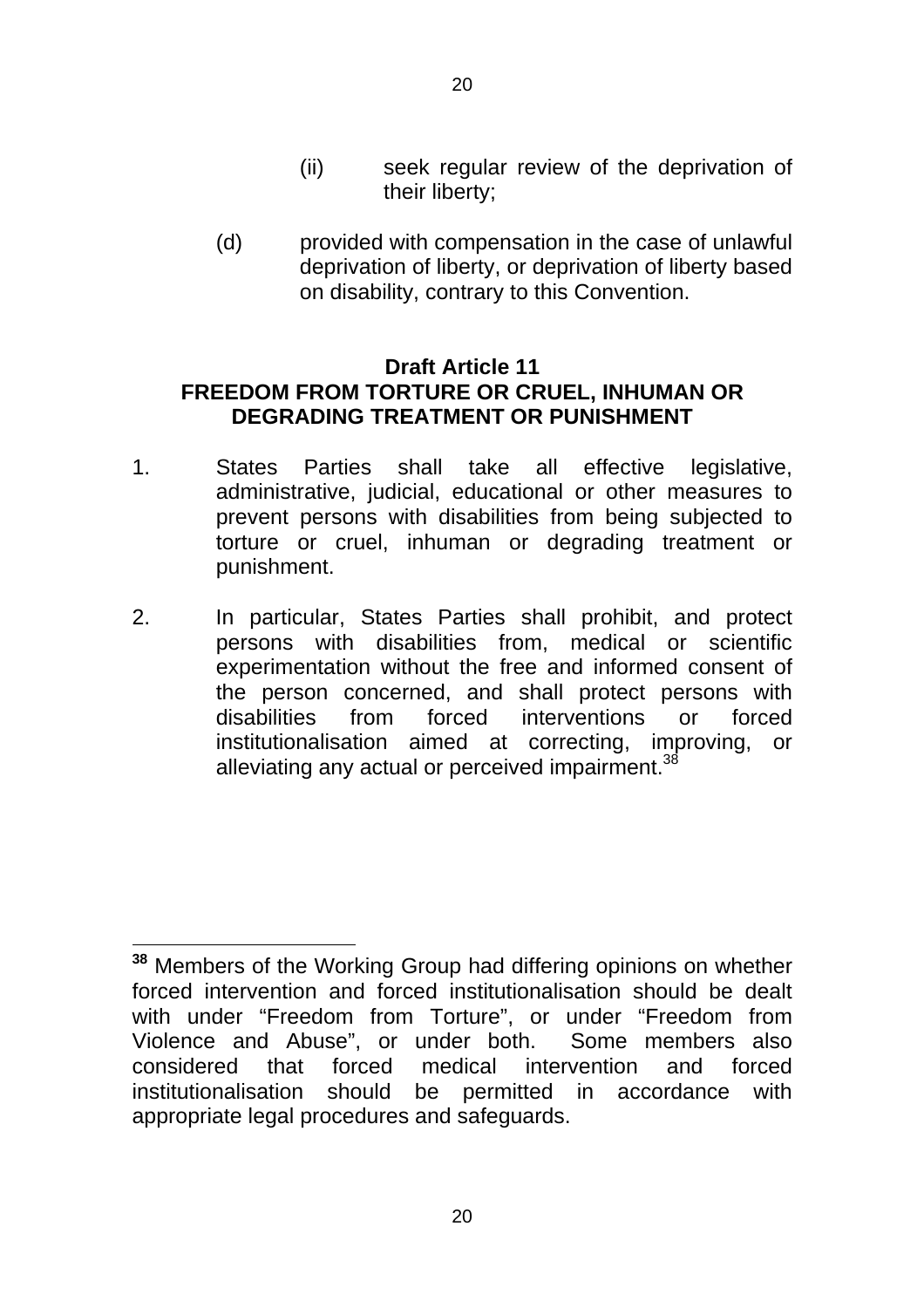#### **Draft Article 12 FREEDOM FROM VIOLENCE AND ABUSE**

- 1. States Parties recognise that persons with disabilities are at greater risk, both within and outside the home, of violence, injury or abuse, neglect or negligent treatment, maltreatment or exploitation, including sexual exploitation and abuse. States Parties shall, therefore, take all appropriate legislative, administrative, social, educational and other measures to protect persons with disabilities, both within and outside the home, from all forms of violence, injury or abuse, neglect or negligent treatment, maltreatment or exploitation, including sexual exploitation and abuse.
- 2. Such measures should prohibit, and protect persons with disabilities from, forced interventions or forced institutionalisation aimed at correcting, improving, or alleviating any actual or perceived impairment, and abduction.
- 3. States Parties shall also take all appropriate measures to prevent violence, injury or abuse, neglect or negligent treatment, maltreatment or exploitation, including sexual exploitation and abuse, by ensuring, inter alia, support for persons with disabilities and their families, including the provision of information.
- 4. States Parties shall ensure that all facilities and programmes, both public and private, where persons with disabilities are placed together, separate from others, are effectively monitored to prevent the occurrence of violence, injury or abuse, neglect or negligent treatment, maltreatment or exploitation, including sexual exploitation and abuse.
- 5. Where persons with disabilities are the victim of any form of violence, injury or abuse, neglect or negligent treatment, maltreatment or exploitation, including sexual exploitation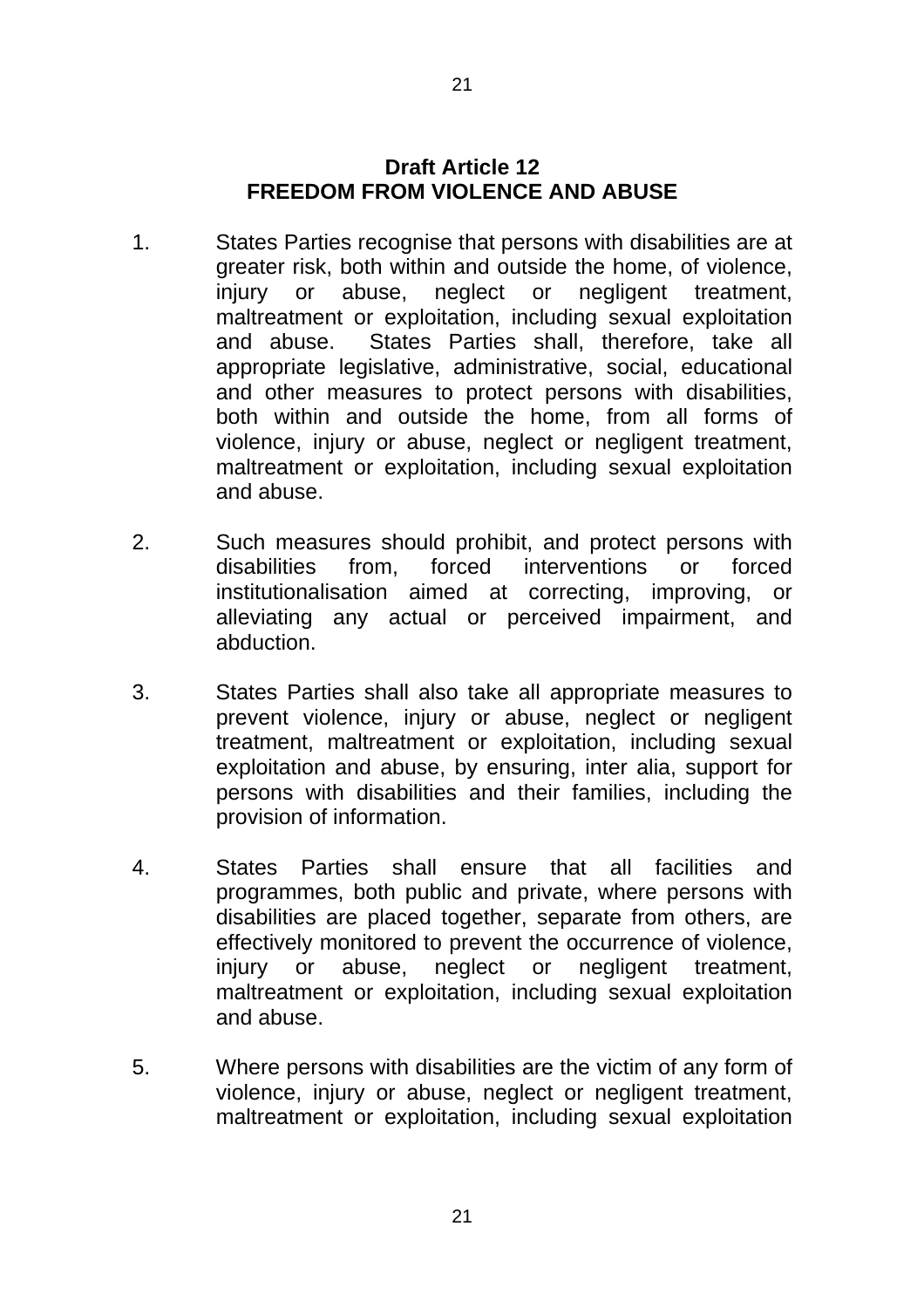and abuse, States Parties shall take all appropriate measures<sup>39</sup> to promote their physical and psychological recovery and social reintegration.

6. States Parties shall ensure the identification, reporting, referral, investigation, treatment and follow-up of instances of violence and abuse, and the provision of protection services and, as appropriate, judicial involvement.

#### **Draft Article 13 FREEDOM OF EXPRESSION AND OPINION, AND ACCESS TO INFORMATION**

States parties shall take appropriate measures to ensure that persons with disabilities can exercise their right to freedom of expression and opinion through Braille, sign language, $40$  and other  $m$  modes of communication<sup>41</sup> of their choice, and to seek, receive and impart information, on an equal footing with others, including by:

(a) providing public information to persons with disabilities, on request, in a timely manner and without additional cost, in

**<sup>39</sup>** Some Working Group members suggested that this paragraph should include an explicit provision of legal remedies.

**<sup>40</sup>**Some members of the Working Group consider that this draft Article should include a reference to sign language as the natural language of deaf people in their access to information, communication, services, participation and education.

**<sup>41</sup>** The Ad Hoc Committee may wish to consider the most appropriate terms to use in this draft Article. "Mode of communication", "format" (used in paragraph (a)), and "alternative and augmentative communication modes" (used in paragraph (c)) have related, but not identical meanings.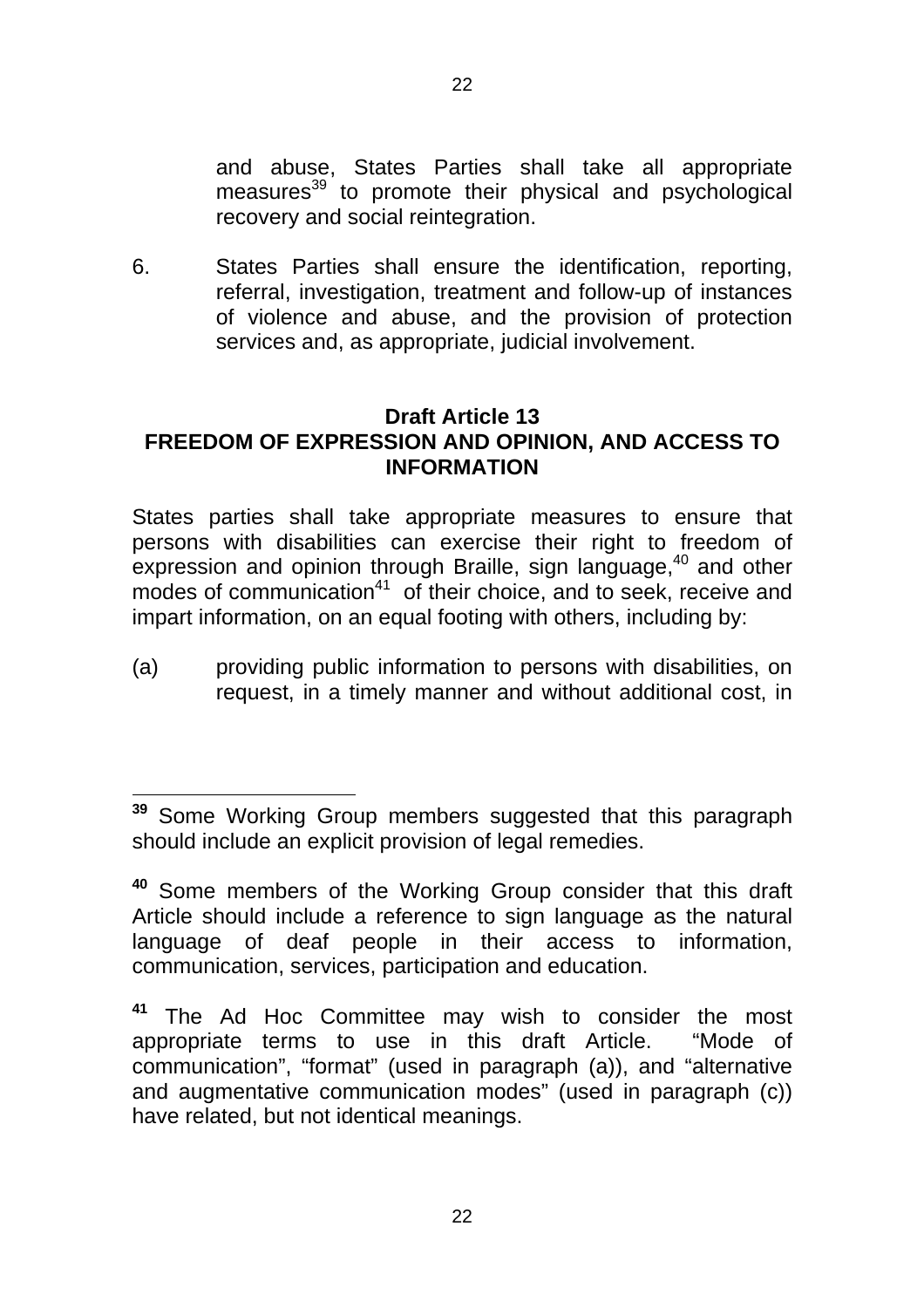accessible formats $42$  and technologies of their choice, taking into account different kinds of disability;

- (b) accepting the use of alternative modes of communication by persons with disabilities in official interactions;
- (c) educating persons with disabilities to use alternative and augmentative communication modes;
- (d) undertaking and promoting the research, development and production of new technologies, including information and communication technologies, and assistive technologies, suitable for persons with disabilities;
- (e) promoting other appropriate forms of assistance and support to persons with disabilities to ensure their access to  $information<sup>43</sup>$
- $(f)$  encouraging<sup>44</sup> private entities that provide services to the general public to provide information and services in accessible and usable formats for persons with disabilities;
- (g) encouraging the mass media to make their services accessible to persons with disabilities.

**<sup>42</sup>** The Ad Hoc Committee may wish to consider whether it should include mention of specific formats in this paragraph, such as plain language or easy-to-read formats.

**<sup>43</sup>** The Ad Hoc Committee may wish to consider expanding this sub-paragraph to cover the provision and training of live assistance and intermediaries, such as Braille and caption transcribers, note-takers, sign language and tactile communication interpreters, and readers.

**<sup>44</sup>** The Ad Hoc Committee may wish to consider whether 'encourage' is the best term to use in paragraphs (f) and (g).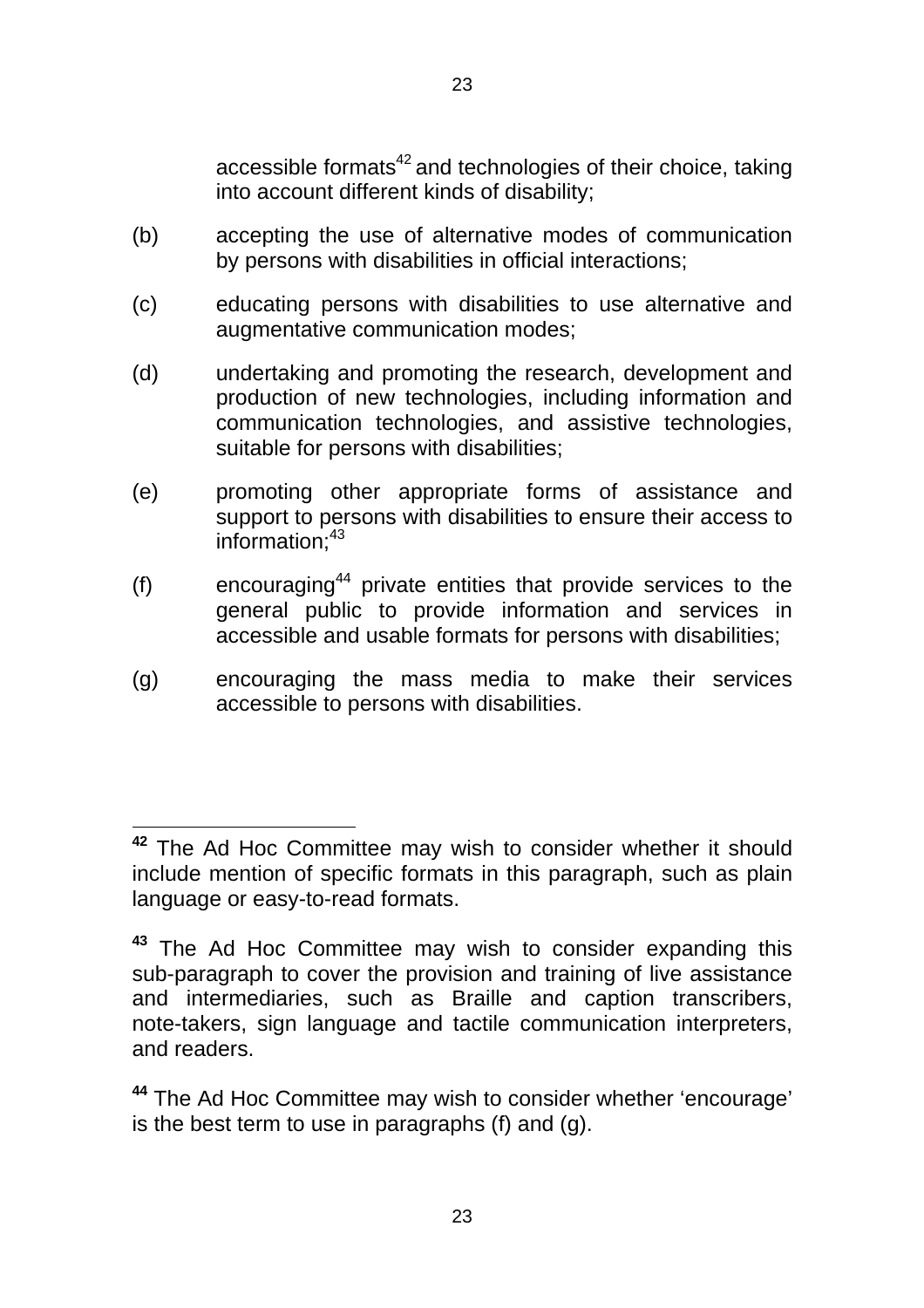## **Draft Article 14 RESPECT FOR PRIVACY, THE HOME AND THE FAMILY**

- 1. Persons with disabilities, including those living in institutions, shall not be subjected to arbitrary or unlawful interference with their privacy, and shall have the right to the protection of the law against such interference. States Parties to this Convention shall take effective measures to protect the privacy of the home, family, correspondence<sup>45</sup> and medical records of persons with disabilities and their choice to take decisions on personal matters.
- 2. States Parties to this Convention shall take effective and appropriate measures to eliminate discrimination against persons with disabilities in all matters relating to marriage and family relations,  $46$  and in particular shall ensure:
	- (a) that persons with disabilities are not denied the equal opportunity to experience their sexuality, have sexual and other intimate relationships, and experience parenthood;
	- (b) the right of all men and women with disabilities who are of marriageable age to marry on the basis of free and full consent of the intending spouses, and to found a family;
	- (c) the rights of persons with disabilities to decide freely and responsibly on the number and spacing of their children<sup>47</sup> on an equal basis with other

**<sup>45</sup>**The Ad Hoc Committee may wish to consider whether the word "correspondence" should be replaced with the broader term "communications".

**<sup>46</sup>** The Ad Hoc Committee may wish to consider whether the phrase "marriage and family relations" might be too limiting.

**<sup>47</sup>**Members of the Working Group agreed that a prohibition on the sterilisation of persons with disabilities was implicit in the right to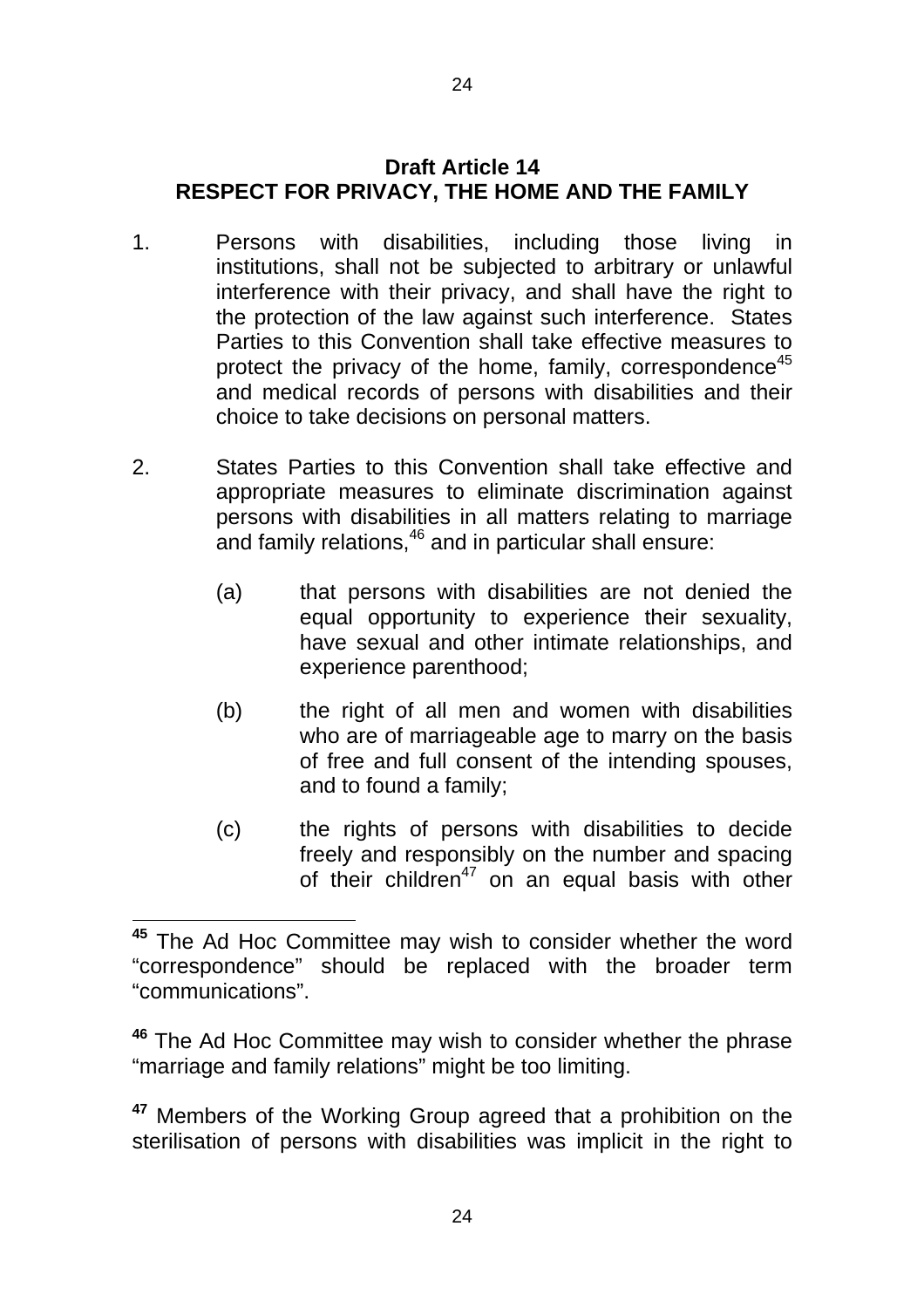persons $48$  and to have access to information, reproductive and family planning education, and the means necessary to enable them to exercise these rights;

- (d) the rights of persons with disabilities with regard to guardianship, wardship, trusteeship and adoption of children, or similar institutions where these concepts exist in national legislation. For the purpose of guaranteeing these rights, States Parties shall render appropriate assistance to disabled parents in the performance of their child-rearing responsibilities;<sup>49</sup>
- (e) that a child shall not be separated from his or her parents against their will, except when competent authorities subject to judicial review determine, in accordance with applicable law and procedures, that such separation is necessary for the best interests of the child. The child shall not however

decide on the number and spacing of their children, but some members considered that this issue was of such importance that the Ad Hoc Committee should consider making the prohibition explicit.

**<sup>48</sup>**The understanding of the Working Group is that this draft Article does not deal with the national policies of States Parties on the size of families but simply stipulates that persons with disabilities should not be treated differently from the general population in this respect. The Ad Hoc Committee may therefore wish to consider whether the phrase "on an equal basis with other persons" is necessary in this paragraph.

**<sup>49</sup>**The Ad Hoc Committee may wish to consider the wording of the second sentence of this sub-paragraph in the light of concerns expressed by some delegations that States Parties might find it difficult to guarantee the resources to "render appropriate assistance".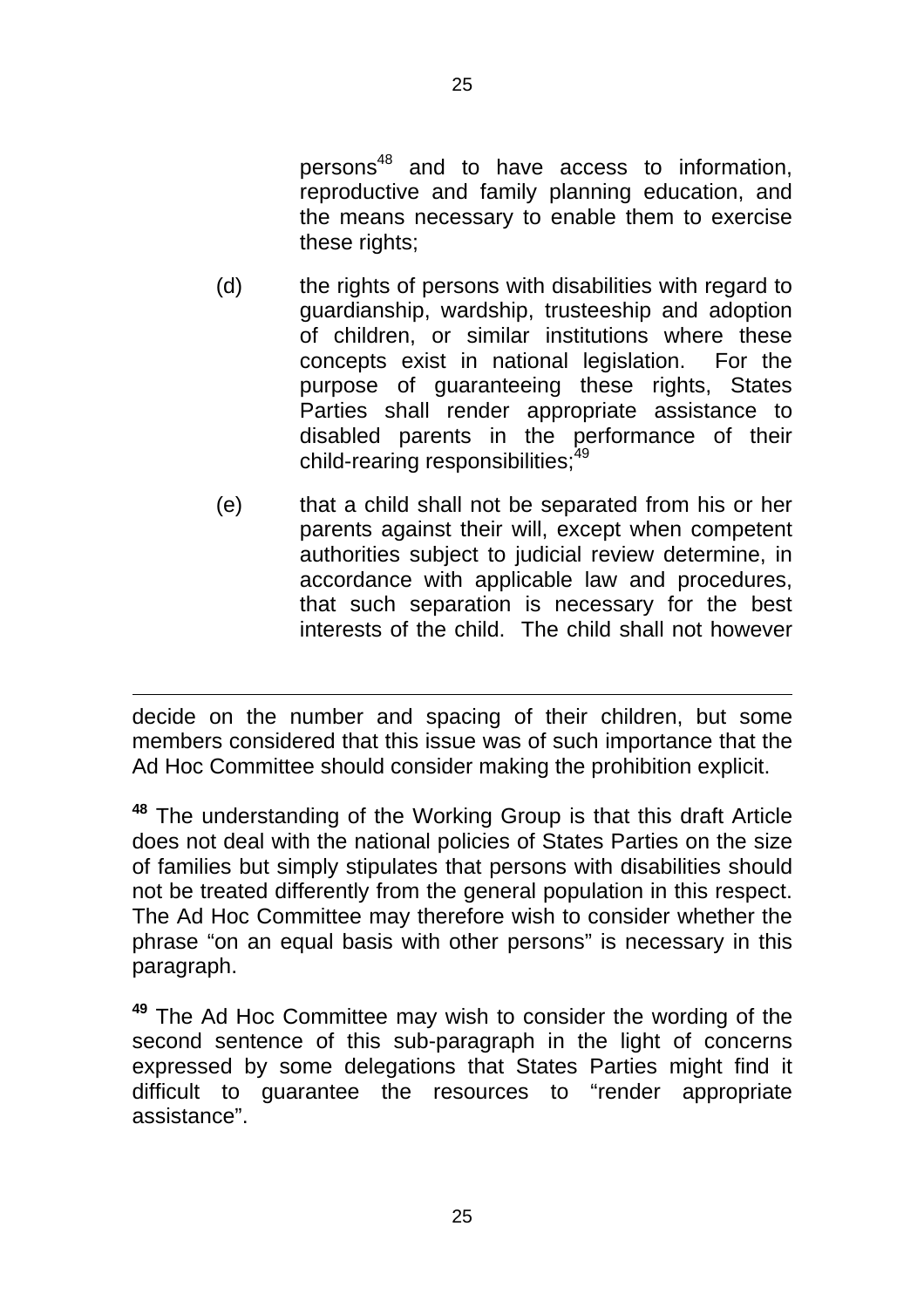be separated from parents with disabilities on the basis either directly or indirectly of their disability;<sup>50</sup>

(f) the promotion of awareness and the provision of information aimed at changing negative perceptions and social prejudices towards sexuality, marriage and parenthood of persons with disabilities.

## **Draft Article 15 LIVING INDEPENDENTLY51 AND BEING INCLUDED IN THE COMMUNITY**

- 1. States Parties to this Convention shall take effective and appropriate measures to enable persons with disabilities to live independently and be fully included in the community, including by ensuring that:
	- (a) persons with disabilities have the equal opportunity to choose their place of residence and living arrangements;

**<sup>50</sup>**The Ad Hoc Committee may wish to consider other formulations for the second sentence of this sub-paragraph, including the deletion of the words "either directly or indirectly" or their replacement by the word "solely", or the substitution of a positive formulation for the sentence, such as: "States Parties shall render appropriate assistance to parents with disabilities to enable their children to live with them".

**<sup>51</sup>**Some members of the Working Group expressed the concern that the words "living independently" in the title and chapeau of this draft Article does not reflect the cultural norm in many countries, and that the words might suggest that persons with disabilities should be separated from their families. The Ad Hoc Committee may wish to consider an alternative formulation.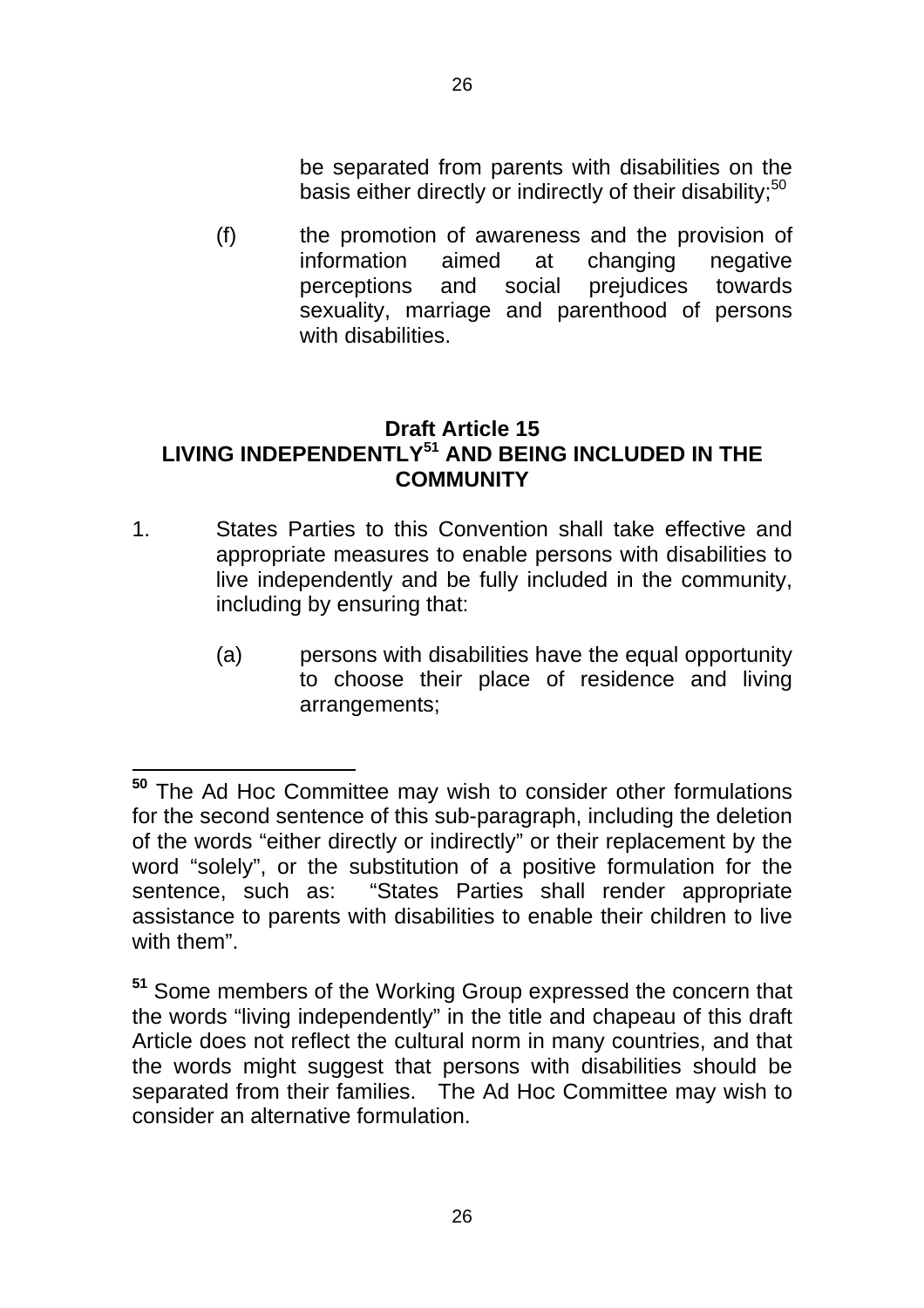- (b) persons with disabilities are not obliged to live in an institution or in a particular living arrangement; $52$
- (c) that persons with disabilities have access to a range of in-home, residential and other community support services, including personal assistance, necessary to support living and inclusion in the community, and to prevent isolation or segregation from the community;<sup>53</sup>
- (d) community services for the general population are available on an equal basis to persons with disabilities and are responsive to their needs;
- (e) persons with disabilities have access to information about available support services.

**<sup>52</sup>** Some members of the Working Group, while accepting the principle, thought that States Parties would find it impossible to guarantee this obligation without exception. Other members considered that the sub-paragraph was redundant, as the issue was covered in sub-paragraph 1(a).

**<sup>53</sup>** Some members of the Working Group considered that it would be difficult for States Parties to ensure the availability of the services described in sub-paragraphs 1(c) and (d), and in particular the undertaking in paragraph 1(c) to provide personal assistance.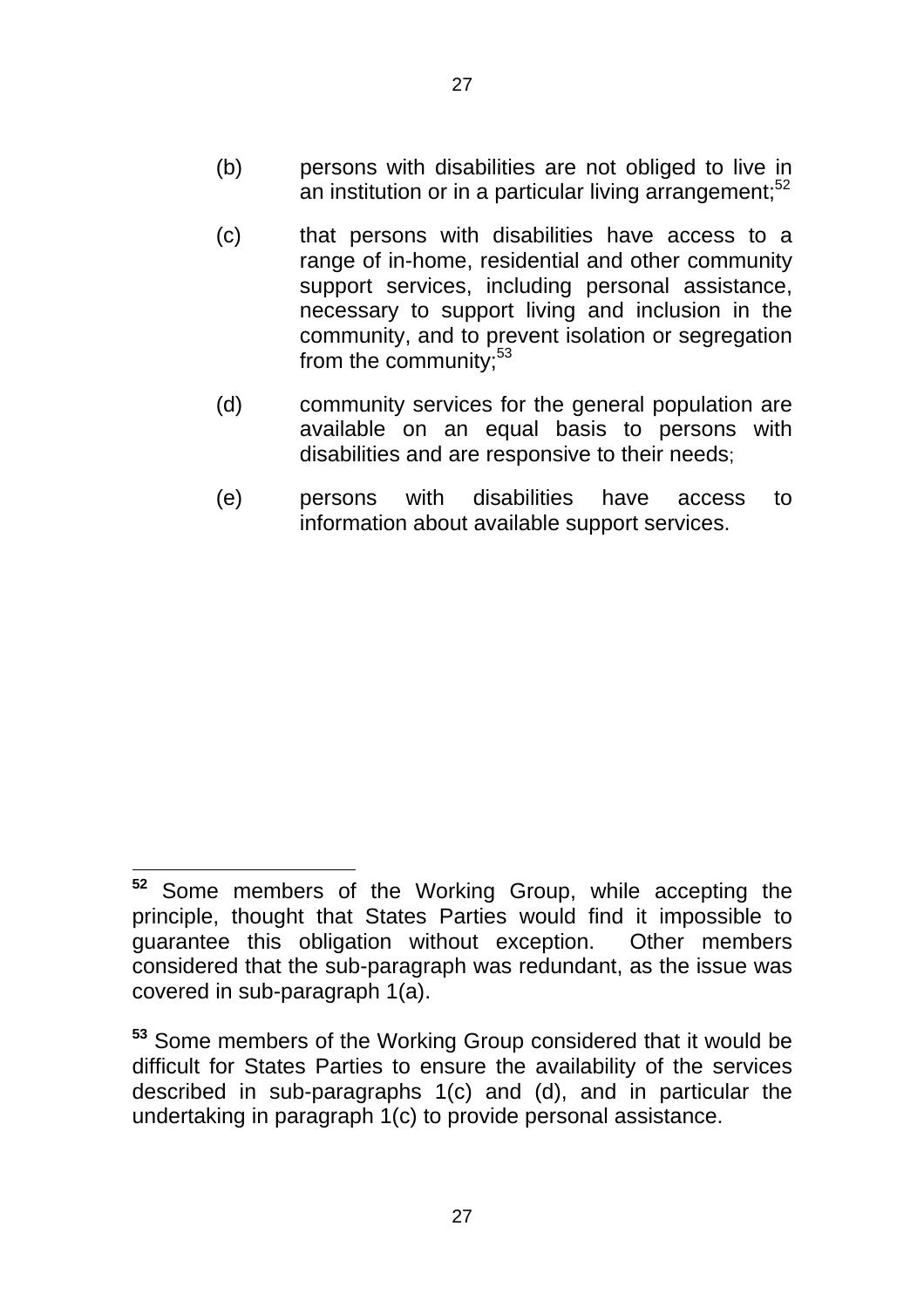#### **Draft Article 16 CHILDREN WITH DISABILITIES<sup>54</sup>**

- 1. States Parties undertake to ensure that each child with a disability within their jurisdiction shall enjoy, without discrimination of any kind on the basis of disability, the same rights and fundamental freedoms as other children.
- 2. States Parties recognise that children with disabilities should enjoy a full and decent life, in conditions that ensure dignity, promote self-reliance and autonomy, and facilitate the child's active participation in the community.
- 3. States Parties recognise the right of children with disabilities to inclusive care, which shall include:
	- (a) early provision of appropriate and comprehensive services;
	- (b) the extension, subject to available resources, to the eligible child and those responsible for his or her care, of assistance for which application is made and which is appropriate to the child's

**<sup>54</sup>** Paragraphs 2, 3 and 4 of this draft Article are based on Article 23 of the Convention on the Rights of the Child. That Article is a specific elaboration of disability issues in a Convention on children that does not otherwise deal with disabilities. Draft Article 16 of this text, however, is a specific elaboration of children's issues in a convention where the rest of the text does deal with disabilities. Duplicating Article 23 in this context, therefore, may not adequately deal with the issues faced by children with disabilities. The Ad Hoc Committee may wish to revisit this draft Article so that it instead covers issues that affect children with disabilities, but which have not been dealt with elsewhere in the Convention. Examples could include the vulnerability of children with disabilities to sexual abuse and exploitation, of refugee children with disabilities, and of orphan children with disabilities.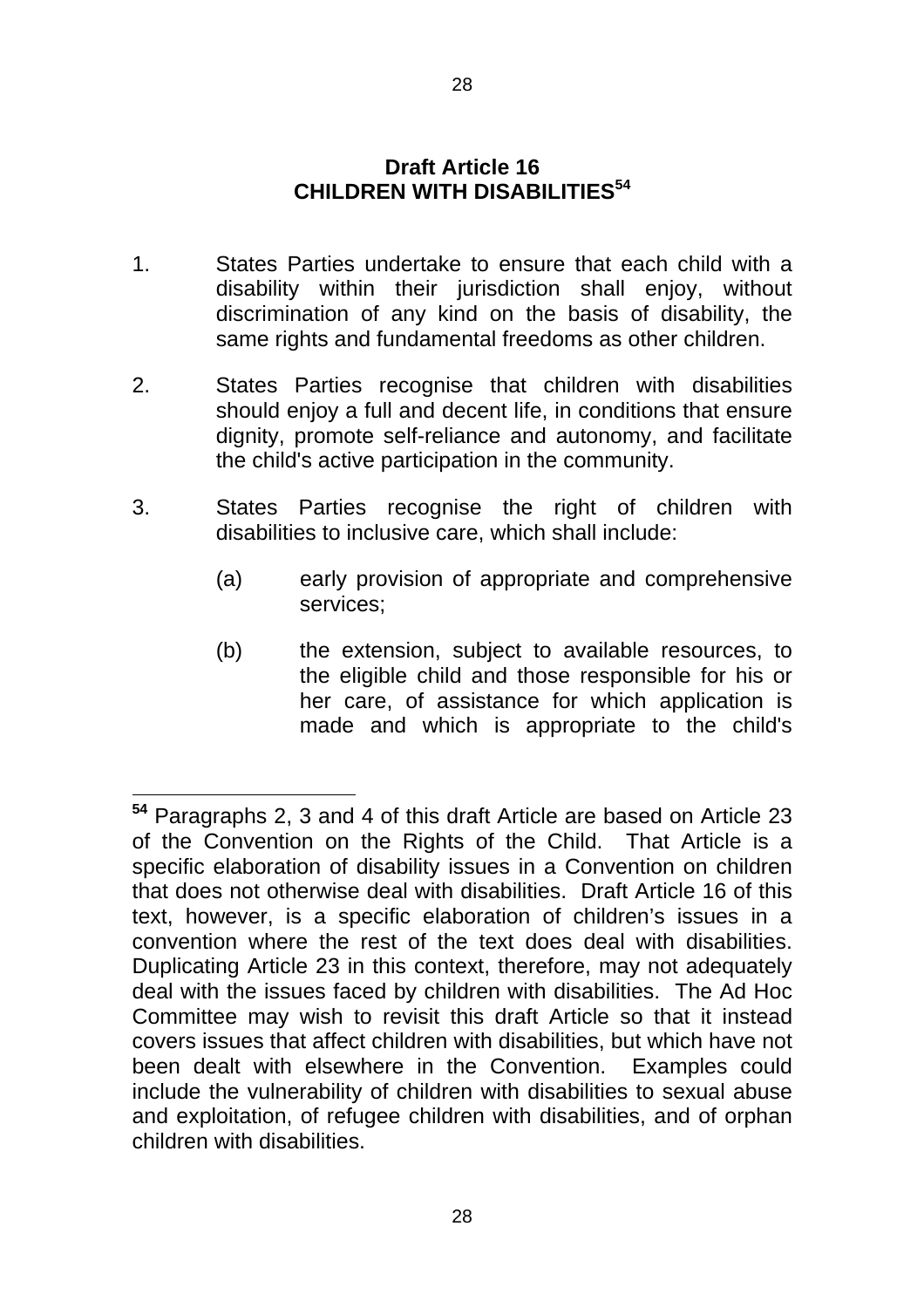condition and to the circumstances of the parents or others caring for the child;

- 4. Recognising the needs of children with disabilities, assistance extended in accordance with paragraph 3 of the present article shall be provided free of charge, whenever possible, taking into account the financial resources of the parents or others caring for the child and shall be designed to ensure that a child with a disability has effective access to and receives education, training, health care services, comprehensive [re]habilitation services, preparation for employment and recreation opportunities in a manner conducive to the child's achieving the fullest possible social integration and individual development, including his or her cultural and spiritual development;
- 5. Children with disabilities and their parents or other persons caring for or legally responsible for the child shall be provided with appropriate information, referrals and counselling, and information made available in these ways should provide them with a positive view of their potential and right to live a full and inclusive life.

## **Draft Article 17 EDUCATION<sup>55</sup>**

1. States Parties recognise the right of all persons with disabilities to education. With a view to achieving this right progressively and on the basis of equal opportunity, the

**<sup>55</sup>**The Ad Hoc Committee may wish to consider whether this draft Article should cover training more extensively, drawing together the provisions on training in other Articles.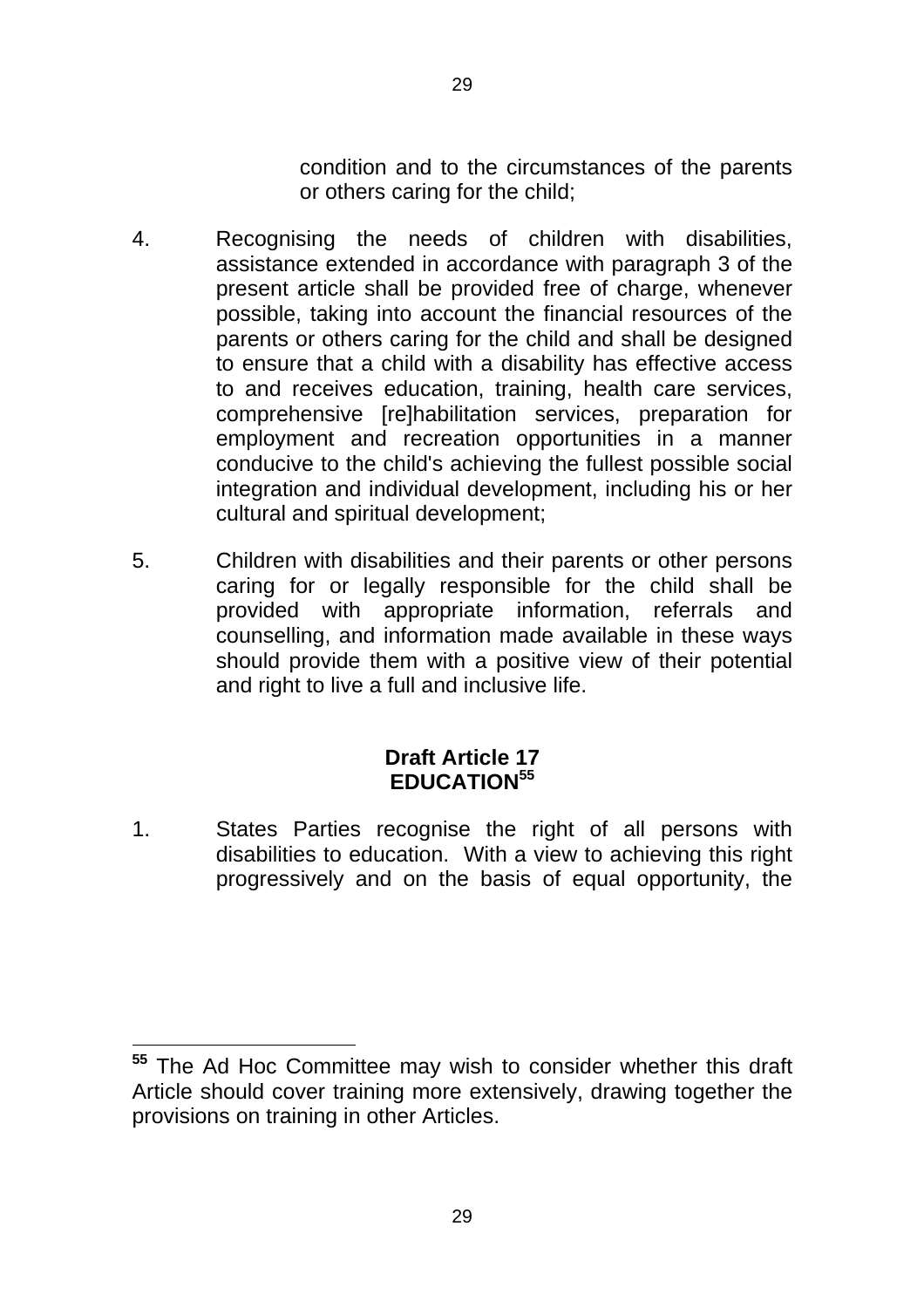education of children<sup>56</sup> with disabilities shall be directed to: $57$ 

- (a) the full development of the human potential and sense of dignity and self worth, and the strengthening of respect for human rights, fundamental freedoms and human diversity;
- (b) enabling all persons with disabilities to participate effectively in a free society;
- (c) the development of the child's personality, talents and mental and physical abilities to their fullest potential;
- (d) take into account the best interests of the child, in particular by individualising education plans;
- 2. In realising this right, States Parties shall ensure:
	- (a) that all persons with disabilities can choose inclusive and accessible education in their own community (including access to early childhood and pre-school education):<sup>58</sup>

**<sup>56</sup>**The Ad Hoc Committee may wish to consider whether the focus of the chapeau should be solely on 'children', since other provisions of this draft Article refer to 'persons' with disabilities.

**<sup>57</sup>** Paragraph 1 of this draft Article draws on Article 13(1) of the Covenant on Economic, Social and Cultural rights and Article 29(1) of the Convention on the Rights of the Child. It does not quote those sources in full, but rather selects those elements that have particular relevance to persons with disabilities. The Ad Hoc Committee may wish to give further consideration to this approach.

**<sup>58</sup>** The intent of this draft Article is to provide the right to choose inclusive and accessible education. There is no intention to create an obligation on students with disabilities to attend general schools where their needs may not be adequately met. The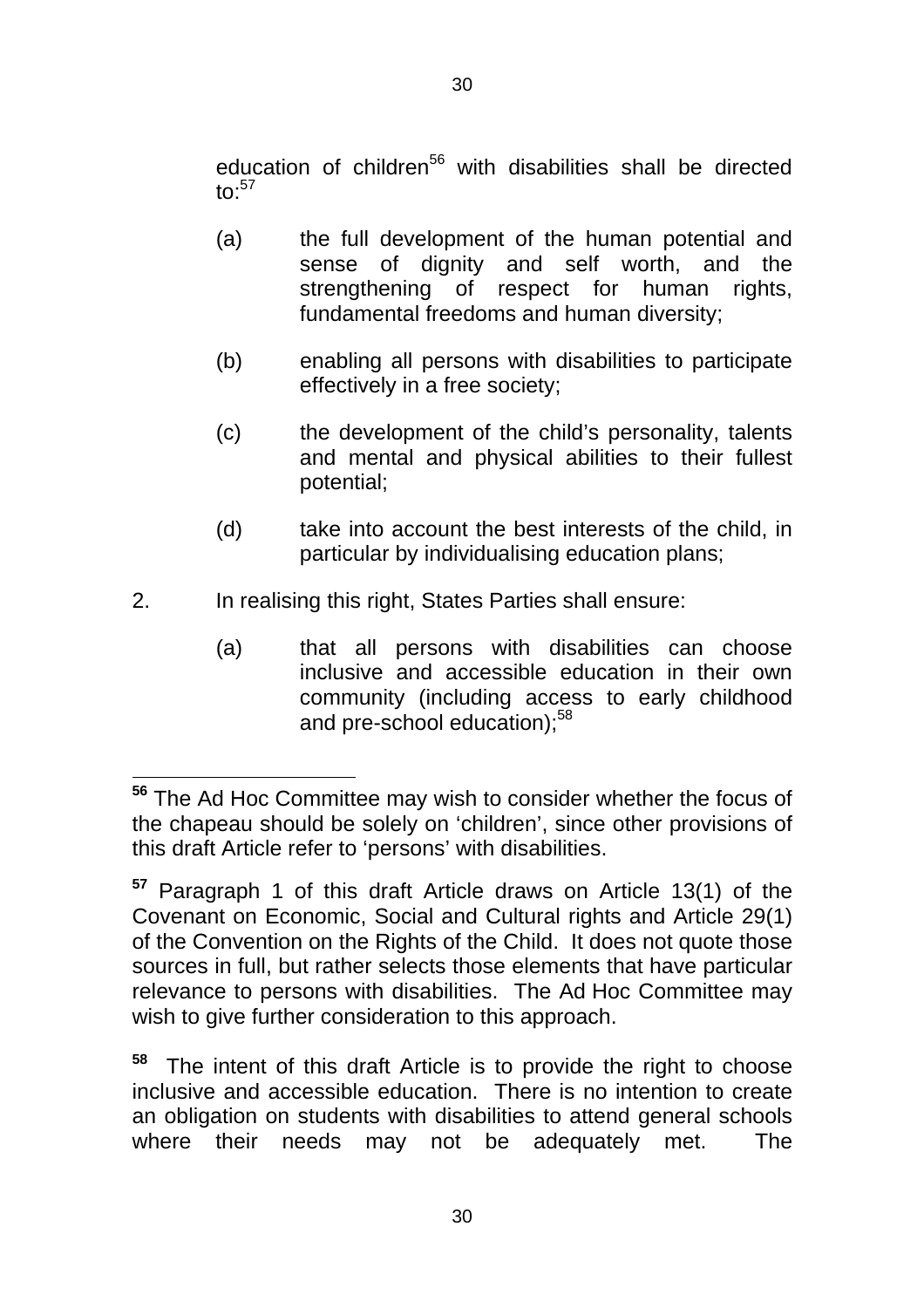- (b) the provision of required support, including the specialised training of teachers,<sup>59</sup> school counsellors and psychologists**,** an accessible curriculum, accessible teaching medium and technologies, alternative and augmentative communication modes, alternative learning strategies, accessible physical environment, or other reasonable accommodations to ensure the full participation of students with disabilities;
- (c) that no child with disabilities is excluded from free and compulsory primary education on account of their disability.
- 3. States Parties shall ensure that where the general education system does not adequately meet the needs of persons with disabilities special and alternative forms of learning<sup>60</sup> should be made available. Any such special and alternative forms of learning should:<sup>61</sup>

Ad Hoc Committee may wish to consider whether the wording of this paragraph is sufficiently clear*.* 

**59** The Ad Hoc Committee may wish to consider whether this draft Article should also include the employment of teachers with disabilities in the general education system (see, for example, Article 10(d) of the Indian draft convention), the removal of legislative barriers to persons with disabilities becoming teachers, and raising awareness among teachers of the needs of children with disabilities.

**<sup>60</sup>** The term 'learning' does not have the same meaning as the term 'education'. The Ad Hoc Committee may wish to consider which is the most appropriate word. An alternative word in this paragraph could be 'provision'.

**<sup>61</sup>** While members of the Working Group considered that choice was an important element of this paragraph, some members considered that the right to education was more important. Other members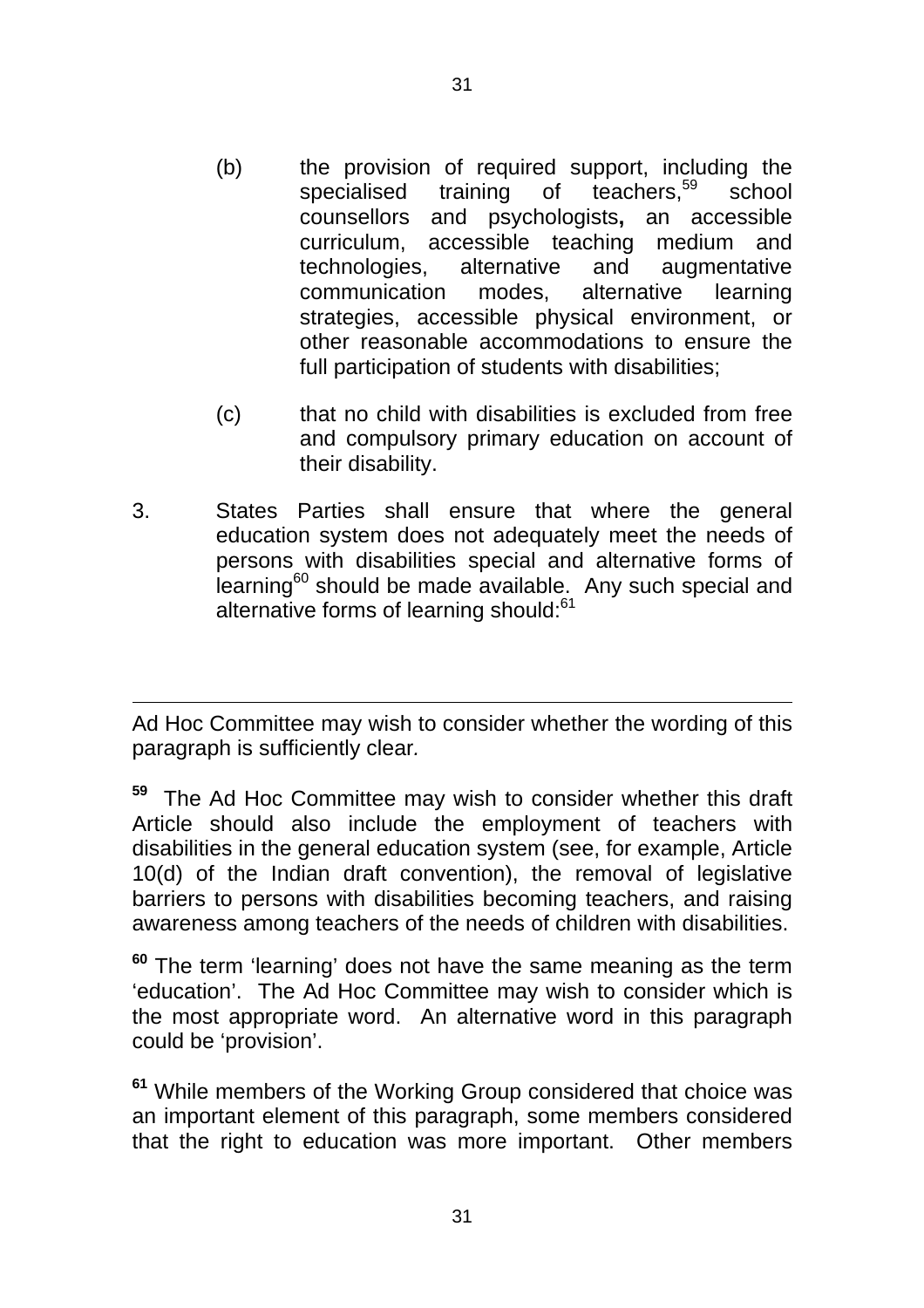- (a) reflect the same standards and objectives provided in the general education system;
- (b) be provided in such a manner to allow children with disabilities to participate in the general education system to the maximum extent possible;<sup>62</sup>
- (c) allow a free and informed choice between general and special systems;

would have liked greater emphasis on the interests of the child in this choice.

Different approaches were also identified to setting out the relationship between the provision of specialist education services and the general education system. Some members considered that education of children with disabilities in the general education system should be the rule, and the provision of specialist education services the exception. Others thought that specialist education services should be provided not only where the general education system is inadequate, but should rather be made available at all times without a presumption that one approach is more desirable than the other. Some members of the Working Group, for example, highlighted the need for deaf and blind children to be allowed to be educated in their own groups. If the latter approach is taken, the Working Group considered that there should still be an explicit obligation on the state to make the general education system accessible to students with disabilities, without limiting the individual's ability to choose either the general system or the specialist services.

The intention of this sub-paragraph is to ensure that the general education system and specialist education services are not mutually exclusive options, and that there is a range of options in between that are available.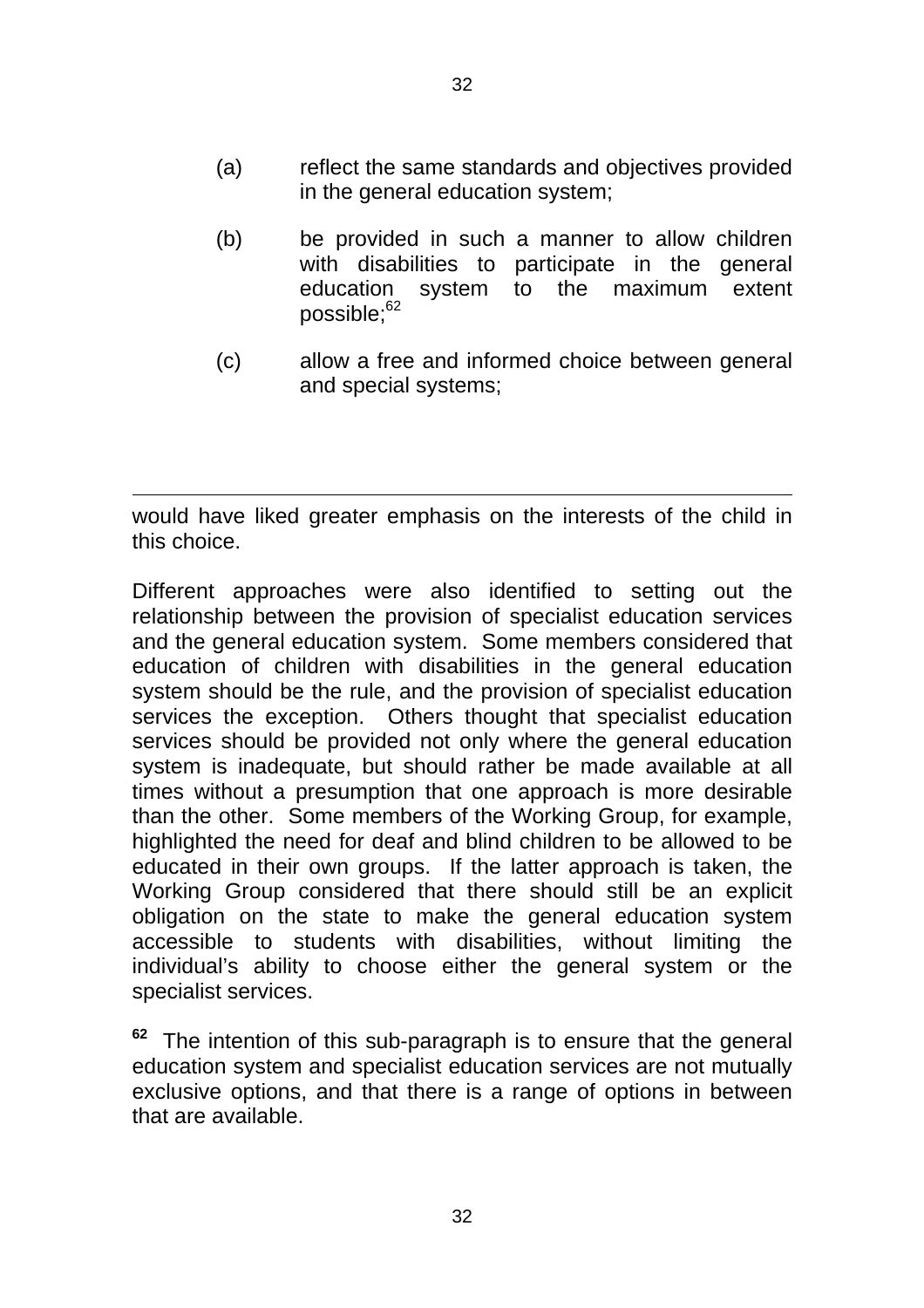- (d) in no way limit the duty of States Parties to continue to strive to meet the needs of students with disabilities in the general education system.
- 4. States Parties shall ensure that children with sensory disabilities may choose to be taught sign language or Braille, as appropriate, and to receive the curriculum in sign language or Braille. States Parties shall take appropriate measures to ensure quality education to students with sensory disabilities by ensuring the employment of teachers who are fluent in sign language or Braille.<sup>63</sup>
- 5. States Parties shall ensure that persons with disabilities may access general tertiary education, vocational training, adult education and lifelong learning on an equal basis with others. To that end, States Parties shall render appropriate assistance to persons with disabilities.

## **Draft Article 18 PARTICIPATION IN POLITICAL AND PUBLIC LIFE**

States Parties recognise the political rights of persons with disabilities, without discrimination, and undertake to:

(a) actively promote an environment in which persons with disabilities can effectively and fully participate in political

**<sup>63</sup>** Some members of the Working Group preferred to keep this paragraph specific to children with sensory disabilities to allow, for example, deaf children to be taught in sign language. Other members questioned whether it should be broadened to include all children who may need alternative communication modes. In either case, there was agreement that wherever sign language, Braille, or alternative communication systems are taught and used, it should be in addition to, and not instead of, the teaching of written or spoken national languages. The Ad Hoc Committee may also consider whether this issue could be addressed in draft Article 13 on freedom of expression and opinion.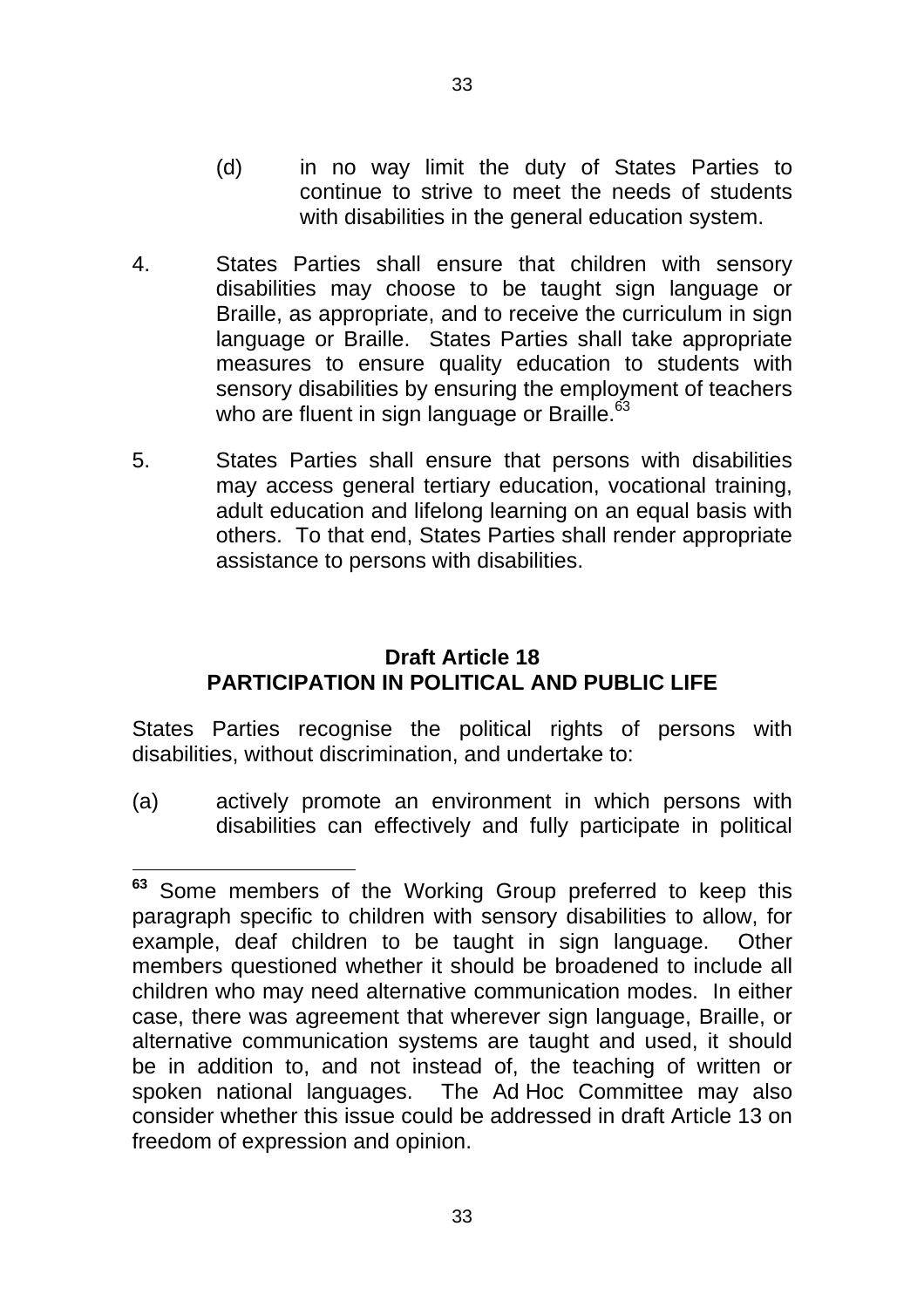and public life, directly or through freely chosen representatives, including the right and opportunity of citizens with disabilities to vote and be elected, and by ensuring that voting procedures and facilities:

- (i) are appropriate, accessible and easy to understand;
- (ii) protect the right of citizens with disabilities to vote by secret ballot; and
- (iii) allow, where necessary, the provision of assistance in voting to citizens with disabilities;
- (b) actively promote an environment in which persons with disabilities can effectively and fully participate in the conduct of public administration, and shall encourage, as appropriate, their participation in public affairs, including to:64
	- (i) participate on a basis of equality in the activities and administration of political parties and civil society;
	- (ii) form and join organisations of persons with disabilities to represent persons with disabilities at national, regional and local levels;
- (c) to ensure that persons with disabilities and their organisations participate, on an equal basis to others, in all

**<sup>64</sup>** The Ad Hoc Committee may wish to consider the differing levels of obligations that are appropriate for state and non-state organs in this paragraph.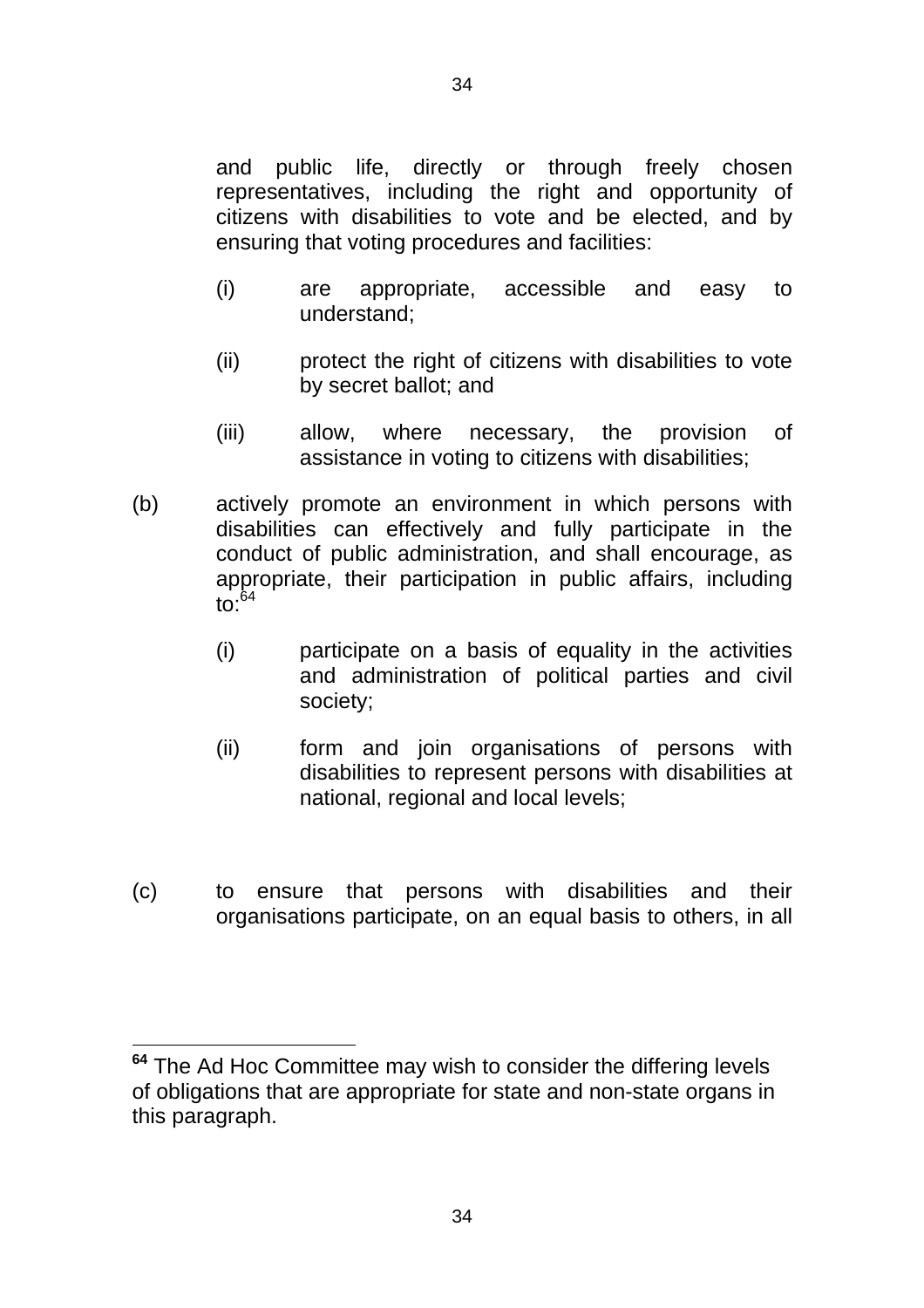decision-making processes, in particular those concerning issues relating to persons with disabilities.<sup>65</sup>

## **Draft Article 19 ACCESSIBILITY**

1. States Parties to this Convention shall take appropriate<sup>66</sup> measures to identify and eliminate obstacles, and to ensure accessibility for persons with disabilities to the built $67$ environment, to transportation, to information and communications, including information and communications technologies, and to other services, $68$  in order to ensure the capacity of persons with disabilities to live independently and to participate fully in all aspects of life. The focus of these measures shall include, inter alia:

**<sup>65</sup>**The Ad Hoc Committee may wish to consider paragraph (c) alongside the similar provision in draft Article 4(2) of this draft, and whether both provisions are necessary. The Ad Hoc Committee may also wish to compare both paragraphs to Article 6(b) of ILO Convention 169 and Rule 14 of the Standard Rules.

**<sup>66</sup>** Some members of the Working Group preferred the word "progressive" in this paragraph and in the chapeau of paragraph 2. Other members were concerned with consistency with other articles of the Convention. The Ad Hoc Committee may wish to consider alternative formulations.

**<sup>67</sup>** The Ad Hoc Committee may wish to consider whether the term "physical" should be used instead of "built", which is its near synonym in this context.

**<sup>68</sup>** The Ad Hoc Committee may wish to consider further the issue of attempting to list comprehensively the facilities and services covered in the chapeau to this paragraph, including whether a reference to the "communications environment" is desirable.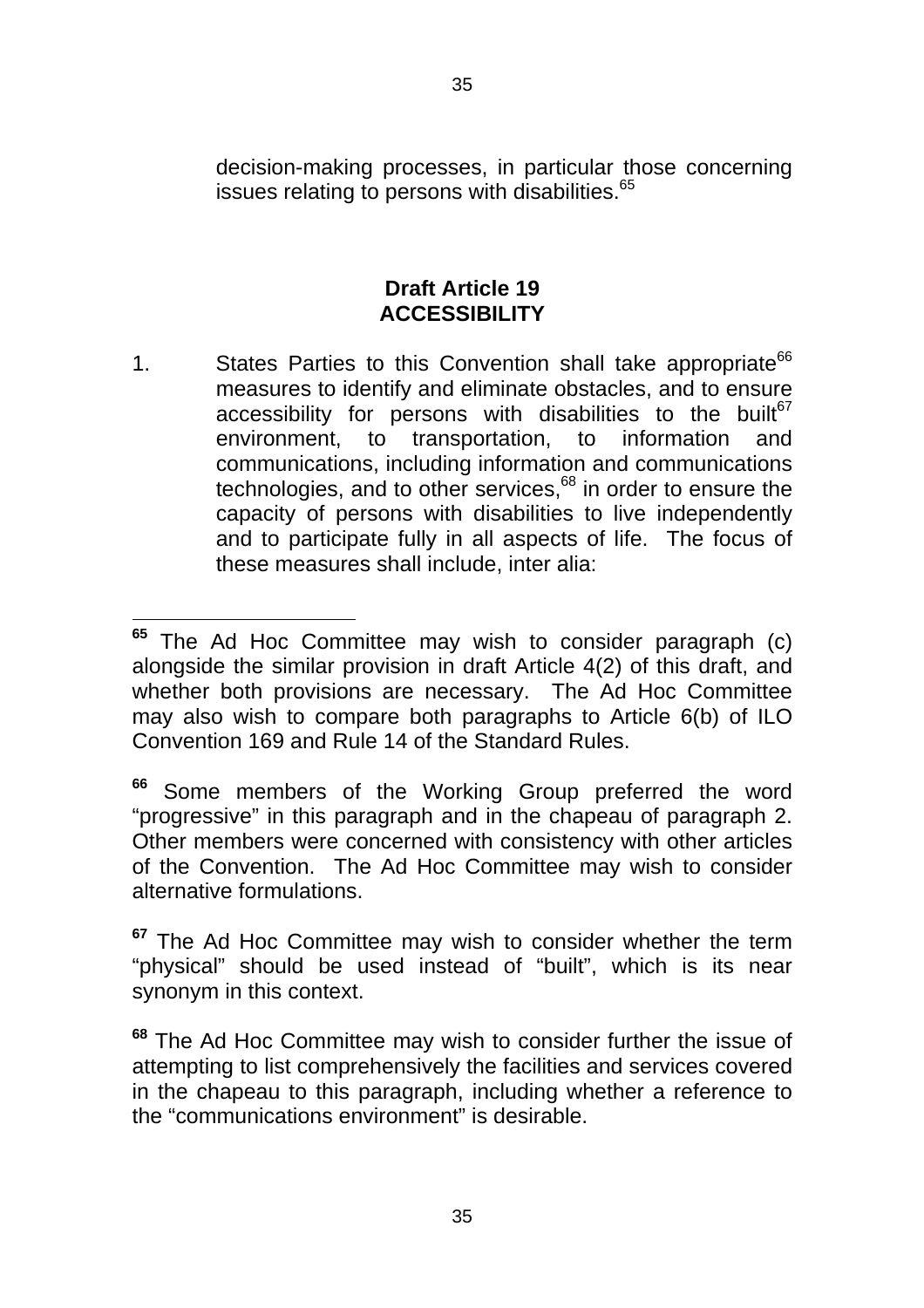- (a) the construction and renovation of public $69$ buildings, roads and other facilities for public use, including schools, housing, medical facilities, in-door and out-door facilities and publicly owned workplaces;
- (b) the development and remodelling of public transportation facilities, communications and other services, including electronic services.
- 2. States Parties shall also take appropriate measures to:
	- (a) provide in public buildings and facilities signage in Braille and easy to read and understand forms;
	- (b) provide other forms of live assistance<sup>70</sup> and  $intermediaries, <sup>71</sup>$  including guides, readers and

**<sup>70</sup>** 'Live assistance' includes human assistance, such as guides and readers, and animal assistance, such as guide dogs. The Ad Hoc Committee may wish to consider whether there is a more self-explanatory term. The term is also used in draft Article 20(a).

**<sup>71</sup>** 'Intermediaries' means people who do not assist but who rather act as a conduit for the transmission of information to certain groups of persons with disabilities, for example, sign language interpreters for the hearing impaired. The term is also used in draft Article 20(a).

**<sup>69</sup>**  The Ad Hoc Committee may wish to consider the scope of the provisions in this draft article, in particular paragraphs 1(a) and (b), and 2(a), (b), (c) and (d). The Working Group questioned whether the concept of public buildings, facilities and services should also extend to privately owned or developed buildings, facilities and services intended for public use, and what level of obligation States Parties should place on private owners or developers to ensure access to persons with disabilities. Some members of the Working Group were of the view that privately owned or developed buildings, facilities and services should be covered by the obligations in this draft Article, but other members wished to consider the implications of this further.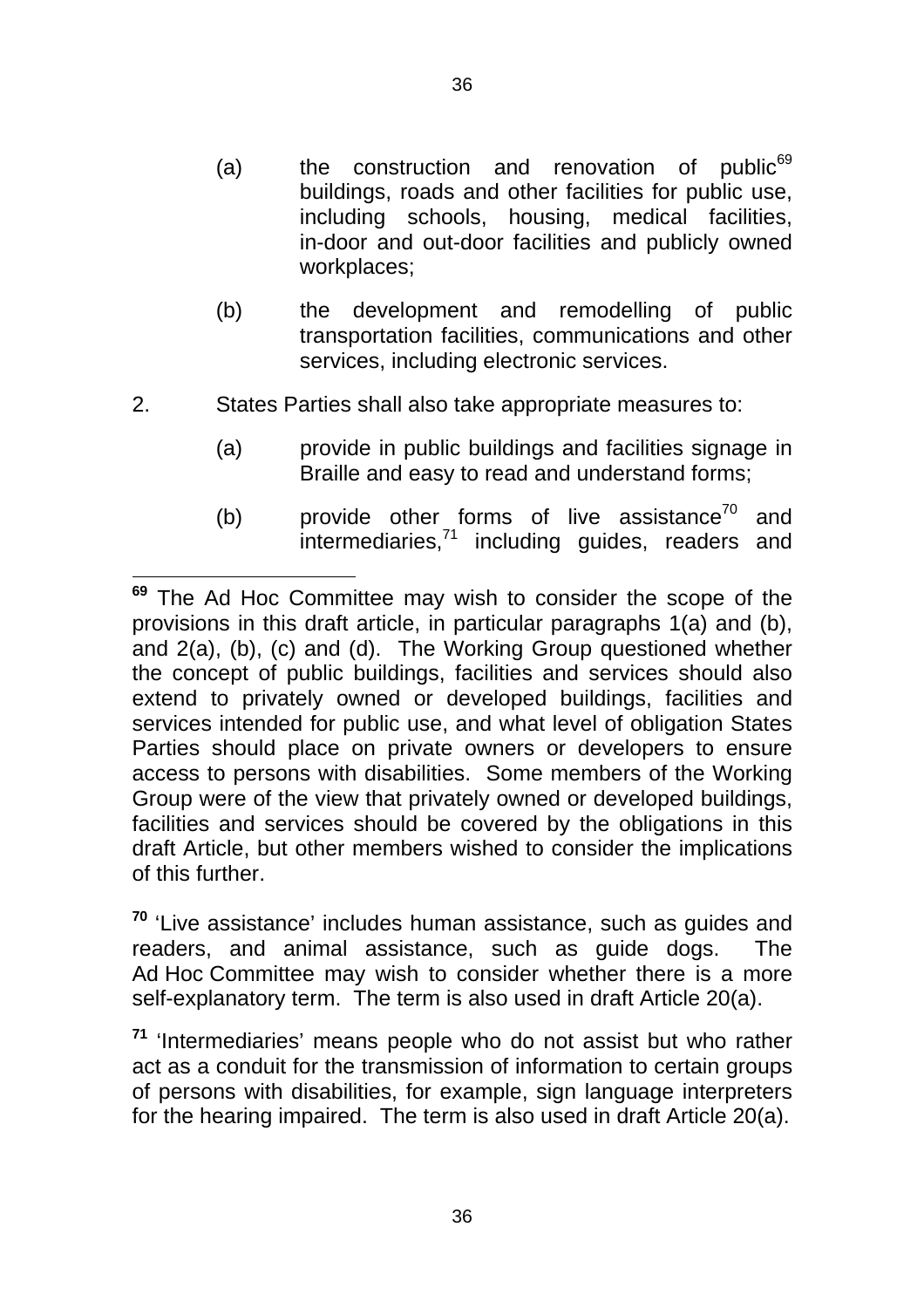sign language interpreters, to facilitate accessibility to public buildings and facilities;

- (c) develop, promulgate and monitor implementation of minimum national standards and guidelines for the accessibility of public facilities and services;
- (d) encourage private entities that provide public facilities and services to take into account all aspects of accessibility for persons with disabilities;
- (e) undertake and promote research, development and production of new assistive technologies, giving priority to affordably priced technologies;
- (f) promote universal design and international cooperation in the development of standards, guidelines and assistive technologies;
- (g) ensure organisations of persons with disabilities are consulted when standards and guidelines for accessibility are being developed;
- (h) provide training for all stakeholders on accessibility issues facing persons with disabilities.

## **Draft Article 20 PERSONAL MOBILITY<sup>72</sup>**

States Parties to this Convention shall take effective $73$  measures to ensure liberty of movement with the greatest possible independence for persons with disabilities, including:

**<sup>72</sup>** This draft Article is entitled Personal Mobility to distinguish it from the broader right to liberty of movement in Article 12(1) of the International Covenant on Civil and Political Rights. The Ad Hoc Committee may wish to consider the placement of elements of this draft Article, in particular sub-paragraphs (a), (b) and (c).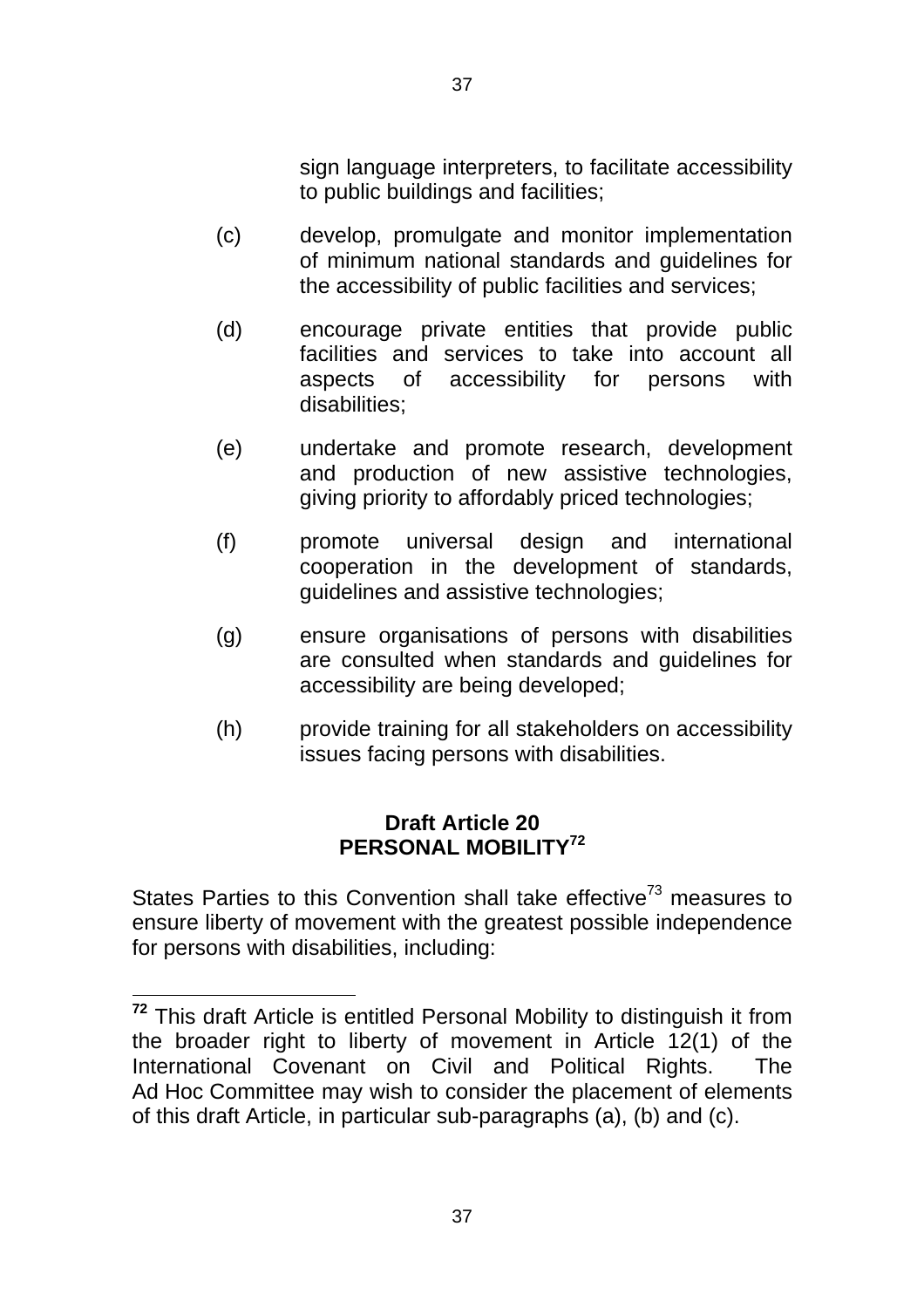- (a) facilitating access by persons with disabilities to high-quality mobility aids, devices, assistive technologies and forms of live assistance and intermediaries, including by making them available at affordable cost;
- (b) promoting universal design for mobility aids, devices and assistive technologies and encouraging private entities which produce these to take into account all aspects of mobility for persons with disabilities;
- (c) undertaking and promoting research, development and production of new mobility aids, devices and assistive technologies;
- (d) providing training in mobility skills to persons with disabilities and to specialist staff working with persons with disabilities;
- (e) facilitating the freedom of movement of persons with disabilities in the manner and at the time of their choice, and at affordable cost;
- (f) providing information to persons with disabilities about mobility aids, devices, assistive technologies and other forms of assistance and services;
- (g) promoting awareness about mobility issues for persons with disabilities.

<sup>&</sup>lt;sup>73</sup> Some members of the Working Group preferred the word "progressive" or "appropriate". Other members were concerned with consistency with other articles of the Convention. The Ad Hoc Committee may wish to consider alternative formulations.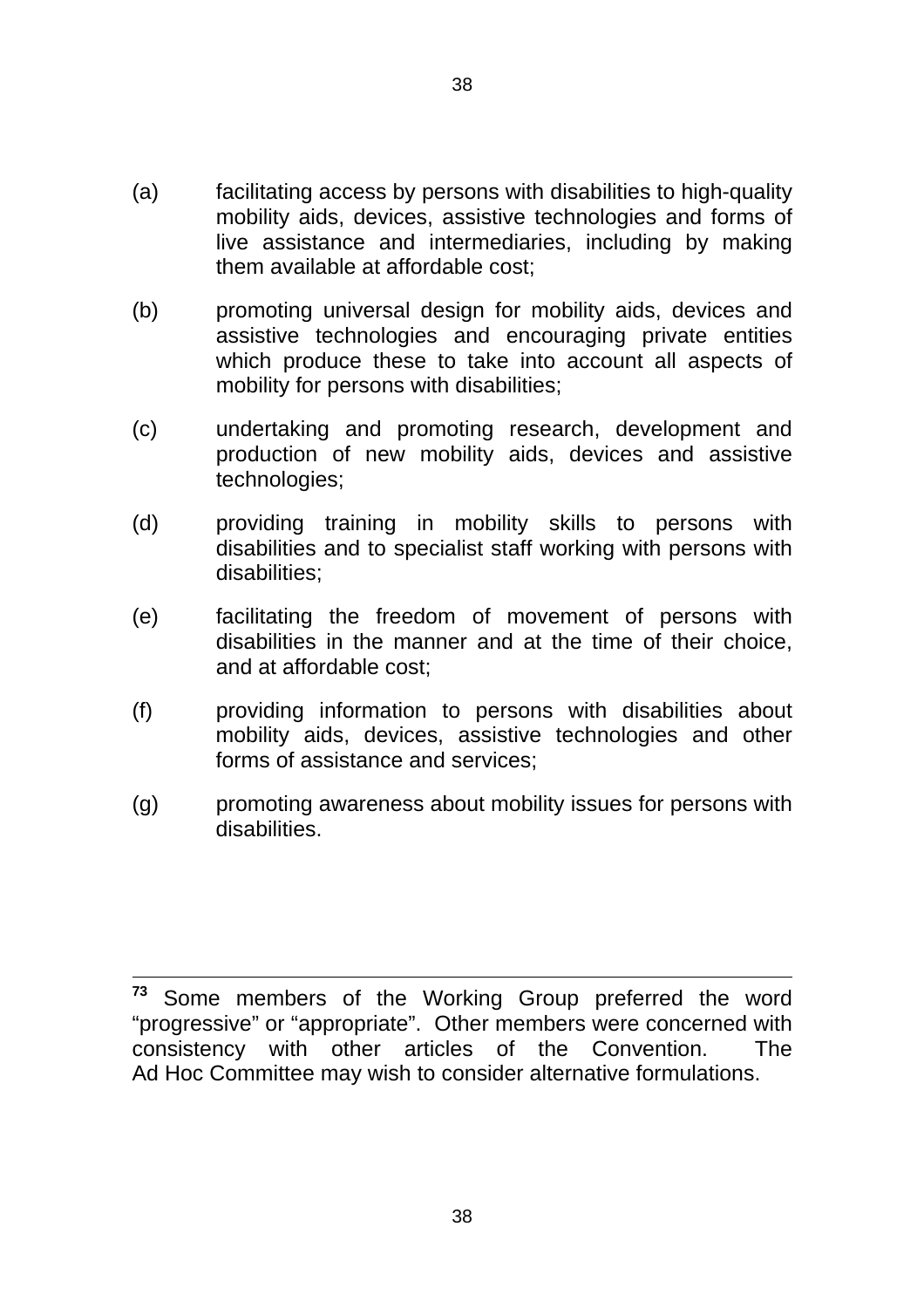#### **Draft Article 21 RIGHT TO HEALTH AND REHABILITATION74**

States Parties recognise that all persons with disabilities have the right to the enjoyment of the highest attainable standard of health without discrimination on the basis of disability. States Parties shall strive to ensure no person with a disability is deprived of that right, and shall take all appropriate measures to ensure  $arccess^{75}$  for persons with disabilities to health and rehabilitation services. In particular, States Parties shall:

- (a) provide persons with disabilities with the same range and standard of health and rehabilitation services as provided other citizens, including sexual and reproductive health services;
- (b) strive to provide those health and rehabilitation services needed by persons with disabilities specifically because of their disabilities;

**<sup>74</sup>** Some members of the Working Group considered that grouping 'rehabilitation' with 'health' was inappropriate, and that it would be better dealt with in a separate article, because 'rehabilitation' includes more than 'medical rehabilitation', and should not be 'medicalised'. Rehabilitation includes medical, physical, occupational, communication and psycho-social services as well as training in everyday skills and mobility. The term 'rehabilitation' as used here includes those processes sometimes called 'habilitation' (the gaining of skills that people have not previously had, rather than the re-gaining of skills lost). The Ad Hoc Committee may wish to include an explanation of this nature in draft Article 3 on definitions. Rehabilitation for the purposes of work and education may be best covered in the relevant draft Articles on work and education.

Some Working Group members suggested affordability, and access to health insurance by persons with disabilities without discrimination on the basis of disability, should be addressed in the **Convention 75**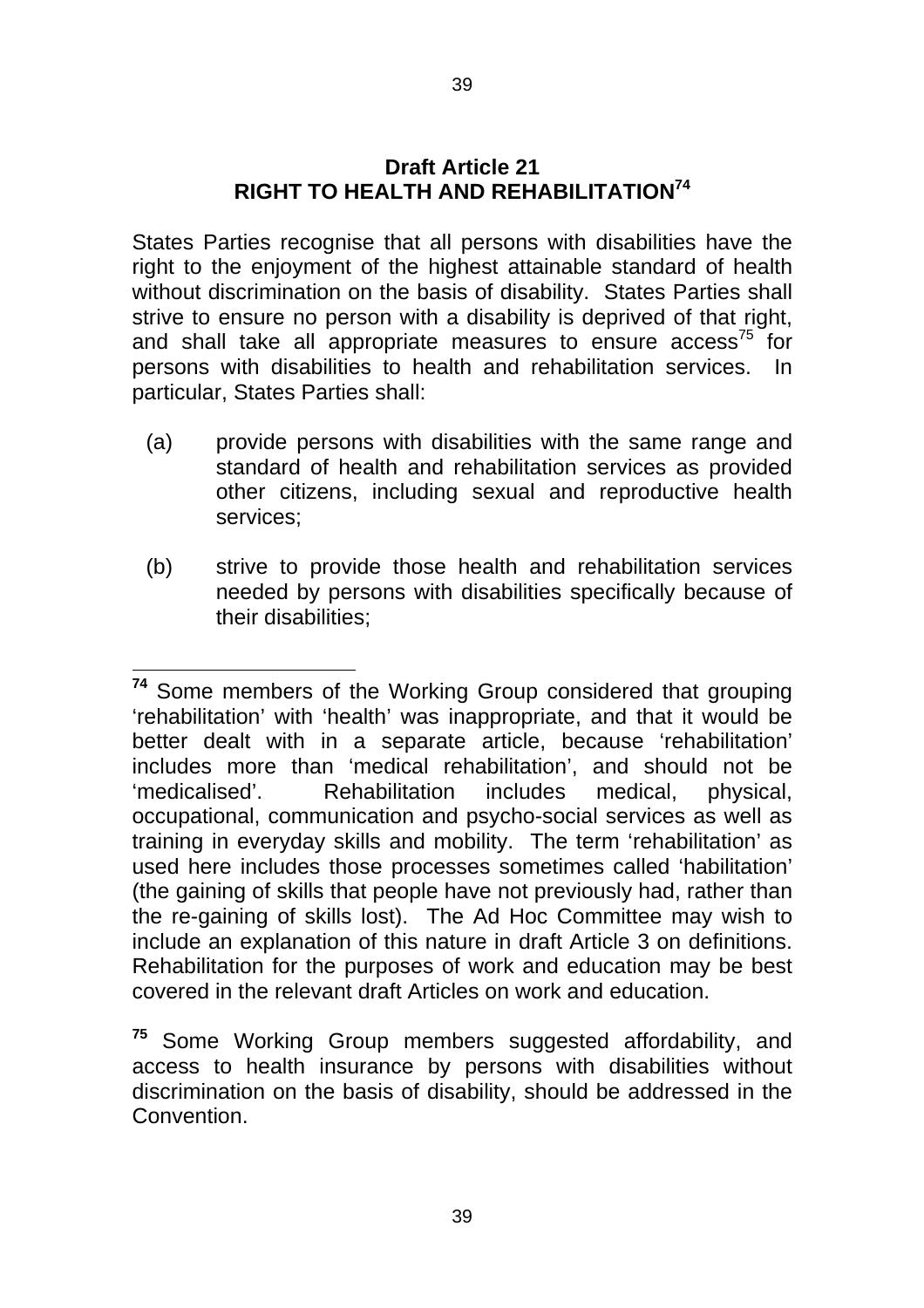- (c) endeavour to provide these health and rehabilitation services as communities;76 close as possible to people's own
- (d) ensure that health and rehabilitation services include the provision of safe respite places, to use on a voluntary basis, and counselling and support groups, including those provided by persons with disabilities;
- (e) provide programs and services to prevent and protect against secondary disabilities, including amongst children and the elderly; $^{77}$
- (f) encourage research and the development, dissemination and application of new knowledge and technologies that benefit persons with disabilities:<sup>78</sup>

**<sup>76</sup>** There was general agreement in the Working Group that, as far as possible, health care and rehabilitation services should be decentralised, taking into account the degree of specialisation. Some members of the Working Group also suggested that community based rehabilitation programmes should be ensured, including the working in partnership with local communities and families to continue rehabilitation.

**<sup>77</sup>** There were conflicting views amongst members of the Working Group on the issue of prevention of disability. For some, the Convention is on the rights of existing people with disabilities, and should mention only the minimisation of the effects or progression of their disability, and the prevention of further, secondary, disabilities. For others, the prevention of disability per se should be included.

**<sup>78</sup>**Some members of the Working Group suggested there should be a specific mention of the fields of (bio)medical, genetic, and scientific research, and its applications, and its use to advance the human rights of people with disabilities.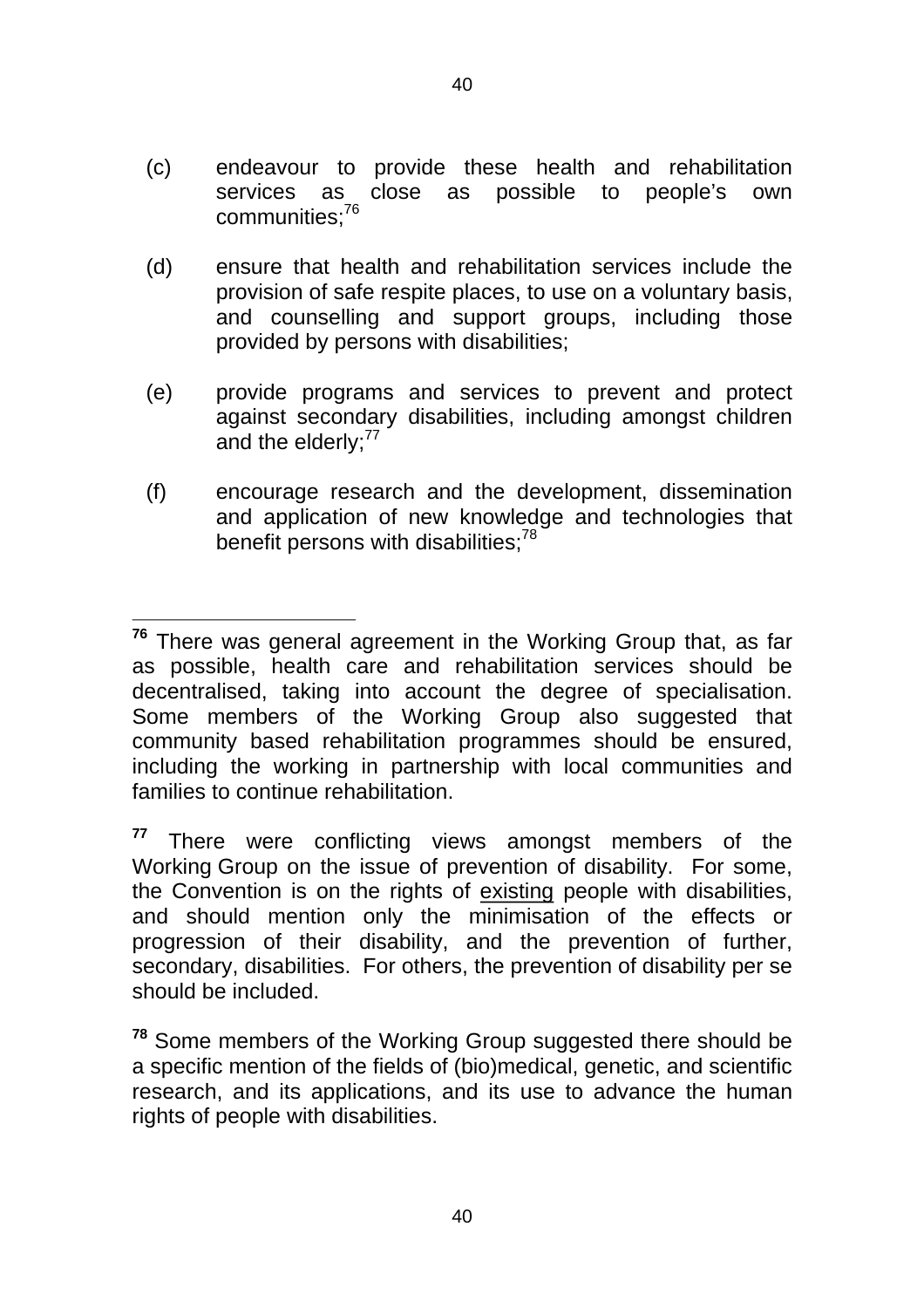- (g) encourage the development of sufficient numbers of health and rehabilitation professionals, including persons who have disabilities, covering all disciplines needed to meet the health and rehabilitation needs of persons with disabilities, and ensure they have adequate specialised training;
- (h) provide all health and rehabilitation professionals an appropriate education and training to increase their disability-sensitive awareness and respect for the rights, dignity and needs of persons with disabilities, in line with the principles of this Convention;<sup>79</sup>
- (i) ensure that a code of ethics for public and private healthcare, that promotes quality care, openness and respect for the human rights, dignity and autonomy of persons with disabilities, is put in place nationally, and ensure that the services and conditions of public and private health care and rehabilitation facilities and institutions are well monitored;
- (j) ensure that health and rehabilitation services provided to persons with disabilities, and the sharing of their personal health or rehabilitation information,<sup>80</sup> occur only after the person concerned has given their free and informed consent,<sup>81</sup> and that health and rehabilitation professionals inform persons with disabilities of their relevant rights; $82$

 $80$  Privacy issues have been also addressed in draft Article 14 on the right to privacy.

<sup>81</sup> Free and informed consent has wider application in this draft Convention than this paragraph alone. The Ad Hoc Committee may wish to consider whether the following wording be included in this sub-paragraph or broadened to become a definition in draft Article 3.

41

**<sup>79</sup>** Part of the intent of this paragraph is to ensure that health and rehabilitation professionals providing services to persons with disabilities understand the on-going effect disabilities have on a person's life, as opposed to more immediate medical considerations.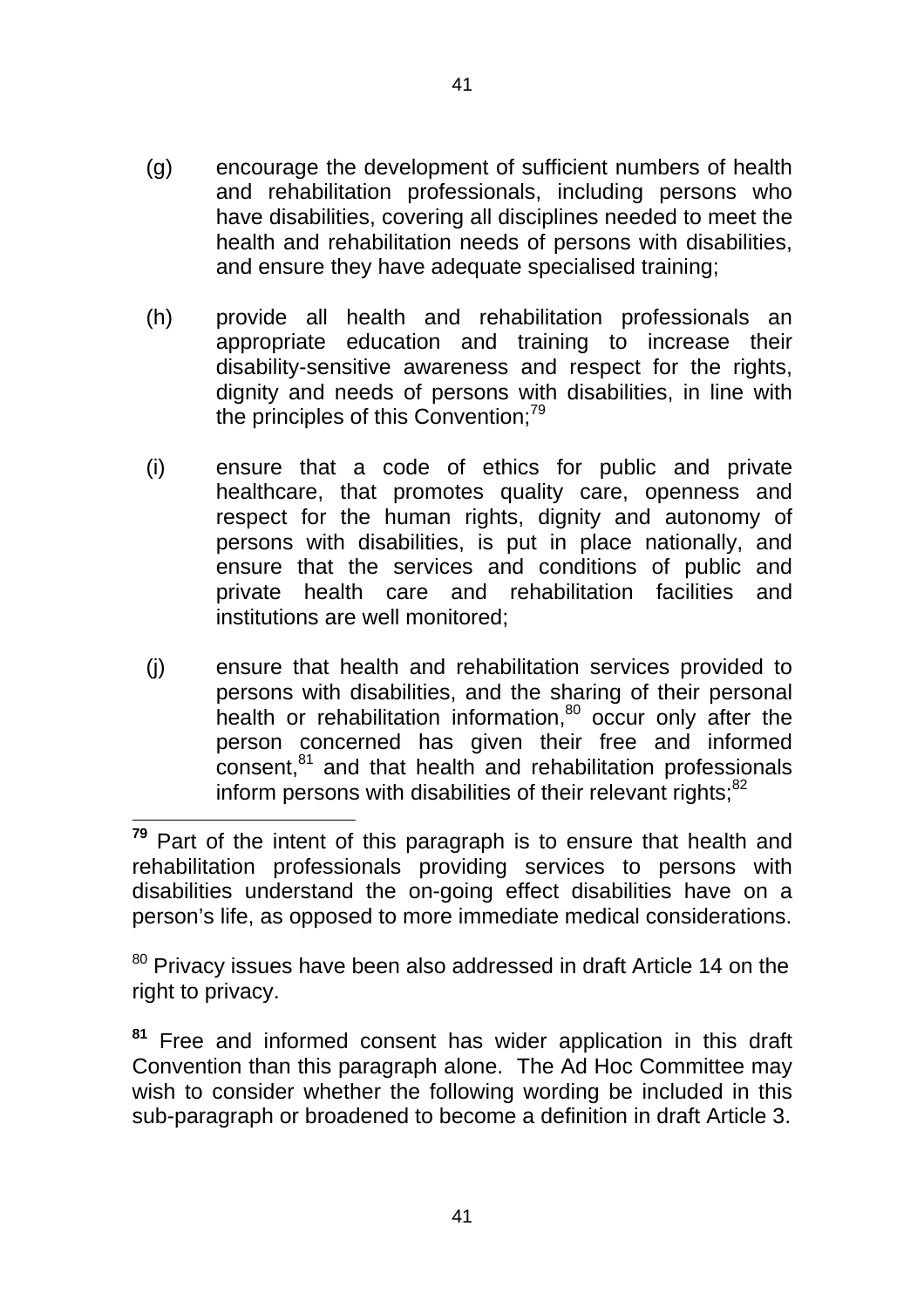- (k) prevent unwanted medical and related interventions and corrective surgeries from being imposed on persons with disabilities:<sup>83</sup>
- (l) protect the privacy of health and rehabilitation information of persons with disabilities on an equal basis: $84$
- (m) promote the involvement of persons with disabilities and their organizations in the formulating of health and rehabilitation legislation and policy as well as in the planning, delivery and evaluation of health and  $r$ ehabilitation services  $85$

"Informed decisions can be made only with knowledge of the purpose and nature, the consequences, and the risks of the treatment and rehabilitation supplied in plain language and other accessible formats".

**<sup>82</sup>** Some members of the Working Group considered that the paragraph should spell out the rights.

**<sup>83</sup>** Some members of the Working Group also considered that forced medical intervention and forced institutionalisation should be permitted in accordance with appropriate legal procedures and safeguards (see also draft Article 11).

**<sup>84</sup>** Some members of the Working Group suggested that this sub-paragraph was redundant and should be deleted.

**<sup>85</sup>** The involvement of persons with disabilities in formulating legislation and policy, as well as in the planning, delivery and evaluation of services, has wider applicability than this draft Article. Some members of the Working Group suggested that it should be covered under draft Article 4 on general obligations.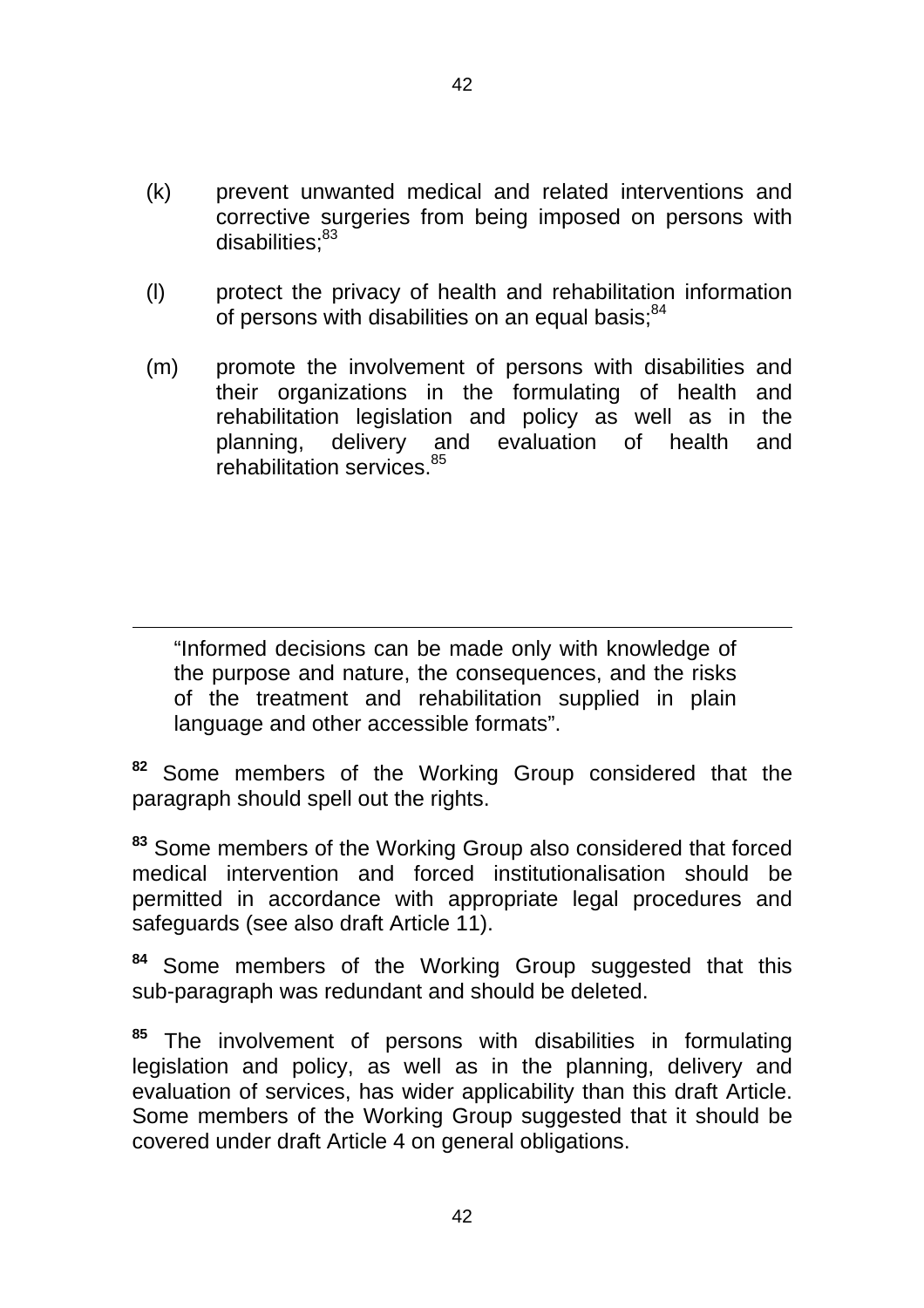#### **Draft Article 22 RIGHT TO WORK 86, 87, 88**

States Parties recognise the right of persons with disabilities to work, which includes the opportunity to gain a living by work that they freely choose or accept, with a view to promoting equal opportunity and treatment of persons with disabilities, and protecting them from poverty. States Parties shall take appropriate steps to safeguard and promote the realisation of this right, including measures to:

- (a) promote a labour market and work environment that are open, inclusive, and accessible to all persons with disabilities:<sup>89</sup>
- (b) enable persons with disabilities to have effective access to general technical and vocational

**<sup>87</sup>** Some members of the Working Group raised the issue of a need to address the special circumstances of women with disabilities in fulfilling this right.

**88**  The Ad Hoc Committee may wish to consider whether broad terms in which this draft Article is expressed is consistent with the detailed provisions of other articles of the draft Convention. The Committee may also wish to consider in this context whether further thought should be given to elaborating provisions for the training of persons with disabilities.

**<sup>89</sup>**The Ad Hoc Committee may wish to consider whether to spell out the meaning of this provision in practice and the further definition of the term 'inclusive' in this context. In this context, too, the Committee may wish to consider whether transportation to the workplace for persons with disabilities is covered under the provision of access to the workplace under draft Article 19.

**<sup>86</sup>** The Ad Hoc Committee may wish to consider the potential role of the International Labour Organisation in implementing and monitoring the right to work under this Convention.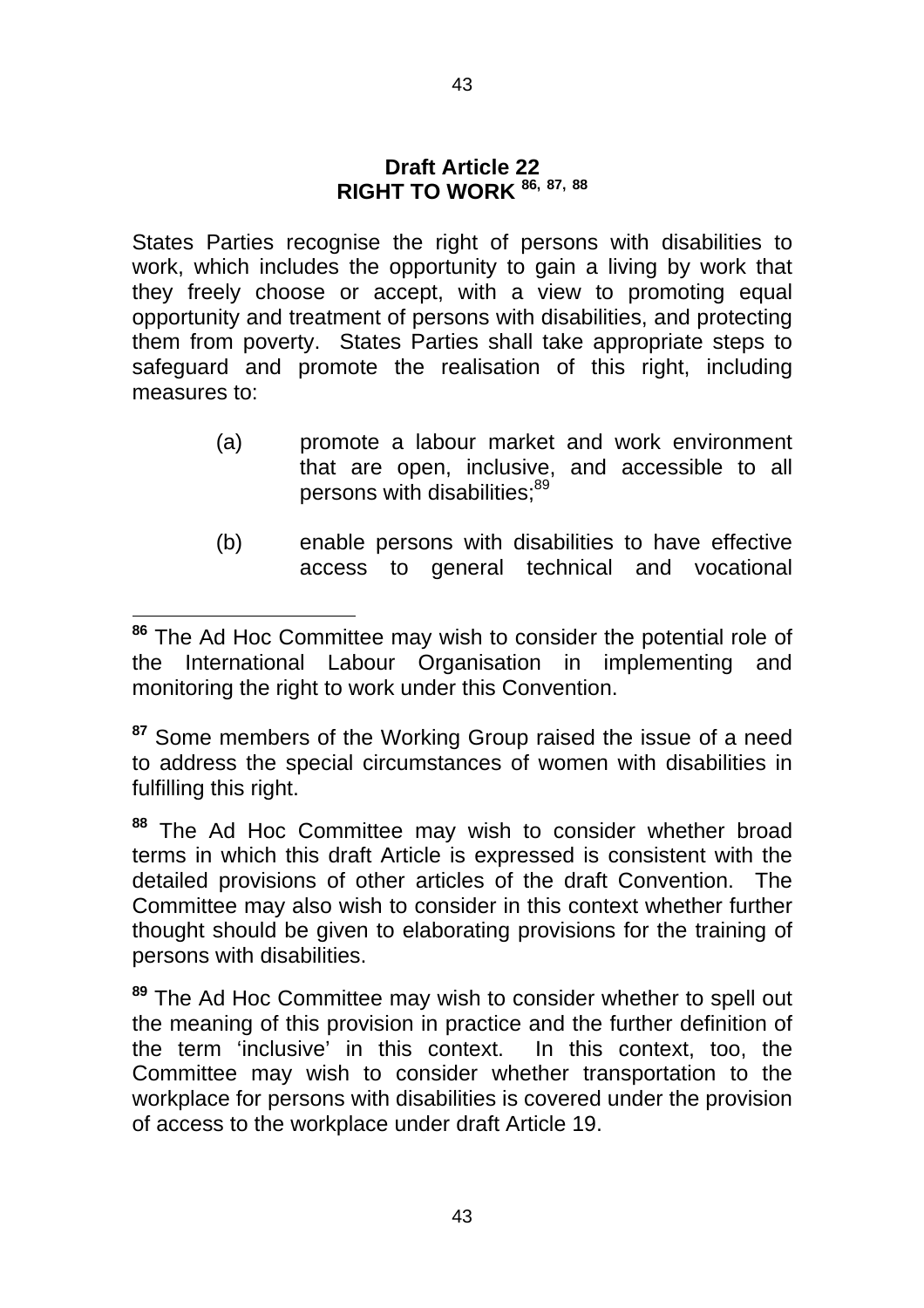guidance programs, placement services, assistive devices, and vocational and continuing training;

- $(c)$  promote<sup>90</sup> employment opportunities and career advancement for persons with disabilities in the open labour market, including opportunities for self-employment and starting one's own business, as well as assistance in finding, obtaining and maintaining employment;
- (d) encourage employers<sup>91</sup> to hire persons with disabilities, such as through affirmative action programs, incentives and quotas;<sup>92</sup>
- (e) ensure the reasonable accommodation of persons with disabilities in the workplace and work environment<sup>.93</sup>
- (f) promote the acquisition by persons with disabilities of work experience in the open labour market;

**<sup>92</sup>**The Ad Hoc Committee may wish to consider the appropriateness of specifically mentioning quotas as a possible measure in this draft Article.

**<sup>90</sup>**The Ad Hoc Committee may wish to consider the addition of the phrase 'pursue active labour market policies', at the beginning of this sub-paragraph.

**<sup>91</sup>**The Ad Hoc Committee may wish to consider the appropriateness of specifying the particular responsibility of governments as employers in this context.

<sup>&</sup>lt;sup>93</sup> Some members of the Working Group emphasised the particular importance of the obligation to make reasonable accommodation in the employment context, and considered that a more detailed paragraph on reasonable accommodation should be elaborated under the right to work, in addition to any draft article on reasonable accommodation elsewhere in the Convention.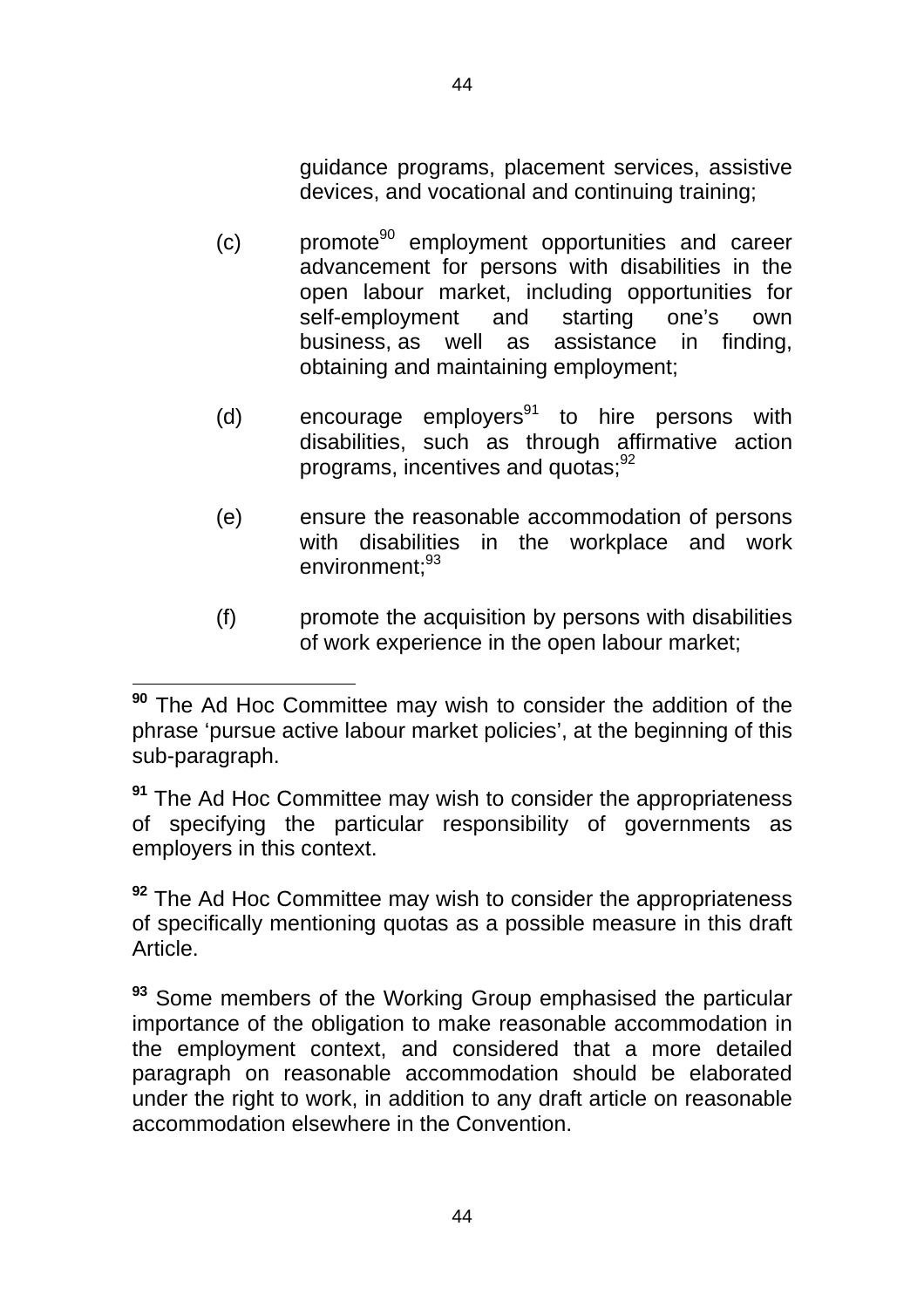- (g) promote vocational and professional rehabilitation, job retention and return-to-work programs;
- $(h)$  protect<sup>94</sup> through legislation persons with disabilities with regard to employment, continuance of employment, career advancement, working conditions, including equal remuneration for work of equal value and equal opportunities, and the redressing of grievances, $95$  and to ensure persons with disabilities are able to exercise their labour and trade union rights;
- (i) ensure that persons with disabilities have equal opportunity to employment in the public sector;
- (i) promote recognition<sup>96</sup> of the skills, merits, abilities and contributions of persons with disabilities to the workplace and the labour market, and to combat stereotypes and prejudices about persons with disabilities in the workplace and the labour market.

**<sup>94</sup>**The Ad Hoc Committee may wish to consider this formulation to take into account protection of persons with disabilities from disguised discrimination in the workplace, such as, stipulating unnecessary qualifications that have the effect of excluding persons with disabilities from employment.

**<sup>95</sup>**The Ad Hoc Committee may wish to consider whether the listing of working conditions here may be inadvertently limiting.

The Ad Hoc Committee may wish to expand on the idea of **96**recognition to encompass the formal recognition of the skills of persons with disabilities.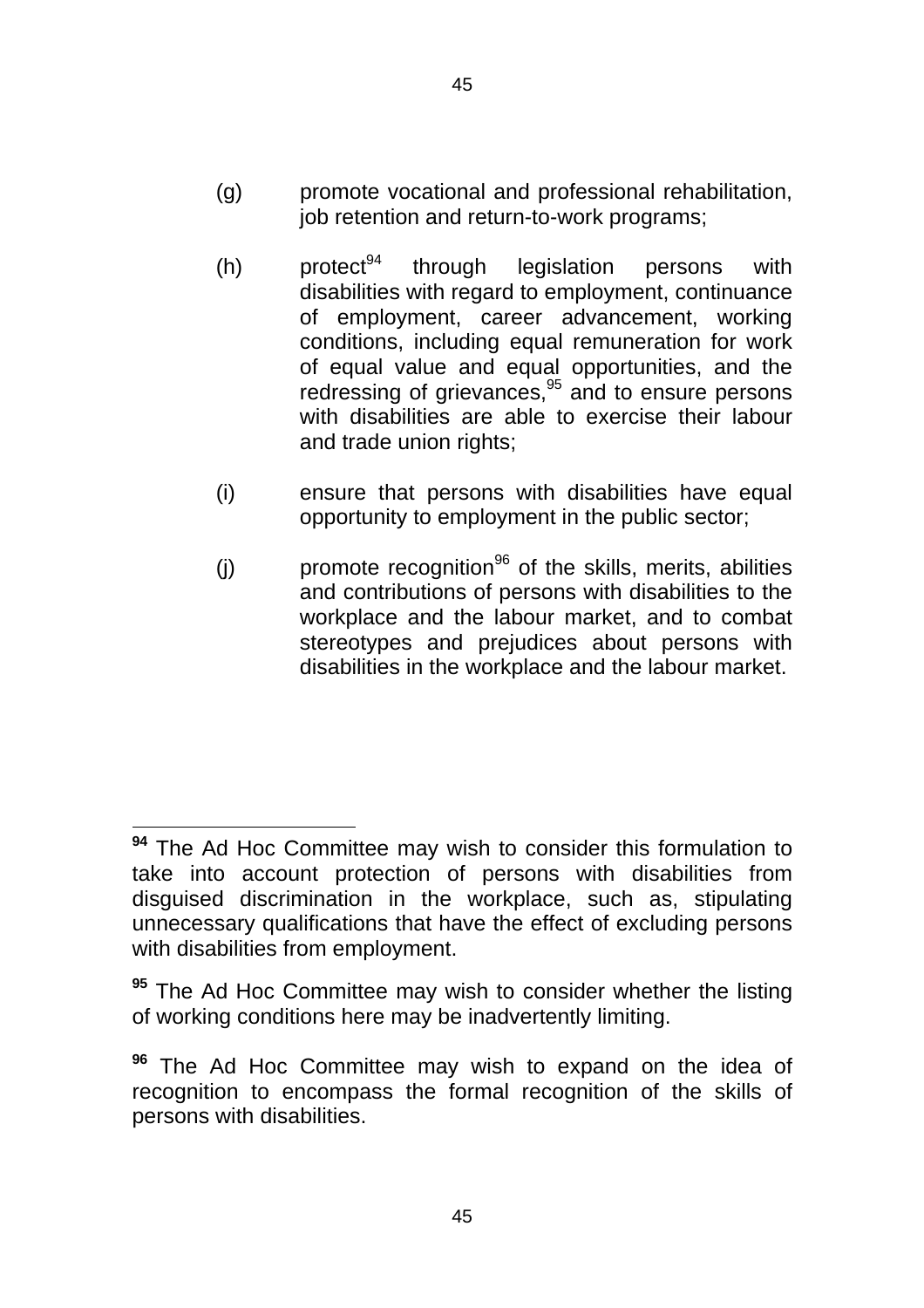#### **LIVING 97, 98 Draft Article 23 SOCIAL SECURITY AND AN ADEQUATE STANDARD OF**

- 1. States Parties recognise the right of all persons with disabilities to social security, including social insurance,  $99$ and to the enjoyment of that right without discrimination on the basis of disability, and shall take appropriate steps to safeguard and promote the realisation of this right, including measures to:
	- (a) ensure access by persons with disabilities to necessary services, devices and other assistance for disability-related needs:<sup>100</sup>
	- (b) ensure access by persons with disabilities, particularly women and girls with disabilities and

<sup>98</sup> Some members of the Working Group expressed concern about the capacity of States Parties to implement these provisions. The Ad Hoc Committee may wish to consider inclusion of the concept of progressive realisation in this right if it is not addressed in a paragraph with general application elsewhere in the Convention.

**<sup>99</sup>**The Ad Hoc Committee may wish to consider inclusion of the concept of 'social assistance'.

<sup>100</sup> Some members of the Working Group considered that this provision should be strengthened to mention explicitly technical aids to mobility, transfer, auditory or visual perception and other special devices that persons with disabilities require. The Ad Hoc Committee may wish to consider whether this issue is adequately covered in draft Article 20 on Personal Mobility.

**<sup>97</sup>** Some members of the Working Group noted that the meaning of 'social security' differs widely from state to state, and that the scope of the right to an adequate standard of living is much broader that social security. The Ad Hoc Committee may wish to consider this issue further.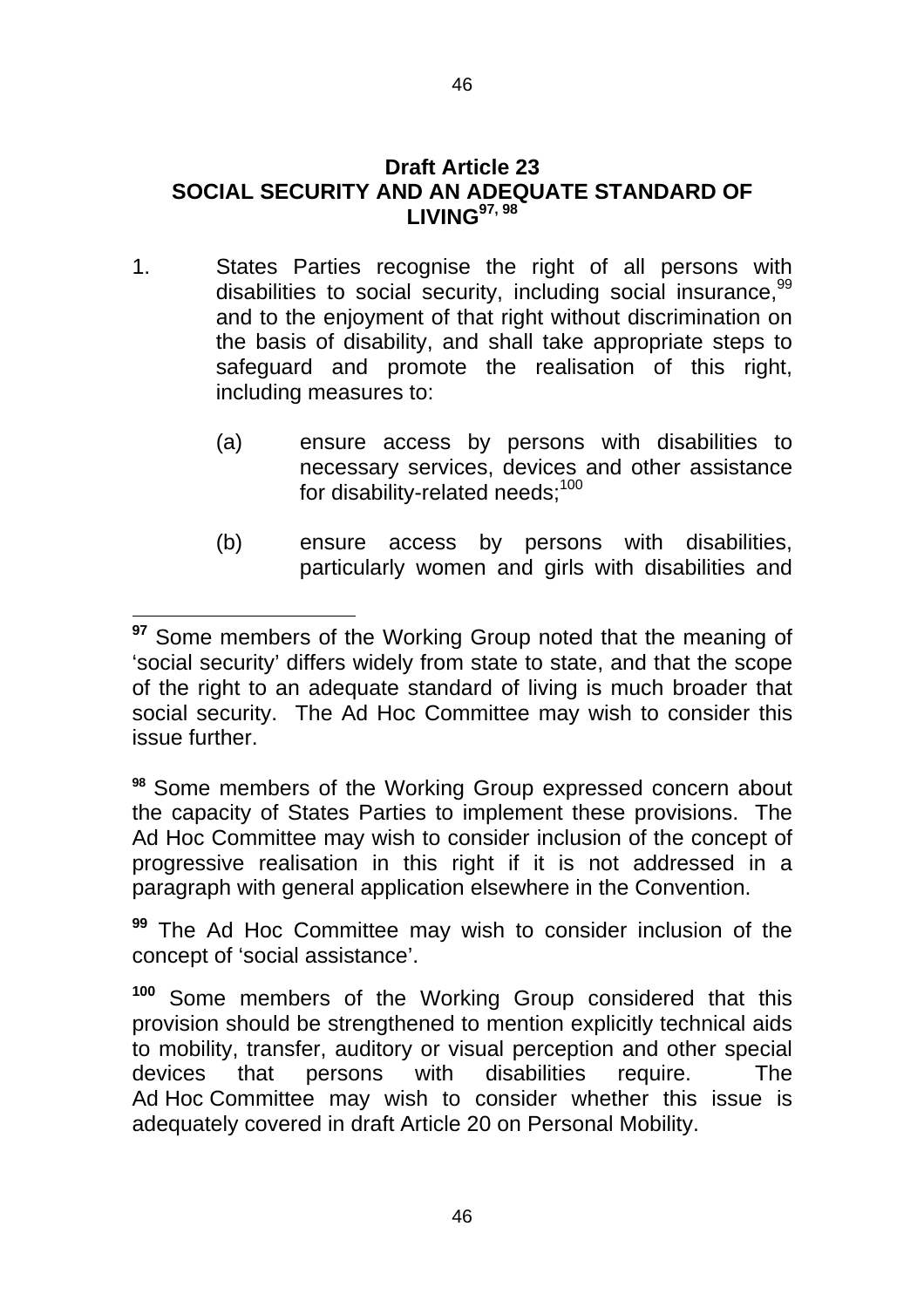the aged with disabilities, to social security

programmes and poverty reduction strategies, and to take into account the needs and perspectives of persons with disabilities in all such programmes and strategies;

- (c) ensure access by persons with severe<sup>101</sup> and multiple disabilities, and their families,<sup>102</sup> living in situations of poverty to assistance from the State to cover disability-related expenses (including adequate training, counselling, financial assistance and respite care), which should not become a disincentive to develop themselves: $103$
- (d) ensure access by persons with disabilities to governmental housing programs, including through earmarking percentages of governmental housing<sup>104</sup> for persons with disabilities;

**<sup>102</sup>**There was a difference of view among Working Group members as to whether the provisions of this sub-paragraph should be extended to the families of persons with disabilities, and as to how 'family' should be defined. The Ad Hoc Committee may wish to consider this further and with general application to the Convention.

**103**  The Ad Hoc Committee may wish to consider whether the provisions of this sub-paragraph should apply to persons with disabilities generally.

**<sup>104</sup>**The Ad Hoc Committee may wish to consider whether the phrase "including through earmarking percentages of government housing" is appropriate in the draft Convention. Some members of the Working Group expressed the view that it was too prescriptive and may limit the measures that States Parties could take to ensure access to governmental housing programmes. Some members of

<sup>&</sup>lt;sup>101</sup> Some members of the Working Group questioned the use of the word 'severe' on the grounds either that it was difficult to define or that it was prejudicial. The Ad Hoc Committee may wish to consider whether to omit it.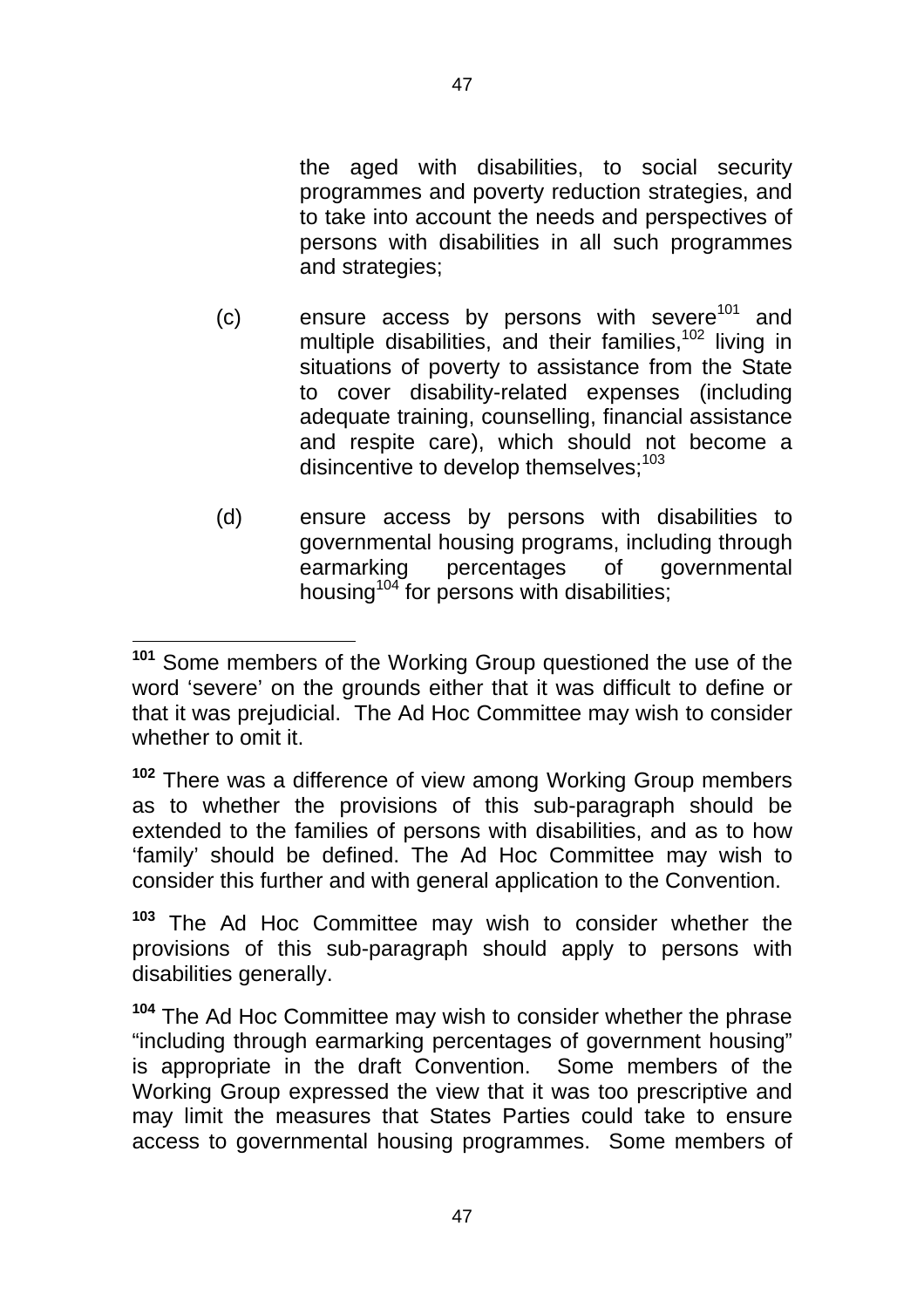- (e) ensure access by persons with disabilities to tax exemptions and tax benefits in respect of their income;105
- (f) ensure that persons with disabilities are able to access life and health insurance without discrimination on the basis of disability.<sup>106</sup>
- 2. States Parties recognise the right of all persons with disabilities to an adequate standard of living for themselves and their families, including adequate food, clothing, housing and access to clean water.<sup>107</sup> and to the continuous improvement of living conditions, and will undertake appropriate steps to safeguard and promote the realisation of this right.

the Working Group also considered that non-discriminatory access to privately provided housing should also be specified.

<sup>105</sup> Some members of the Working Group expressed the view that this sub-paragraph is too prescriptive.

**<sup>106</sup>**The Ad Hoc Committee may wish to consider the extent to which States Parties can determine the provision of insurance, which in many countries is typically the domain of the private sector.

**107**  The Ad Hoc Committee may wish to consider the reference to 'clean water' further. Some members of the Working Group considered that it should be deleted on the grounds that it is not a right guaranteed under the International Covenant on Economic, Social and Cultural Rights. Other members considered that the reference was critical to the treatment and prevention of disabilities, and should be strengthened to include "basic services".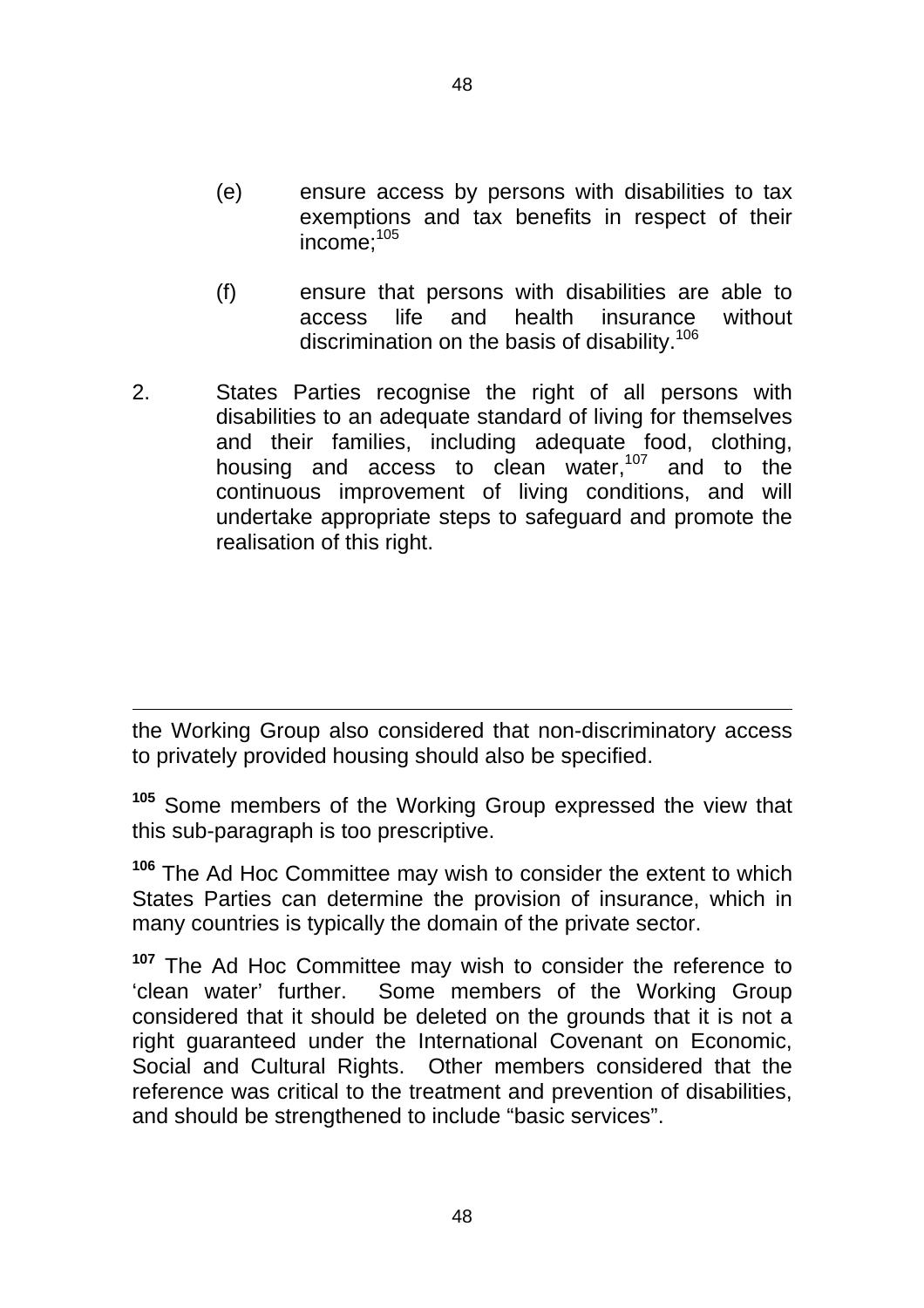- 1. States Parties recognise the right of all persons with disabilities to take part in cultural life, and shall take all appropriate measures to ensure that persons with disabilities:
	- (a) have the opportunity to develop and utilise their creative, artistic and intellectual potential, not only for their own benefit, but also for the enrichment of their community;
	- (b) enjoy access to literature and other cultural materials in all accessible formats, including in electronic text, sign language and Braille, and in audio and multi-media formats;
	- (c) enjoy access to television programmes, films, theatre, and other cultural activities, in all accessible formats, including captioning and sign language;
	- (d) enjoy access to places for cultural performances or services, such as theatres, museums, cinemas, libraries and the hospitality industry, and, as far as possible, enjoy access to monuments and sites of national cultural importance;
- 2. States Parties shall take all appropriate steps to ensure that laws protecting intellectual property rights do not constitute an unreasonable or discriminatory barrier to access by persons with disabilities to cultural materials, while respecting the provisions of international law.

**<sup>108</sup>**The Ad Hoc Committee may wish to consider whether and how the concept of accessibility could be expanded under this draft Article.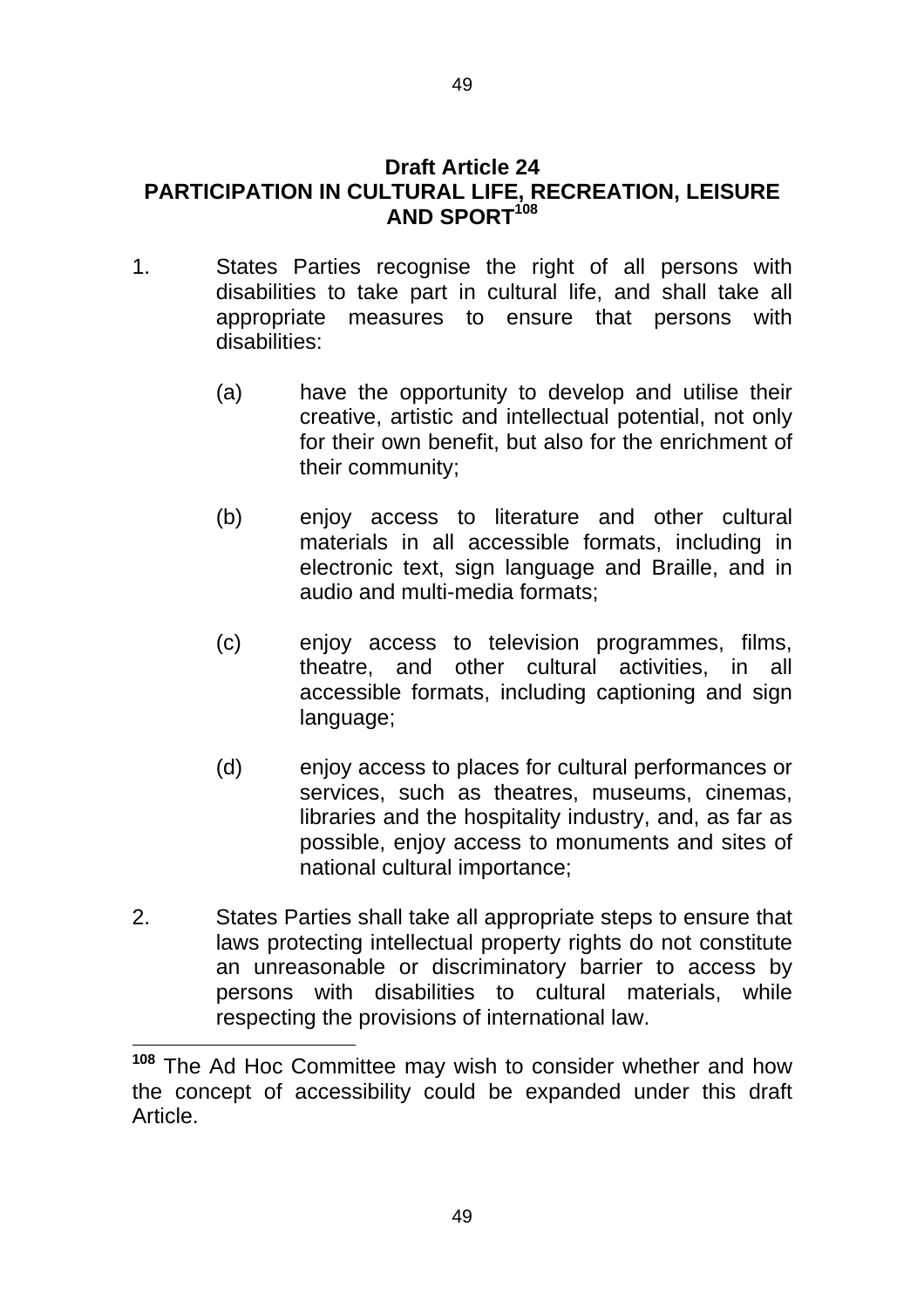- 3. Persons who are deaf shall be entitled, on an equal basis with others, to recognition and support of their specific cultural and linguistic identity.<sup>109</sup>
- 4. States Parties recognise the right of persons with disabilities, on an equal basis with others,110 to participate in recreational, leisure and sporting activities and shall take appropriate measures to:
	- (a) encourage and promote the participation, to the fullest extent possible, of persons with disabilities in mainstream sporting activities at regional, national and international levels:<sup>111</sup>

**<sup>110</sup>** Some members of the Working Group considered that "on an equal basis with others" should be deleted from this paragraph, and that sub-paragraphs (b), (c) and (d) should instead include an obligation on States Parties to remove discriminatory barriers, both environmental and societal, to the enjoyment of these rights. Other members expressed the view that "on an equal basis with others" should be retained, because sporting, recreational and leisure organisations and facilities are often within the private sector. The Ad Hoc Committee may wish to consider this issue further.

**<sup>111</sup>** Some members of the Working Group emphasised the importance of mainstreaming sporting activities for persons with disabilities. Others indicated that this obligation would need to be balanced with the promotion of separate sporting activities and organisations that are tailored to the needs and abilities of persons with disabilities, as well as disabled specific sports that may not be included in mainstream sporting events. The Ad Hoc Committee may wish to consider how best to incorporate these views.

**<sup>109</sup>**The Ad Hoc Committee may wish to consider whether this provision would be more appropriately placed under another draft article.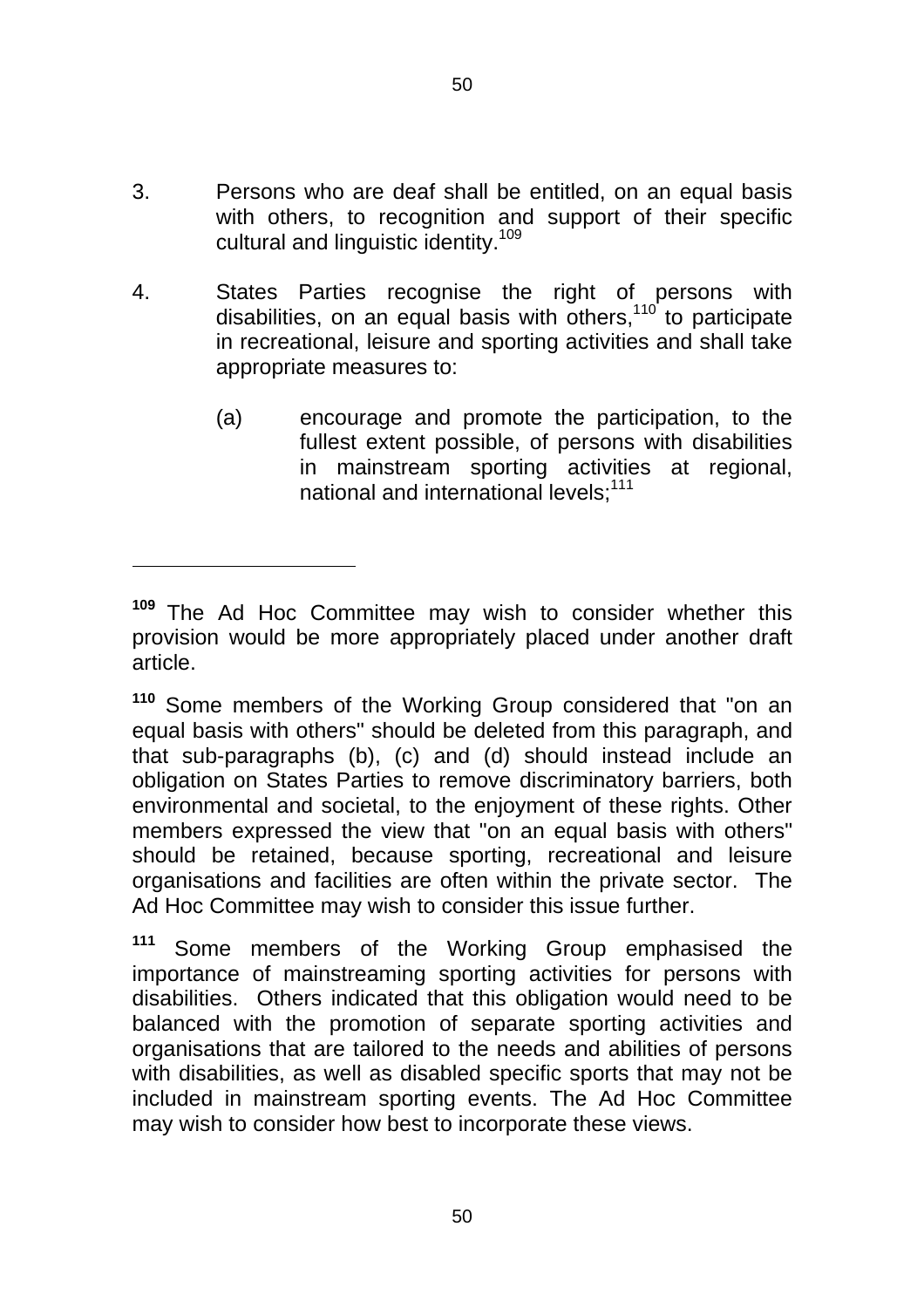- (b) ensure that persons with disabilities have an opportunity to organise and participate in sporting activities and to receive the same instruction, training and resources in support that is available to other participants;
- (c) ensure that persons with disabilities have access to sporting and recreational venues, and that children with disabilities have equal access to participating in sporting activities with the education system;
- (d) ensure that persons with disabilities have access to services from those involved in the organisation of recreational, leisure and sporting activities.

## **Draft Article 25 MONITORING<sup>112</sup>**

National Implementation Framework<sup>113</sup>

1. States Parties shall designate a focal point within Government for matters relating to the implementation of the present Convention, and give due consideration to the establishment or designation of a coordination mechanism

**<sup>112</sup>**  The Working Group did not have time to consider the issue of international monitoring of the draft Convention. Some members of the Working Group indicated, however, that international monitoring was an issue of considerable importance to them. Other members, however, had reservations in this respect.

**<sup>113</sup>**The Working group did not discuss in detail the wording of the draft provisions. It noted that the Ad Hoc Committee may wish to discuss the issue further and take into account the on-going review of the work of the existing UN human rights treaty monitoring bodies.